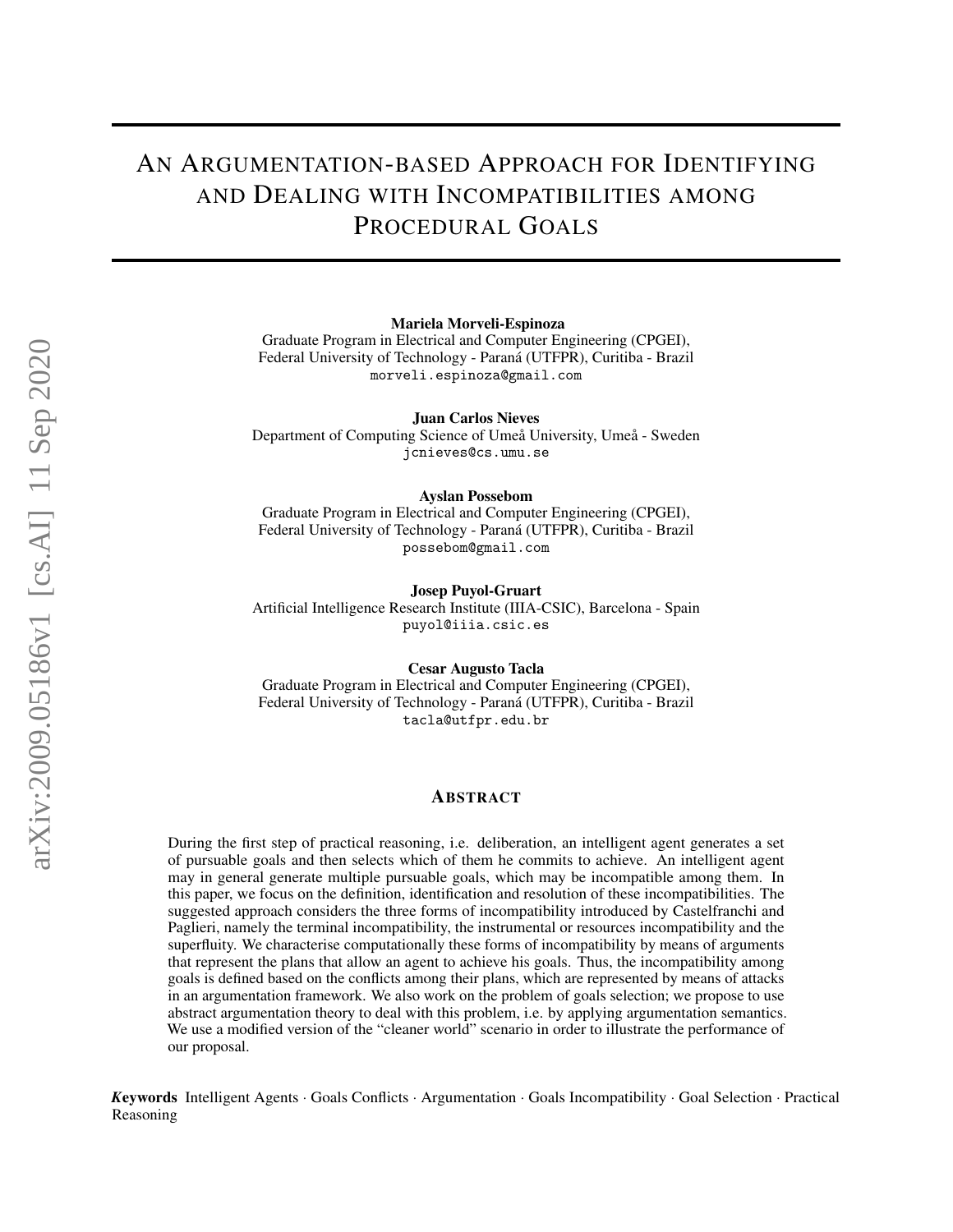# 1 Introduction

Practical reasoning means reasoning directed towards actions, i.e. it is the process of figuring out what to do. According to [\[1\]](#page-28-0), practical reasoning involves two phases: (i) deliberation, which is concerned with deciding what state of affairs an agent wants to achieve, thus, the outputs of deliberation phase are goals the agent intends to pursue, and (ii) means-ends reasoning, which is concerned with deciding how to achieve these states of affairs, thus, the outputs of means-ends reasoning are plans. The first phase is also decomposed in two parts: (i) firstly, the agent generates a set of possible goals, which we call pursuable goals<sup>[1](#page-1-0)</sup>, and (ii) secondly, the agent chooses which goals he will be committed to bring about.

This paper<sup>[2](#page-1-1)</sup> focuses on the process of goal selection; i.e. on deciding which consistent set of goals the agent will pursue. We specifically deal with procedural goals<sup>[3](#page-1-2)</sup> and consider that the agents have limited resources, in other words, we work with resource-bounded agents.

Given that an intelligent agent may generate multiple pursuable goals, some incompatibilities among these goals could arise, in the sense that it is not possible to pursue them simultaneously. Thus, a rational agent should not simultaneously pursue a goal g and a goal g' if g prevents the achievement of g', in other words, if they are inconsistent [\[3\]](#page-28-1). Reasons for not pursuing some goals simultaneously are generally related to the fact that plans for reaching such goals may block each other [\[6\]](#page-28-2).

For a better illustration of the problem, let us present the following scenario. It is based on the well-know "cleaner world" scenario, where a set of robots have the task of cleaning the dirt of an environment. The environment is divided into numbered zones referenced by using ordered pairs, which facilitates the communication among the robots. The main goal of all the robots is to have the environment clean. There can be two kinds of dirt, the liquid ones and the solid ones, when it is liquid dirt, the agent mops it and when it is solid dirt, the agent picks it up. All of the robots are equipped with a trash can with limited capacity and have the ability of cleaning both kinds of dirt. However, depending on the distance between the agent and the dirt a robot can or cannot recognize the kind of dirt. In the environment, there is also a workshop, where robots can go to be fixed or to recharge their batteries, and a waste bin, where robots carry the trash they have picked up. During the execution of this task the agents may generate several pursuable goals, which can originate some conflicts or incompatibilities among them.

According to Castelfranchi and Paglieri [\[7\]](#page-28-3), three forms of incompatibility could emerge: terminal, instrumental and superfluity. Let's see an example of each kind of incompatibility based on our scenario:

- *Terminal incompatibility*: Suppose that at a given moment one of the robots let us call him BOB detects dirt in slot (3,4); hence, the goal "cleaning slot (3,4)" becomes pursuable. On the other hand, BOB also detects a minor technical defect in his antenna; hence, the goal "going to the workshop to be fixed" also becomes pursuable. BOB cannot pursue both goals at the same time because the plans adopted for each goal lead to an inconsistency, since he needs to be operative to clean slot (3,4) or become non-operative to go to the workshop to be fixed.
- *Instrumental or resource incompatibility*: It arises because the agents have limited resources. Suppose that BOB is in slot  $(1,4)$  and detects two dirty slots, slot  $(3,4)$  and slot  $(4,1)$ . Therefore, goals "cleaning slot  $(3,4)$ " and "cleaning slot (4,1)" become pursuable; however, he only has battery for executing the plan of one of the goals. Consequently a conflict due to resource battery arises, and BOB has to choose which slot to clean.
- *Superfluity*: It occurs when the agent pursues two goals that lead to the same end. Suppose that BOB is in slot (1,4). On one hand, he detects dirt in slot (5,5), since it is far from its location, he cannot identify the kind of dirt; hence, the goal "cleaning slot (5,5)" becomes pursuable. On the other hand, another cleaner robot – let us call him TOM – also detects the same dirty slot and he also notes that it is liquid dirt; however, TOM's battery is low and he is not able to do the task, whereby he sends a message to BOB to mop slot  $(5,5)$ ; hence, the goal "mopping slot  $(5,5)$ " becomes pursuable. It is easy to notice that both goals have the same end, which is that slot (5,5) be cleaned, with the difference that "mopping slot  $(5,5)$ " is a more specific goal.

From these simple examples, one can observe that goals conflict emerge quite easily; hence, if conflicts arise an agent should be able to choose which goals he will pursue, in other words, he should be able to deal with such conflicts or

<span id="page-1-0"></span><sup>1</sup> Pursuable goals are also known as desires and pursued goals as intentions. In this work, we consider that both are goals at different stages of processing.

<span id="page-1-1"></span><sup>&</sup>lt;sup>2</sup>This article is an extended version of the extended abstract originally presented at the 16th Conference on Autonomous Agents and MultiAgent Systems, AAMAS'17 [\[2\]](#page-28-4).

<span id="page-1-2"></span><sup>&</sup>lt;sup>3</sup>A goal is called procedural when there is a set of plans for achieving it. This differs from declarative ones, which are a description of the state sought [\[3\]](#page-28-1). Other authors refer to this type of goal as achievement goal [\[4\]](#page-28-5)[\[5\]](#page-28-6).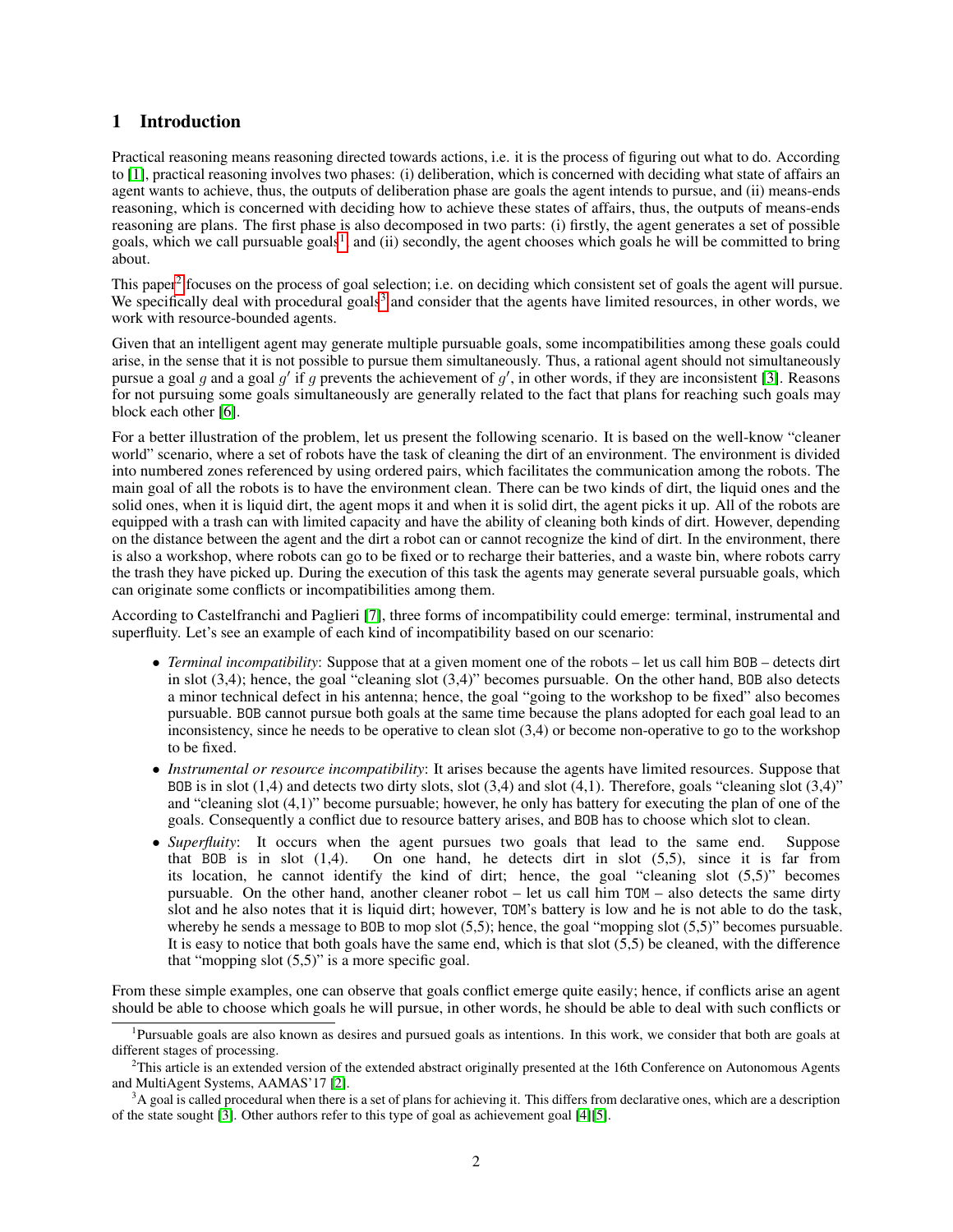incompatibilities. Besides, BDI-based agent<sup>[4](#page-2-0)</sup> programming languages should allow agent programmers to implement agents that do not pursue incompatible goals simultaneously, and that can choose from possibly incompatible goals [\[10\]](#page-28-7). Therefore, the study of the possible forms of incompatibilities among goals will benefit both the theoretical research and the practical applications.

The notion of conflicts is not something novel. Some researchers have focused on both the detection and the resolution of conflicts, other ones only on the conflicts detection, and others on the resolution of emerging conflicts. Thangarajah is one of the authors that has worked widely on this problem. In [\[11\]](#page-28-8), he and his partners propose a general framework for detection and resolution of conflicts; in [\[12\]](#page-28-9), they focus on detecting and dealing with a special kind of conflict; and finally, in [\[13\]](#page-28-10), they focus on resolving resource conflicts. The deliberation strategy for choosing the goals the agent will pursue is the concern of other researches  $(e.g., [14][15][10][17])$  $(e.g., [14][15][10][17])$  $(e.g., [14][15][10][17])$  $(e.g., [14][15][10][17])$  $(e.g., [14][15][10][17])$  $(e.g., [14][15][10][17])$ . On the other hand, since this is a problem directly related to agent programming languages, Zatelli et al. [\[17\]](#page-28-14) present a summary of how some languages deal with this problem. Thus, in some of these platforms, the programmer is in charge of specifying which goals must be pursued atomically in order to avoid any kind of conflict with other goals (e.g., Jason [\[18\]](#page-29-0), 2APL [\[19\]](#page-29-1), and JIAC [\[20\]](#page-29-2)). Other platforms give more flexibility and allow that non-atomic goals be pursued at the same time with atomic goals (e.g., N-2APL [\[21\]](#page-29-3), AgentSpeak(RT) [\[22\]](#page-29-4), and ALOO [\[23\]](#page-29-5)).

Formal argumentation, or just argumentation, is an appropriate approach for reasoning with inconsistent (conflicting) information [\[24\]](#page-29-6). Although argumentation has been usually used for formal reasoning<sup>[5](#page-2-1)</sup>, there are some researches that have applied it for practical reasoning for the generation of desires and plans (e.g., [\[25\]](#page-29-7)[\[26\]](#page-29-8)[\[27\]](#page-29-9)[\[28\]](#page-29-10)). The process of argumentation is based on the construction and the comparison of arguments (considering attacks or conflicts among them) in order to determine the most acceptable of them. The classical form of attack is usually due to the logical inconsistency between the elements that make up two arguments. However, in the resource incompatibility and superfluity the conflict arises due to other reasons as it was presented in the above examples. Thus, we have identified that in the context of practical reasoning, the meaning we give to the arguments and to the attacks can define new forms of conflicts between arguments, which can also be supported by the argumentation inferences.

Against this background, the aim of this article is to study and formalize the aforementioned three forms of incompatibility, to show how to identify each of them taking into account the plans of the agent and how to deal with them. Our proposal is based on argumentation-based reasoning, since it is a suitable approach for reasoning with inconsistent information [\[24\]](#page-29-6). Thus, the research questions that are addressed in this paper are: (i) Can we identify when a kind of incompatibility arises by using arguments that represent the plans of the agent? if so, how would it be done? and (ii) faced with conflicting plans, how can the set of consistent goals be chosen?.

In addressing the first question, we start with a set of goals (possible incompatible) such that each goal has a preference value and a set of plans that allow the agent to achieve it. We represent the agent's plans by means of arguments and define the kinds of attacks that determine the incompatibilities. Regarding the second question, we use argumentation semantics in order to obtain a set of consistent goals (Figure [1](#page-3-0) shows the workflow of the proposed argumentation-based approach). In summary, the main theoretical contributions of this paper are:

- An arguments-based formalization of the three forms of incompatibility introduced by [\[7\]](#page-28-3). More specifically, our contribution is on the formalization of the resource incompatibility and the superfluity because these kinds of attacks has not been explored in the state of the art. It is specially in these kinds of attacks that the intended meaning of the arguments in the context of practical reasoning becomes clearer and leads to a novel characterization of attacks because these ones are not based on the evaluation of the inconsistency between logical formulae but they extend the notion of attack.
- An argumentation-based approach for dealing with the incompatibilities that were identified. We provide two ways for selecting the goals the agent will commit to pursue. The first one is based on the arguments generated by the agent, and the second one is based on the set of pursuable goals. In order to identify the attacks between pursuable goals, we base on the attacks identified between arguments. The proposed approach is an answer to the need of a holistic approach that integrates and deals with more than one type of incompatibility. While it is true that the attacks for determining resource incompatibility and superfluity are new in argumentation theory, these types of conflicts have been already studied from other perspectives (see Related Work in Section [9\)](#page-20-0); however, different approaches to deal with each of them were employed.
- A theoretical study of the properties of this formalization; thus, we show that the results of this proposal satisfy the rationality postulates determined in [\[29\]](#page-29-11), namely consistency and completeness (closure).

<span id="page-2-0"></span><sup>&</sup>lt;sup>4</sup>BDI is the acronym for Belief-Desire-Intention model [\[8\]](#page-28-15) [\[9\]](#page-28-16).

<span id="page-2-1"></span><sup>&</sup>lt;sup>5</sup>Formal reasoning has to do with reasoning about propositional attitudes such as knowledge and beliefs.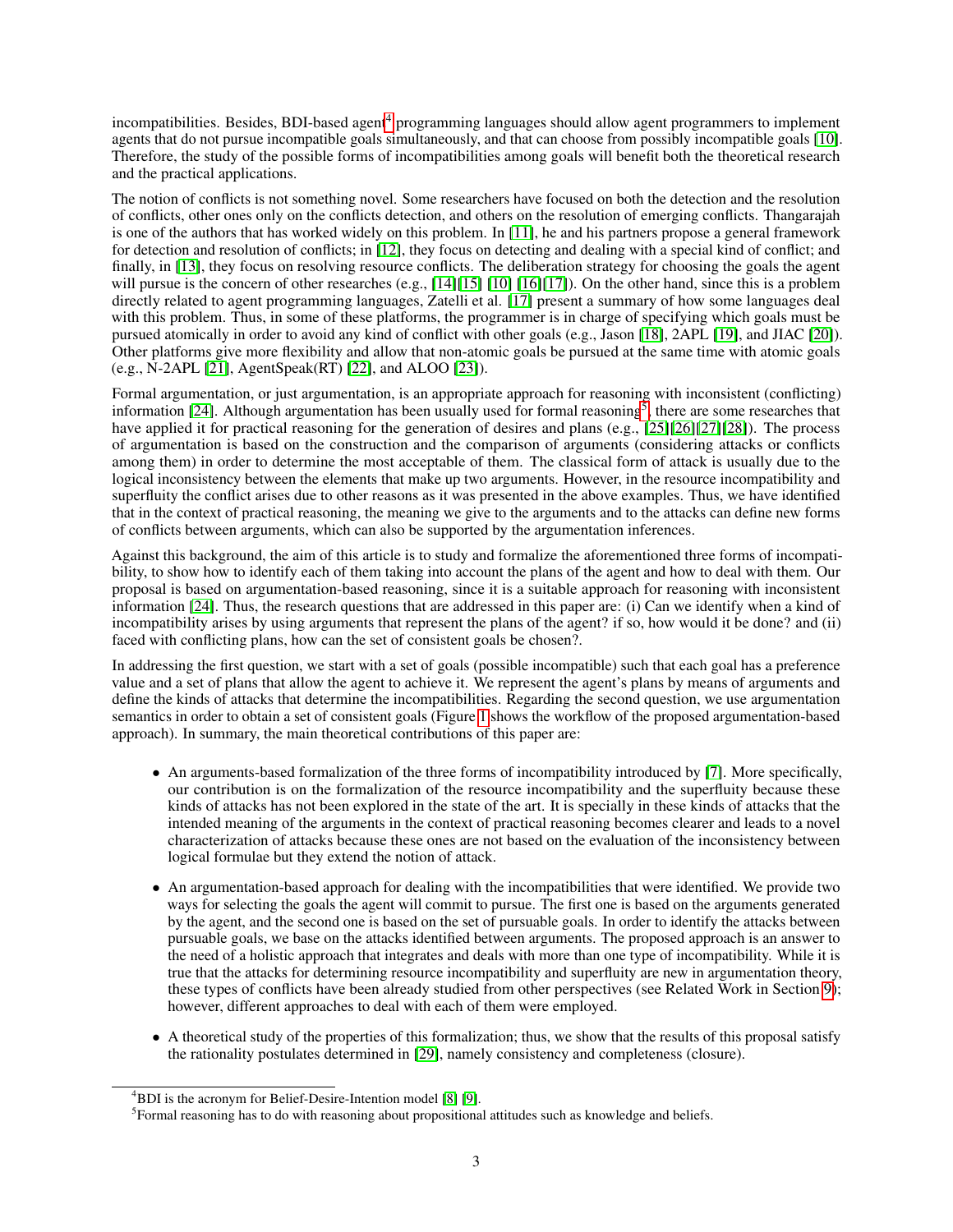<span id="page-3-0"></span>

Figure 1: General view of our argumentation-based approach. We can group the necessary steps in two levels, the plans level and the goals level. The first three steps are exclusively done over a set of plans, which are represented by means of arguments. Once the attacks among arguments are identified, they are used to determine which goals are incompatible. Finally, argumentation semantics are then used in order to find the set of goals that can be pursued without conflicts (final step).

This work has also a practical contribution since it can be applied to real engineering problems. As it can be seen in the example, this kind of approach can be used in robotic applications (e.g., [\[30\]](#page-29-12)[\[31\]](#page-29-13)[\[32\]](#page-29-14)) in order to endow a robot with a system that allows him to recognize and decide about the goals he should pursue. Another possible application is in the spatial planning problem, which aims to rearrange the spatial environment in order to meet the needs of a society [\[33\]](#page-29-15). As space is a limited resource, it causes that the planner finds conflicts in the desires and expectations about the spatial environment. These desires and expectation can be modeled as a set of restrictions and conditions, which can be considered as goals (e.g., suitability, dependency, and compatibility)[\[34\]](#page-29-16). Thus, the planner can be seen as a software agent that has to decide among a set of conflicting goals. Although these conflicting goals are not goals the agent wants to achieve, as in the case of the robot, the agent may use this approach in order to resolve the problem and suggest a possible arrangement of the spatial environment. It could also be applied during a design process, in which inconsistencies among design objectives may arise and this results in design conflicts [\[35\]](#page-29-17). In this case, agents may represent designers that share knowledge and have conflicting interests. This results in a distributed design system that can be simulated as an Multi-Agent System [\[36\]](#page-29-18)[\[37\]](#page-29-19). This last type of application involves more than one agent; however, since there is a conflict among goals, it can be resolved by applying the proposed approach.

The rest of the paper is organized as follows. Next section introduces basic concepts about the arguments on which this approach is based. In Section [4,](#page-7-0) we define what kinds of attacks may occur between arguments, which will lead to the identification of each form of incompatibility between goals. In Section [5,](#page-11-0) we delineate a set of properties related to the attacks. This is important because it will allow us to use the concepts of abstract argumentation in our approach. Section [6](#page-12-0) is focused on the definition of argumentation frameworks, one for each kind of incompatibility and a general argumentation framework. In Section [7,](#page-13-0) we study how to determine the set of compatible goals by means of argumentation semantics applied to the argumentation frameworks. We present the evaluation of our proposal in terms of fulfilling the postulates of rationality in Section [8.](#page-19-0) Finally, related work is discussed in Section [9](#page-20-0) and the conclusions and future work are presented in Section [10.](#page-23-0) All the proofs are given in an appendix at the end of the document.

# 2 Background

In this section, we will recall basic concepts related to the abstract argumentation framework (AF) developed by Dung [\[24\]](#page-29-6), including the notion of acceptability and the some semantics. The reader with previous knowledge on abstract argumentation can skip reading this section. This section does not aim to be a tutorial on abstract argumentation.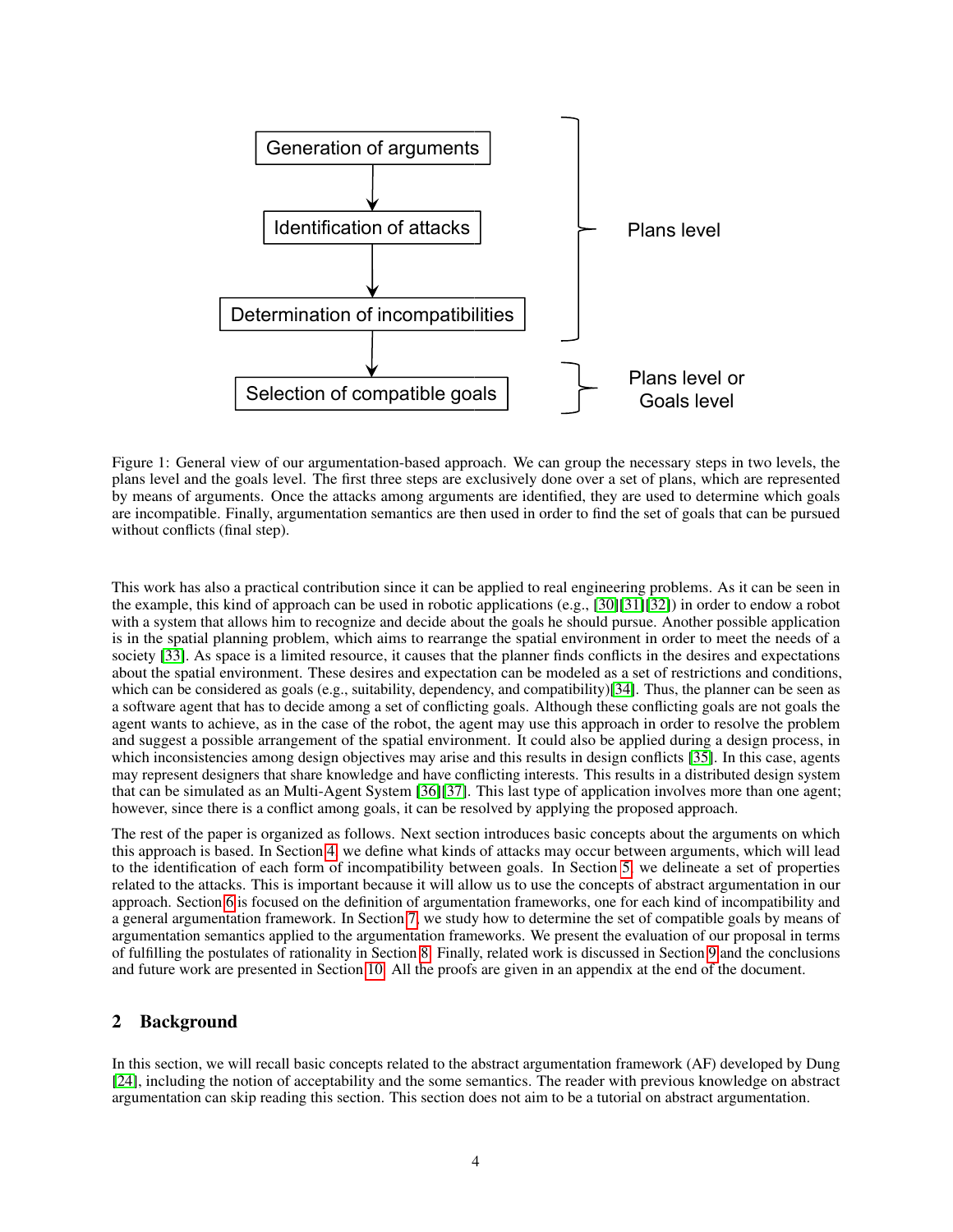**Definition 1** *(Argumentation Framework)* An argumentation framework  $AF$  is a tuple  $AF = \langle Arg, R \rangle$  where  $Arg$ *is a finite set of arguments and* R *is a binary relation* R ⊆ Arg×Arg *that represents the attack between two arguments of*  $\overline{A}ra$ , so that  $(A, B) \in \mathcal{R}$  denotes that the argument A attacks the argument B.

In argumentation theory, an acceptability semantics is a function in charge of returning sets of arguments called extensions which are internally consistent. Next, we introduce the concepts of conflict-freeness, defense, admissibility and the main semantics that we will later analyse in the Section [7](#page-13-0) in order to determine which semantics (or family of semantics) is the most adequate for the goals selection process.

**Definition 2** *(Basic concepts) Let*  $\mathcal{AF} = \langle \mathcal{A}rq, \mathcal{R} \rangle$  *an argumentation framework and a set*  $\mathcal{E} \subseteq \mathcal{A}rq$ :

- $\mathcal E$  *is conflict-free if*  $\forall A, B \in \mathcal E$ ,  $(A, B) \notin \mathcal R$ *.*
- E *defends an argument* A *iff for each argument* B ∈ Arg*, if* (B, A)*, then there exist an argument* C ∈ E *such that* (C, B)*.*
- E *is admissible iff it is conflict-free and defends all its elements.*

Next, we define preferred semantics. This semantics is based on the notion of admissibility and with the idea of maximizing the accepted arguments. We have chosen this semantics because it can be considered a representative semantics of the family of the admissibility-based semantics.

**Definition 3** *(Preferred semantics) Given an argumentation framework*  $\mathcal{AF} = \langle \mathcal{Arg}, \mathcal{R} \rangle$  *and a set*  $\mathcal{E} \subseteq \mathcal{Arg}$ .  $\mathcal{E}$  *is a preferred extension if it is a maximal (with respect to the set inclusion) admissible subset of* Arg*.*

Unlike preferred semantics, stage semantics are not based on admissibility. The concept of stage semantics has been introduced in [\[38\]](#page-29-20) and further developed in [\[39\]](#page-29-21) and, in essence, a stage extension is based on conflict-freeness<sup>[6](#page-4-0)</sup>. We have chosen this semantics in order to analyse semantics that are mainly based only on conflict-freeness and the range concept. This semantics was also characterized in terms of 2-valued logical models in [\[40\]](#page-30-0).

**Definition 4** *(Stage semantics)* Given an argumentation framework  $\mathcal{AF} = \langle \mathcal{A}rq, \mathcal{R} \rangle$  and a set  $\mathcal{E} \subseteq \mathcal{A}rq$ , the range *of*  $E$  *is defined as*  $\mathcal{E} \cup \mathcal{E}^+$ , where  $\mathcal{E}^+ = \{A \mid A \in \mathcal{A}rg \text{ and } (B, A) \in \mathcal{R} \text{ and } B \in \mathcal{E}\}$ .  $\mathcal{E}$  *is a stage extension iff*  $\mathcal{E}$  *is a conflict-free set with maximal (with respect to inclusion) range*[7](#page-4-1) *.*

# <span id="page-4-3"></span>3 Theoretical Framework

In this section, we present the main mental states of the agent and the representation of his plans by means of arguments, which are called instrumental arguments.

We start by presenting the propositional logical language that will be used. Let  $\mathcal L$  be a propositional language used to represent the mental states of the agent,  $\vdash$  stands for the inference of classical propositional logic,  $\top$  and  $\bot$  denote truth and falsum respectively, and  $\equiv$  denotes classical equivalence. We use lowercase roman characters to denote atoms and uppercase Greek characters to denote formulae, such that an atomic proposition  $b$  is a formula. If  $b$  is a formula, then so is  $\neg b$ . If b and c are formulae, then so are  $b \wedge c$ ,  $b \vee c$ , and  $b \rightarrow c$ . Finally, if b is a formula, then so is (b).

From  $\mathcal{L}$ , we can distinguish the following finite sets:

- The set  $\beta$ , which denotes the beliefs of the agent.
- The set  $G$ , which denotes the goals of the agent.
- The set  $RES$ , which denotes the resources of the agent.
- The set  $A$ , which denotes the actions of the agent.

B, G, RES, and A are subsets of literals<sup>[8](#page-4-2)</sup> from the language L. It also holds that B, G, RES, and A are pairwise disjoint.

Example 1 *Considering the scenario of the cleaner world and example given in the introduction, we next present some possible beliefs, goals, resources, and actions of agent BOB:*

<span id="page-4-0"></span><sup>6</sup>We call of conflict-free semantics to the semantics that is only based on the conflict-freeness concept.

<span id="page-4-2"></span><span id="page-4-1"></span><sup>&</sup>lt;sup>7</sup>More details about this semantics can be found in [\[38\]](#page-29-20).

<sup>&</sup>lt;sup>8</sup>A literal is either an atomic formula or the negation of an atomic formula. When a literal is an atomic formula, we say that it is a positive literal, and when a literal is the negation of an atomic formula, we say it is a negative literal.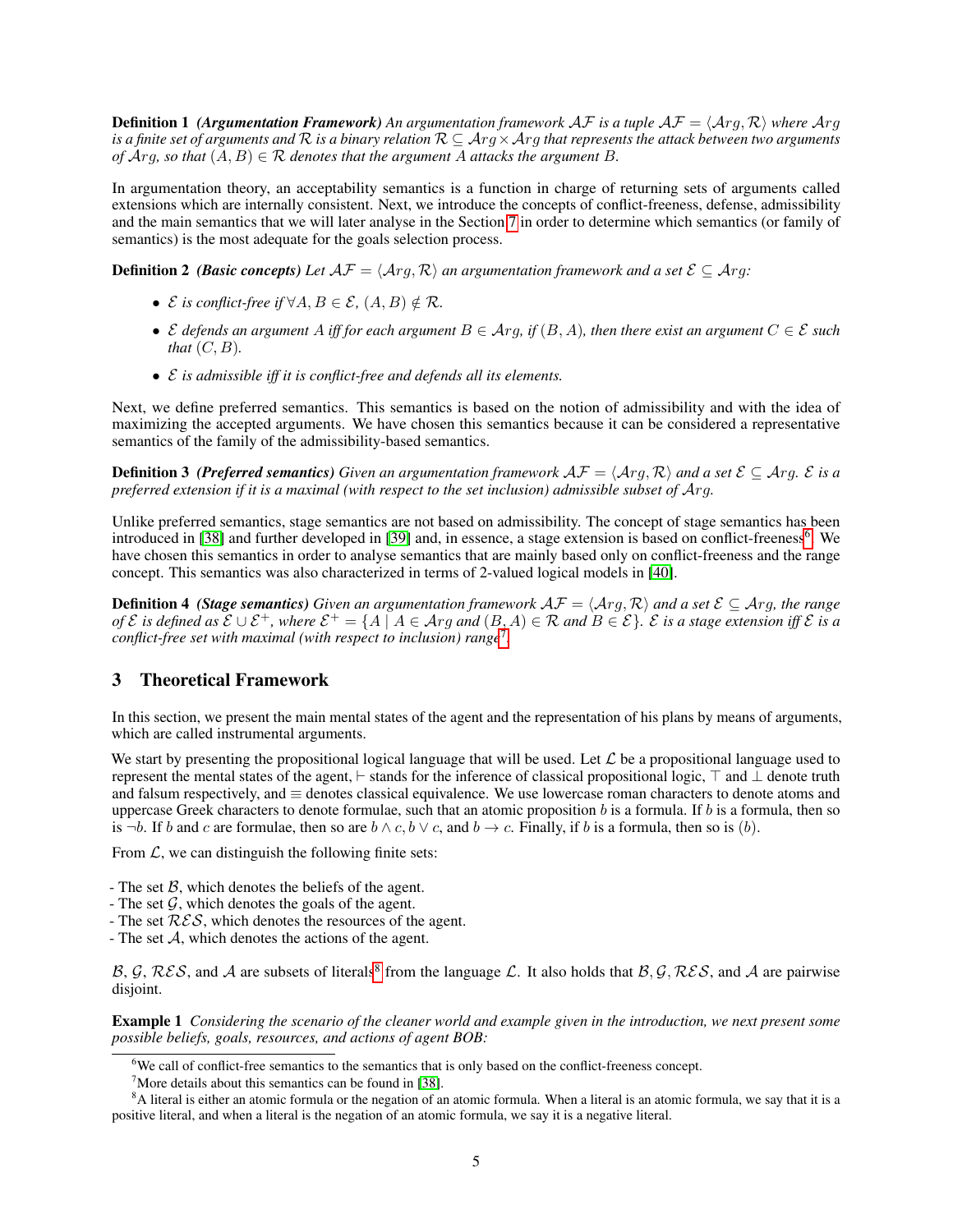- *Beliefs: there is solid dirt in slot (3,4), the trash can is full, and slot (1,2) is clean.*
- *Goals: clean a given slot, recharge battery, and clean the whole environment.*
- *Resources: battery, oil, and spare part.*
- *Actions: go to the next slot, use the spin mop to clean a given slot, and empty the trash can.*

The agent is also equipped with a set of plans that allow him to achieve his goals. In order to analyze the possible conflicts that may arise among goals, we express the agent's plans in terms of arguments, which are called instrumental arguments. The use of instrumental arguments for representing plans is not a novelty. Rahwan and Amgoud [\[28\]](#page-29-10) define this kind of argument, which is structured like a tree where the nodes are planning rules<sup>[9](#page-5-0)</sup> whose components are a set of desires and a set of resources in the premise and a desire in the conclusion. Analogously, we use a set of goals and resources in the premise (goals in the premise can be seen as sub-goals) and a goal in the conclusion. Additionally, we also include a set of beliefs and a set of actions, because if the agent wants to achieve the goal in the conclusion of the rule he needs that some beliefs are true and he also needs to be able to perform some actions. For example, for reaching the goal "*be fixed*" it is necessary that a certain spare part is available. Thus, agent BOB needs that the belief "*available spare part*" holds true in order to achieve "*be fixed*". Regarding the actions, in order to achieve a goal it is necessary that some actions be performed. For instance, for agent BOB clean all the environment it is necessary that he moves from one slot to the next. Thus, in this work, a plan rule consists of a finite set of beliefs, a finite set of goals, a finite set of actions, and a finite set of resources in its premise

It is also important to highlight that some of the sets of the premise of a plan rule may be empty. For example, not all of the goals always have sub-goals because if it would happen, it would cause an infinite sequence of calls to sub-plans and a top goal would never be reached.

These plan rules can be the result of an automated planner or can be obtained by gathering information from experts of an application domain. For instance, in [\[41,](#page-30-1) [42\]](#page-30-2), the authors propose an approach where fragments of human activities are built from a set of observations (beliefs) of the world, a finite set of actions. We can compare a fragment of an activity with an instrumental argument; hence, a fragment of activity defines a context of a given goal such as a plan rule.

Regarding the resources in the premise of a plan rule, the necessary resource and its necessary amount varies for each plan rule. Thus, let  $\mathcal{RES}_{qua}$  be an infinite set of ground atoms that denote a given resource along with a given quantity, which is expressed numerically. Then, we have that  $\mathcal{RES}_{qua}$  =  ${res_q(name, value)| res(name) \in \mathcal{RES}, value \in \mathbb{N}$ . For example, assume that  $\mathcal{RES} = {res(bat)}$ , where bat is the name that denotes the resource battery. We may have  $\mathcal{RES}_{qua}' = \{res\_q(bat, 10), res\_q(bat, 50)\}$  such that  $RES'_{qua} \subset RES_{qua}$  and the ground atoms  $res_q(bat, 10)$  and  $res_q(bat, 50)$  denote that 10 units of battery and 50 units of battery are necessary, respectively.

Notice that we use the suffix  $res_q$  for denoting resources in  $RES_{qua}$  and the suffix res for denoting resources in RES.

**Definition 5** *(Plan rule) A plan rule pr is an expression of the form*  $b_1 \wedge ... \wedge b_n \wedge g_1 \wedge ... \wedge g_m \wedge a_1 \wedge ... \wedge a_l \wedge a_l$  $res\_q(name, value)_1 \wedge ... \wedge res\_q(name, value)_v \rightarrow g$ , where  $b_i \in \mathcal{B}$  (for all  $1 \leq i \leq n$ ),  $g, g_j \in \mathcal{G}$ ,  $g \neq g_j$ , (for *all*  $1 ≤ j ≤ m$ *),*  $a_k ∈ A$  *(for all*  $1 ≤ k ≤ l$ *), and res\_q(name, value)<sub>u</sub> ∈ RES<sub>qua</sub> (for all*  $1 ≤ u ≤ v$ *).* 

It expresses that g can be achieved<sup>[10](#page-5-1)</sup> if beliefs  $b_1 \wedge ... \wedge b_n$  are true, sub-goals  $g_1 \wedge ... \wedge g_m$  can be achieved, actions  $a_1 \wedge ... \wedge a_l$  can be performed, and resources  $res_q(name, value)_1 \wedge ... \wedge res_q(name, value)_v$  are available. It is important to state that the number of elements in the body of a plan rule is finite. Finally, let  $\mathcal{PR}$  be the base containing the set of plan rules.

Since there may be goals in the premise of a plan rule, this means that top goals (i.e. goals in the conclusion) may be decomposed into sub-goals, which in turn can be decomposed into sub-sub-goals. Each of these sub-goals has also a plan rule associated to it, which means that there is (at least) a plan rule for each goal.

<span id="page-5-2"></span><span id="page-5-0"></span> $^{9}$ In this work, a plan rule is a building block structure that is used to construct a partial plan, which in turn is a building block that is used to construct an instrumental argument. It is important to differentiate the plan rules used in this work with the plan rules used in classical planning. In this work, the plan rules make up already defined plans, whereas the plan rules used in classical planning support the generation of new plans.

<span id="page-5-1"></span><sup>&</sup>lt;sup>10</sup>Achievement goals represent a desired state that an agent wants to reach [\[43\]](#page-30-3).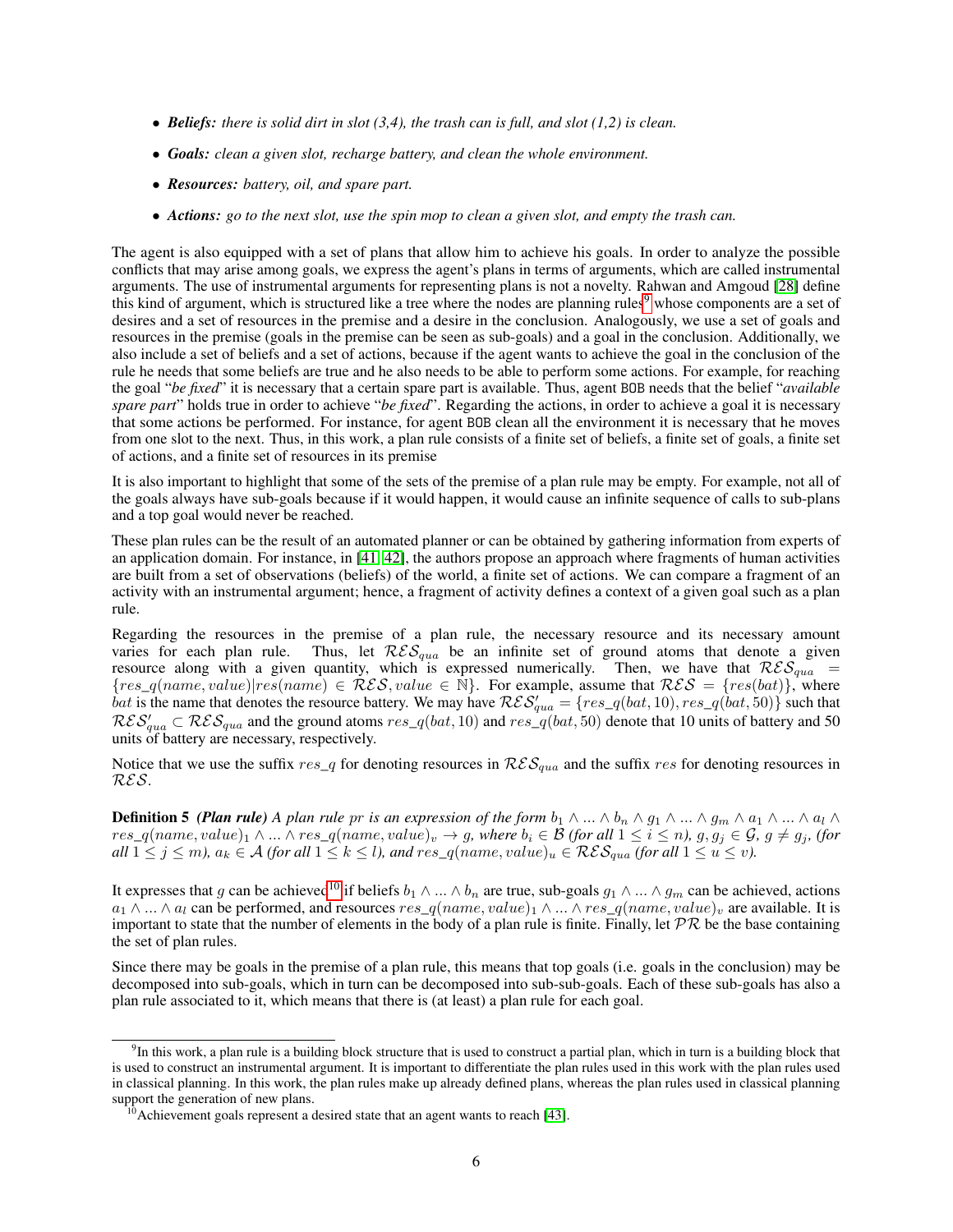Example 2 *Considering the scenario presented in the introduction section, let us introduce some examples of plan rules. Suppose that the environment is a square of 5* × *5. For the environment to be completely clean, all the slots have to be clean.*

*Let us present the beliefs, actions, goals, and resources that make part of the premises of the plan rules. The beliefs the agent should hold are:* has(spare part),  $\neg$ full *trashcan*, solid  $\text{dirt}(1, 1), \ldots, \text{solid}$   $\text{dirt}(5, 5)$ , liquid*\_*dirt(1, 1), ..., liquid*\_*dirt(5, 5), unknown*\_*dirt(1, 1), unknown*\_*dirt(1, 2), ..., unknown*\_*dirt(5, 5), *and* be(operative)*. The actions the agent should perform are:* go(1, 1), ..., go(5, 5), use(vacuum), use(spinmop)*, and*  $g_0(workshop)$ . The goals the agent should achieve are:  $clean(1, 1), ..., clean(5, 5), clean,mp(1, 1), ...,mp(5, 5)$ , pickup(1, 1), ..., pickup(5, 5), be(in workshop), and be(fixed). We use goal clean to refer to the environment *as a whole and we use goals* clean(1, 1), ..., clean(5, 5) *to refer to each slot of the environment. Thus, to achieve the goal* clean*, all the dirty slots have to be cleaned. Lastly, the resources that have to be available are* res*\_*q(bat, 40), res*\_*q(bat, 80), res*\_*q(bat, 70)*, and* res*\_*q(bat, 30)*. We assume that the agent needs 10 units of battery to go from a slot to the next, 20 units of battery to use the vacuum, and 10 units of battery to use the mop.*

- $(1)$  clean(1, 1)  $\land$  clean(1, 2)  $\land \dots \land$  clean(5, 5)  $\rightarrow$  clean
- $(2) \, mop(1,1) \rightarrow clean(1,1), ..., mop(5,5) \rightarrow clean(5,5)$
- $(3) \text{ pickup}(1, 1) \rightarrow clean(1, 1), ..., \text{pickup}(5, 5) \rightarrow clean(5, 5)$
- *(4)* ¬solid*\_*dirt(1, 1) ∧ ¬liquid*\_*dirt(1, 1) ∧ ¬unknown*\_*dirt(1, 1) → clean(1, 1), ...,
- ¬solid*\_*dirt(5, 5) ∧ ¬liquid*\_*dirt(5, 5) ∧ ¬unknown*\_*dirt(5, 5) → clean(5, 5)
- $(5)$  has(spare\_part)  $\land$  be(in\_workshop)  $\rightarrow$  be(fixed)
- *(6)* be(operative) ∧ ¬full*\_*trashcan ∧ solid*\_*dirt(3, 4) ∧ go(3, 4) ∧ use(vacuum)  $\land$ at(1, 4)  $\land$  res\_q(bat, 40)  $\rightarrow$  pickup(3, 4), *-* be(operative) ∧ ¬full*\_*trashcan ∧ solid*\_*dirt(4, 1) ∧ go(4, 1) ∧ use(vacuum)  $\land$ at(1,4)  $\land$  res  $q(bat, 80)$  → pickup(4, 1) *-* be(operative) ∧ ¬full*\_*trashcan ∧ solid*\_*dirt(5, 5) ∧ go(5, 5) ∧ use(vacuum)  $\wedge$ at(1,4)  $\wedge$  res\_q(bat, 70)  $\rightarrow$  pickup(5, 5)
- *(7)* be(*operative*)  $\land$  ¬full\_trashcan  $\land$  liquid\_dirt(5,5)  $\land$  go(5,5)  $\land$  use(spinmop)  $\land$ *at*(1, 4)  $\land$  *res\_q*(*bat*, 60) → *mop*(5, 5)
- *(8)* ¬be(operative) ∧ res*\_*q(bat, 30) ∧ go(workshop) → be(in*\_*workshop)

The first plan rule is associated to the general goal of the agent; it is to have cleaned a given environment. The next three plan rules are related to the type of dirt the robot has to clean or the absence of dirt. Plan rule number five expresses what the robot needs in order to be fixed. The next two plan rules expresses what the robot needs in order to achieve goals mopping and picking up dirt of a given slot. Plan rule eight expresses what is necessary for the robot get the workshop, for the sake of simplicity,  $g_0(workshop)$  summarizes a set of actions (e.g. turn to the left, walk one slot, etc.).

<span id="page-6-1"></span>We can now define the architecture of an intelligent agent, which is an instantiation of BDI model.

**Definition 6** *(Agent)* An intelligent agent is a tuple  $\langle KB, PR, \mathcal{G}_n, PREF, RES_{sum} \rangle$  where:

- KB = B ∪ A ∪ RESqua *is the knowledge base of the agent,*
- PR *is the set of plan rules,*
- $\mathcal{G}_p \subseteq \mathcal{G}$  *is the set of pursuable goals*<sup>[11](#page-6-0)</sup>,
- PREF : $\mathcal{G} \to [0,1]$  *is a function that returns the preference value of a given goal such that 0 stands for the minimum preference value and 1 for the maximum one,*
- $RES_{sum} \subset RES_{qua}$  *is a resource summary, which contains the information about the available amount of every resource of the agent. We assume that* RESsum *is normalised so that each resource appears exactly once and that all the resources represented in* RES *have their corresponding available amount in* RESsum*. Let*  $\rho: RES \to \mathbb{N}$  a function that returns the currently available amount of a given resource; thus,  $\rho(res(name))$ *denotes the availability of resource* res(name)*.*

Based on his knowledge base  $KB$  and the set plan rules  $PR$ , the agent can build partial plans, which are the building blocks of instrumental arguments, which in turn represent complete plans. The idea is that each element of a complete

<span id="page-6-0"></span><sup>&</sup>lt;sup>11</sup>We do not consider any temporal information about the order in which the goals should be pursued or the time the goals have to achieved.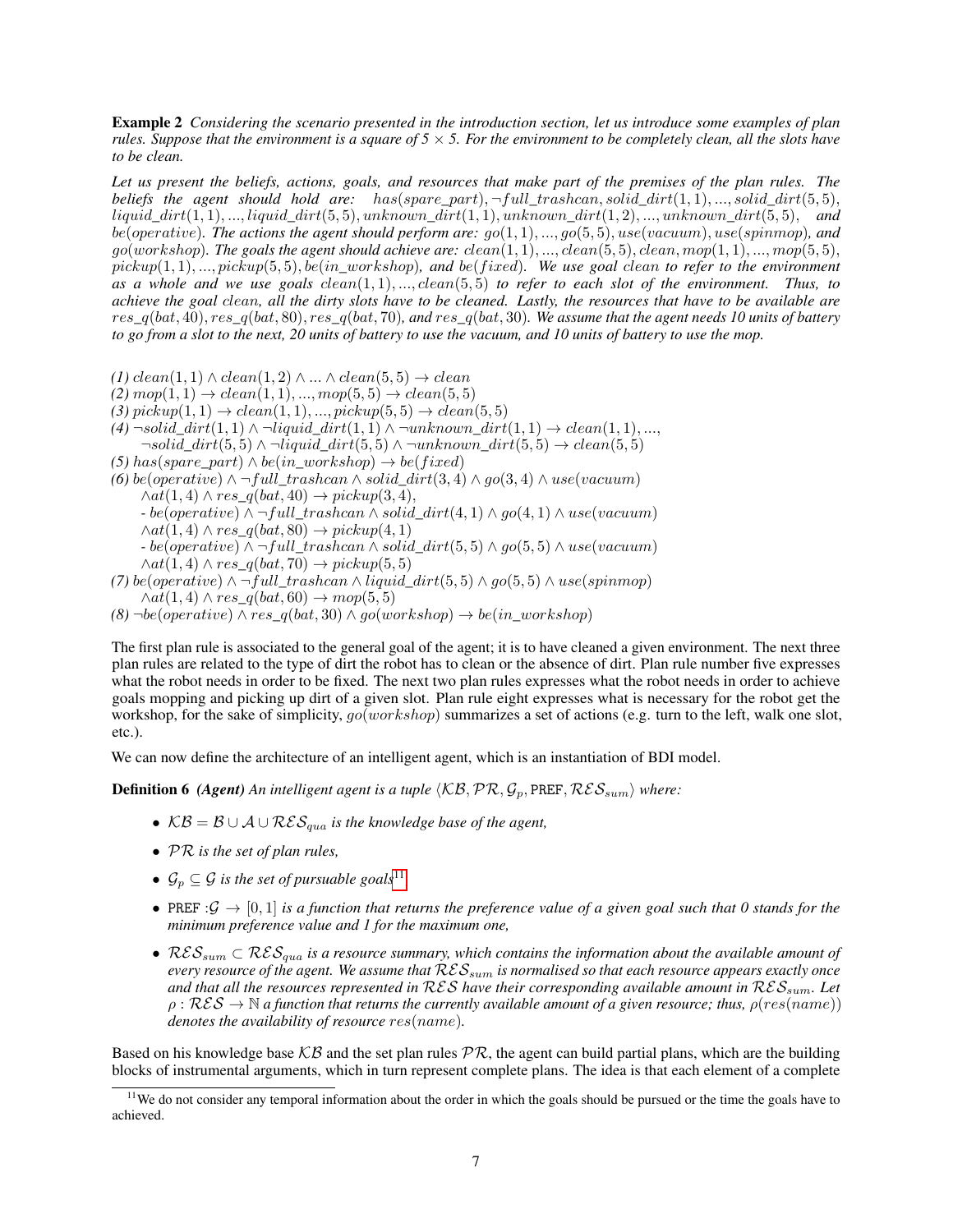plan, namely a belief, an action, a resource, or a goal, is represented by a partial plan, which can be seen as a standard argument, whose claim may be a belief, an action, a resource, or a goal.

**Definition 7** *(Partial plan) A partial plan pp is a pair of the form*  $[H, \psi]$  *where:* 

- $\psi \in \mathcal{A}$  *and*  $H = \emptyset$ *, or*
- $\psi \in \mathcal{B}$  *and*  $H = \emptyset$ *, or*
- $\psi \in \mathcal{RES}_{\text{diag}}$  and  $H = \emptyset$ , or
- $\psi \in \mathcal{G}$  and  $H = \{b_1, ..., b_n, g_1, ..., g_m, a_1, ..., a_l, res\_q(name, value)_1, ..., res\_q(name, value)_v\}$  such that  $\exists (b_1 \land ... \land b_n \land g_1 \land ... \land g_m \land a_1 \land ... \land a_l \land res\_q(name, value)_1 \land ... \land res\_q(name, value)_v \rightarrow \psi) \in PR$

A partial plan  $[H, \psi]$  is called elementary when  $H = \emptyset$ . Let us call H the support of the partial plan and  $\psi$  its conclusion. As for notation, HEAD(pp) =  $\psi$  and BODY(pp) = H denote the conclusion and support of the partial plan  $[H, \psi]$ , respectively.

**Example 3** Let us express as partial plans some of the plan rules introduced by Example [2:](#page-5-2)

 $pp = {\lbrace \neg be(operative), has(spare~part), be(in~workshop) \rbrace}, be(fixed)]$  $pp' = [\{\}, go(wordshop)]$  $pp'' = [{}, solid\_dirt(3, 4)]$ 

*Partial plan pp has in its conclusion a goal, and the partial plans pp' and pp'' have an action and a belief, respectively.* 

Based on partial plans, we can now define instrumental arguments, which correspond to complete plans.

**Definition 8** *(Instrumental argument, or complete plan)* An instrumental argument is a pair  $[\mathcal{T}, g]$  such that  $g \in \mathcal{G}$ , *and*  $\mathcal T$  *is a finite tree such that:* 

- *The root of the tree is a partial plan*  $[H, q]$ *,*
- *A node*  $[\{b_1 \wedge ... \wedge b_n \wedge g_1 \wedge ... \wedge g_m \wedge a_1 \wedge ... \wedge a_l \wedge res_q(name, value)_1 \wedge ... \wedge res_q(name, value)_v\}, h']$ *has exactly*  $(n + m + l + v)$  *children*  $[\emptyset, b_1], ..., [\emptyset, b_n]$ ,  $[H'_1, g_1], ..., [H'_m, g_m]$ ,  $[\emptyset, a_1], ..., [\emptyset, a_l]$ ,  $[\emptyset, res\_q(name, value)_1], ..., [\emptyset, res\_q(name, value)_v]$  where each  $[\emptyset, b_i]$   $(1 \leq i \leq n)$ ,  $[H'_j, g_j]$   $(1 \leq j \leq n)$ m),  $[\emptyset, a_k]$   $(1 \leq k \leq l)$ ,  $[\emptyset, res \ q(name, value)_u]$   $(1 \leq u \leq v)$  is a partial plan,
- *The leaves of the tree are elementary partial plans.*

*Let* Arg *be the set of all instrumental arguments that can be built from the knowledge base of the agent. We assume that each goal in* G *has at least one instrumental argument. We will use function* SUPPORT(A) *to return the set of partial plans of* T *and* CLAIM(A) *to return the claim* g *of an instrumental argument* A*. We also use the following function to return the set of arguments whose claim is a given goal:*  $\texttt{ARG}(g) = \bigcup \{A | \texttt{CLAIM}(A) = g \text{ and } A \in \mathcal{A}rg\}$ .

As we said before, instrumental arguments have been already employed for representing plans. We have defined an intrumental argument in the same way as it is defined in [\[28\]](#page-29-10), i.e., as a tree of partial plans. However, there are two differences between our definition and the definition given in [\[28\]](#page-29-10), which are mainly related to the elements of the partial plans. Thus, in [\[28\]](#page-29-10), the conclusions of elementary partial plans are only beliefs whereas according to our definition, the elementary partial plans may have as conclusions beliefs, actions, or resources. The other difference is related to the elements of the non-elementary partial plans. Since a non-elementary partial plan is built from a plan rule, it may have in its premise actions and resources, besides beliefs and goals, which are the elements considered in [\[28\]](#page-29-10).

<span id="page-7-1"></span>Example 4 *Figure [2](#page-8-0) shows two instrumental arguments. Argument* C *represents a complete plan for goal* clean(5, 5) *and argument* D *represents a complete plan for goal* mop(5, 5)*. Notice that argument* D *is a sub-argument of* C*.*

# <span id="page-7-0"></span>4 Attacks between Arguments

In this section, we focus on the identification of attacks among instrumental arguments, which will lead to the identification of each form of incompatibility among goals. The kind of attack depends on the form of incompatibility. We have identified one type of attack for each form of incompatibility. These conflicts between arguments are defined over Arg and are captured by the binary relation  $\mathcal{R}_x \subseteq \mathcal{A}rg \times \mathcal{A}rg$  (for  $x \in \{t, r, s\}$ ) where each sub-index denotes the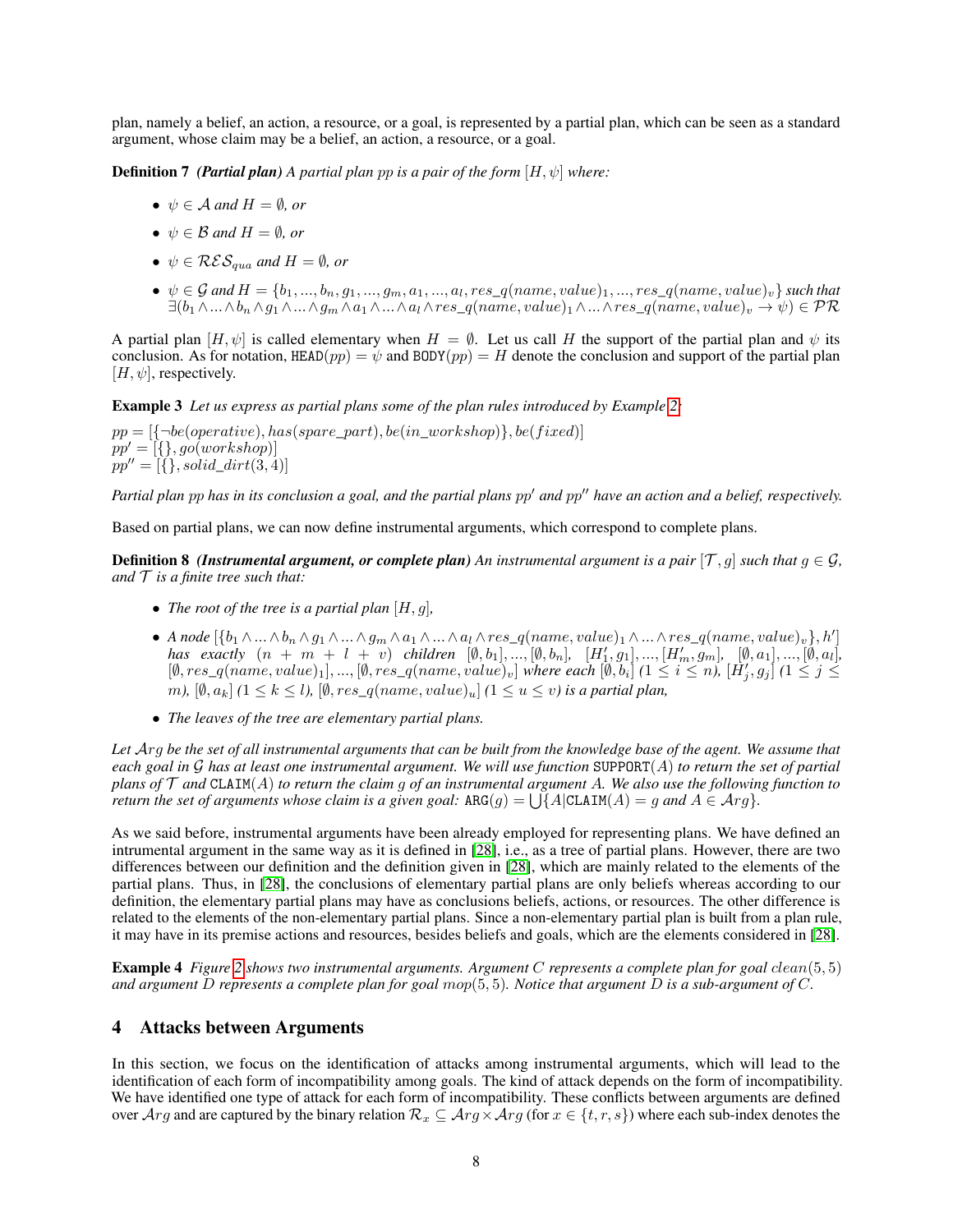

<span id="page-8-0"></span>Figure 2: Instrumental arguments C and D for Example [4.](#page-7-1) Dashed-border squares represent the leaves of the three.

form of incompatibility. Thus,  $t$  denotes the attack for terminal incompatibility,  $r$  the attack for resource incompatibility, and s the attack for superfluity. We denote with  $(A, B)$  the attack relation between arguments A and B. In other words, if  $(A, B) \in \mathcal{R}_x$ , it means that argument A attacks argument B.

#### 4.1 Rebuttal between partial-plans

We can define the terminal incompatibility in terms of attacks among instrumental arguments. In this attack, the beliefs, the goals, and the actions of each partial plan of an argument are taken into account. Thus, an instrumental argument A attacks another instrumental argument  $B$  when the conclusion of a partial plan of  $A$  is the negation of the conclusion of a partial plan of B and both arguments correspond to plans that allow to achieve different goals. It is important to make two remarks: (i) the nature of the two conclusions has to be the same, i.e. both conclusions have to be or beliefs, or actions, or goals, and (ii) resources are not taken into account in this conflict. Formally:

**Definition 9** (Partial-plans rebuttal -  $\mathcal{R}_t$ ) Let  $A, B \in \mathcal{A}$ rg be two arguments,  $[H, \psi] \in \text{SUPPORT}(A)$  and  $[H', \psi'] \in$ SUPPORT(*B*) *be two partial plans. We say that*  $(A, B) \in \mathcal{R}_t$  *occurs when:* 

- CLAIM $(A) \neq$  CLAIM $(B)$ *,*
- $\psi = \neg \psi'$  such that  $\psi, \psi' \in \mathcal{B}$  or  $\psi, \psi' \in \mathcal{A}$ , or  $\psi, \psi' \in \mathcal{G}$ .

<span id="page-8-2"></span>We can observe that  $\mathcal{R}_t$  is symmetric.

**Proposition 1** *If*  $(A, B) \in \mathcal{R}_t$ *, then*  $(B, A) \in \mathcal{R}_t$ *.* 

<span id="page-8-1"></span>**Example 5** Let  $\mathcal{G}_p$  = {clean(5,5), be(fixed)} be two pursuable goals of robot BOB. Figure [3](#page-9-0) shows *argument* A *for goal*  $clean(5, 5)$  *and argument* B *for goal*  $be(fixed)$ *. Consider also argument* C*, of Figure [2,](#page-8-0) for goal* clean(5, 5)*. We can observe three sub-arguments:* E*, whose claim is goal* pickup(5, 5)*, is the sub-argument of* A*,* H*, whose claim is* be(in*\_*workshop)*, is the sub-argument of* B*,* and  $\overline{D}$ , whose claim is goal mop(5,5), is the sub-argument of  $\overline{C}$ . From these arguments, the partial*plans rebuttals that can be identified are:*  $\mathcal{R}_t = \{(A, B), (B, A), (E, B), (B, E), (E, H), (H, E), (A, H),$  $(H, A), (C, B), (B, C), (D, B), (B, D), (D, H), (H, D), (\tilde{C}, H), (\tilde{H}, C).$ 

#### 4.2 Attack for identifying the resources incompatibility

Two arguments are incompatible due to resources because the agent has no enough resources for performing the plans represented by both arguments. Thus, the attack due to resources between two arguments has to reflect this fact. In order to deal with resource conflict, we first define a resource consumption inference that works exclusively for reasoning about resources. This inference considers the availability of a given resource and the amount of it that is necessary. Recall that function  $\rho$  –introduced in Definition [6–](#page-6-1) returns the available amount of a given resource; however, the necessary amount has to be obtained from the two arguments whose resource incompatibility is being evaluated. The following steps are carried out in order to obtain this value.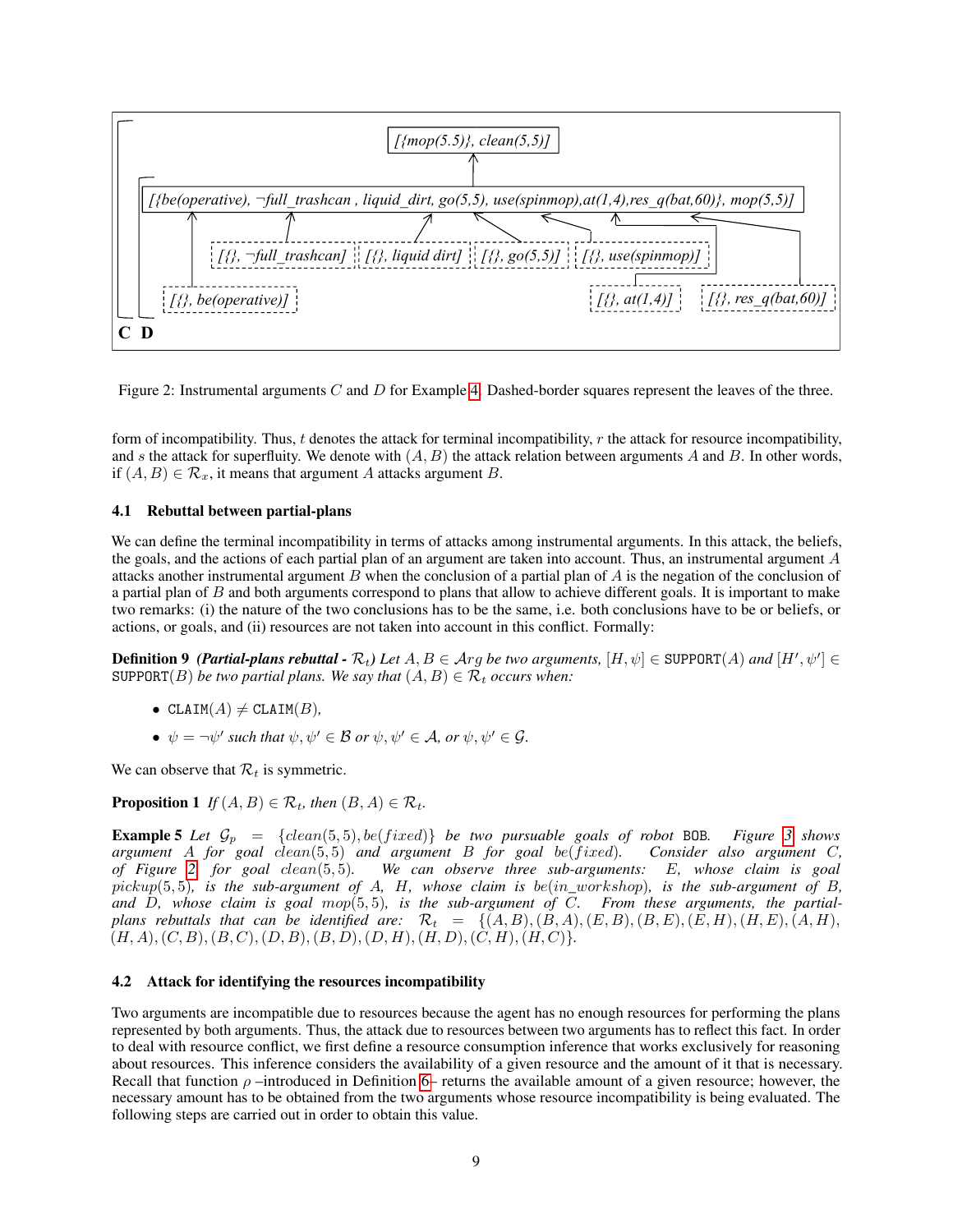

Figure 3: Arguments  $A, E, H$ , and B for Example [5.](#page-8-1) There is a partial-plans rebuttal between arguments A and B, A, and  $H$ ,  $E$  and  $B$ , and  $E$  and  $H$ . The double-border squares highlight the conflicting partial plans. Dashed-border squares represent the leaves of the three.

- <span id="page-9-0"></span>1. First of all, we put together all the same necessary resources of the two arguments in a formula (let us call it  $\Phi_{res(name)}$ ). This means that there is a different  $\Phi_{res(name)}$  for each different resource that both arguments need. Thus, the formula  $\Phi_{res(name)}$  is a conjunction of atoms that represent a resource and the necessary amount of it. Such atoms are part of one or more plan rules that make up the two arguments. Hence, we have that  $\Phi_{res(name)} = \bigwedge res_q(name, value)$  where  $res_q(name, value) \in \mathcal{RES}_{qua}$ . For example, argument A needs 70 units of battery and argument B needs 30 units of battery; hence,  $\Phi_{res(bat)} =$  $res_q(bat, 70) \wedge res_q(bat, 30).$
- 2. The second step is related to the signature of  $\Phi_{res(name)}$ . Let us denote the signature of  $\Phi_{res(name)}$  by  $\mathcal{L}_{\Phi_{res(name)}}$ . Continuing with the example,  $\mathcal{L}_{\Phi_{res(bat)}} = \{res\_q(bat, 70), res\_q(bat, 30)\}.$
- 3. Finally, we can sum up the necessary amount of a given resource:  $\pi(\mathcal{L}_{\Phi_{res(name)}})$  =  $\sum_{[res\_q(name, value) \in \mathcal{L}_{\Phi_{res(name)}}]} value$ . Finalizing the example, we have that  $\pi(\mathcal{L}_{\Phi_{res(bat)}}) = 100$ .

Once we have the available amount and the necessary amount of a given resource, we can define the resourceconsumption inference. This type of inference resembles other consumption inferences introduced by other consumption and production resources logics like [\[44\]](#page-30-4).

**Definition 10** (Resource-consumption inference  $- \vdash_r$ ) Let  $\mathcal{RES}_{sum}$  be the set of available resources of the agent and  $\Phi_{res(name)}$  *be a conjunction of atoms such that*  $\mathcal{L}_{\Phi_{res(name)}} \subset \mathcal{RES}_{qua}$ .  $\mathcal{RES}_{sum}$  *satisfies a formula*  $\Phi_{res(name)}$ (denoted by  $\mathcal{RES}_{sum} \vdash_r \Phi_{res(name)}$ ) when  $\rho(res(name)) \geq \pi(\mathcal{L}_{\Phi_{res(name)}}).$ 

The following notation will be used for defining the resource attack. REC( $A$ ) denotes the set of resources necessary for an argument A:

$$
\texttt{REC}(A) = \bigcup_{pp \in \texttt{SUPPORT}(A)} \texttt{BODY}(pp) \cap \mathcal{RES}_{qua}
$$

**Definition 11** *(Resource attack - R<sub>r</sub>) Let*  $A, B \in \mathcal{A}$ rg *be two instrumental arguments,* REC(A) *be the set of resources necessary for argument* A, and REC(B) be the set of resources necessary for argument B. We say that  $(A, B) \in \mathcal{R}_r$ *occurs when:*

 $\bullet$   $\exists res(name) \in \mathcal{RES}$  such that  $\exists res\_q(name, value) \in \text{REC}(A)$  and  $\exists res\_q(name, value)' \in \text{REC}(B)$ ,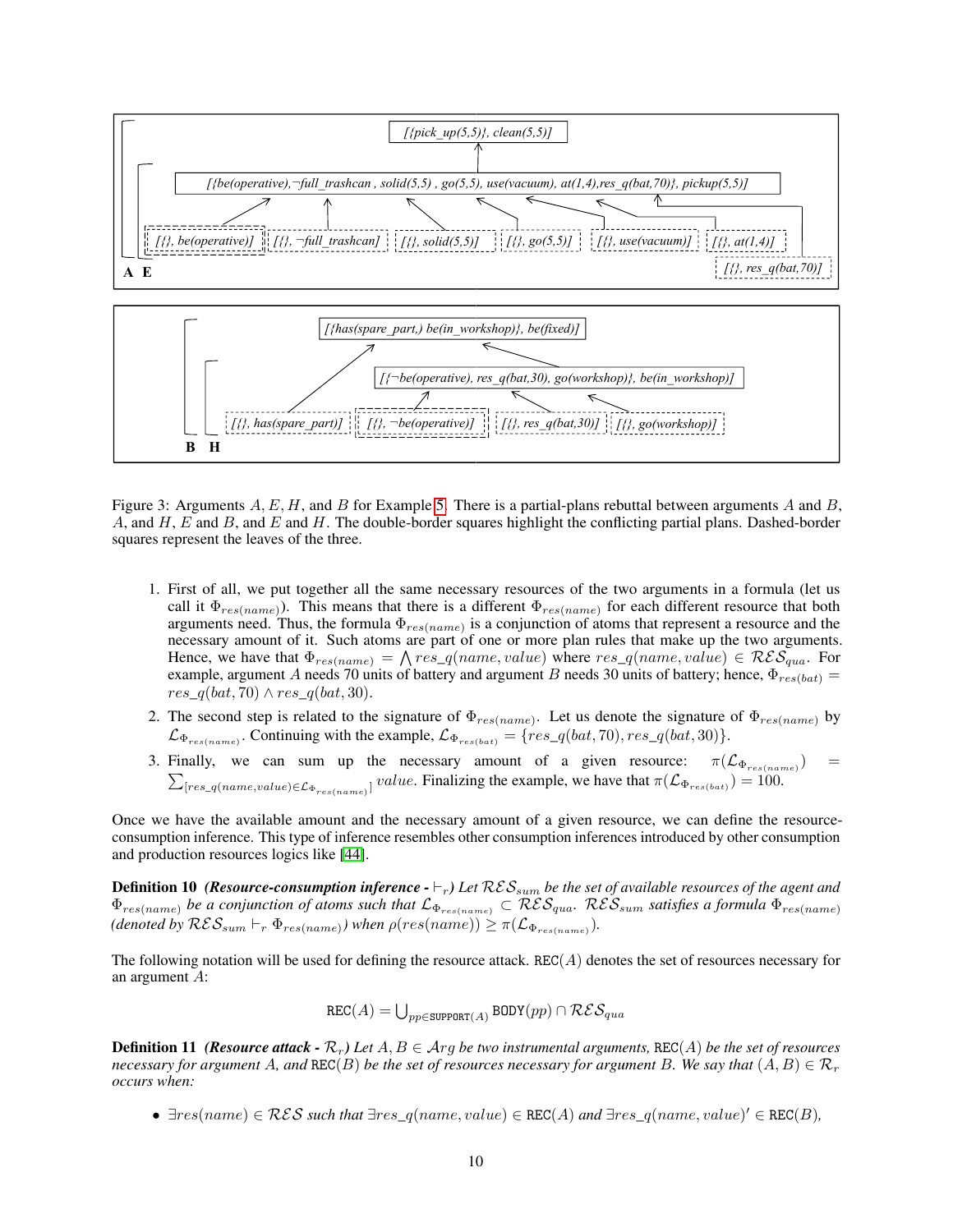- $\bullet$   $\Phi_{res(name)}$  $\bigwedge_{[res\_q(name, value) \in \texttt{REC}(A), res\_q(name, value)' \in \texttt{REC}(B)]} res\_q(name, value)$  $\wedge$  *res\_q*(*name*, *value*)',
- $\mathcal{RES}_{sum} \nvdash_r \Phi_{res(name)}$ , this means that  $\Phi_{res(name)}$  is resource-inconsistent.

We can see that  $\mathcal{R}_r$  is symmetric.

<span id="page-10-0"></span>**Proposition 2** *If*  $(A, B) \in \mathcal{R}_r$ , then  $(B, A) \in \mathcal{R}_r$ .

**Example 6** *Let us recall that*  $G_p = \{clean(5, 5), be(fixed)\}$  *are the two pursuable goals of agent* **EQB.** Figures 2 *and* 3 *show arguments C*. A *and* B. Notice that argument *C* needs 60 *units* BOB*. Figures [2](#page-8-0) and [3](#page-9-0) show arguments* C, A *and* B*. Notice that argument* C *needs 60 units of battery (*res*\_*q(bat, 60)*), argument* A *needs 70 units of battery (*res*\_*q(bat, 70)*), and argument* B  $n$ eeds 30 units of battery ( $res_q(bat, 30)$ ). Recall that  $RES_{sum}$  = { $res_q(bat, 90)$ ,  $res_q(oil, 50)$ ,  $res_q(fuel, 20)$ .

*Notice that for achieving goal* clean(5, 5)*, there are two arguments with different needs of battery namely* C *and* A*, and for achieving goal* be(f ixed) *there is only one argument namely* B*. Considering arguments* C *and* B*, we have*  $\Phi_{res(bat)} = res\_q(bat, 60) \wedge res\_q(bat, 30)$ , in this case we can say that  $\mathcal{RES}_{sum} \vdash_r \Phi_{res(bat)}$  because the agent has enough resources for performing both plans. Otherwise, considering arguments A and B, we have  $\Phi'_{res(bat)}=$  $res\_q(bat,70)\wedge res\_q(bat,30)$ , in this case we can say that  $\mathcal{RES}_{sum}$   $\nvdash_r \Phi'_{res(bat)}$  because there is no enough energy for performing both plans. Note that  $\Phi'_{res(bat)}$  is the same for arguments  $E$  and  $B$ ; therefore, we can say that exists *resource attack between* A *and* B*, and also between* E *and* B*. The same reasoning applies to arguments* A *and* H *and* E and H. Thus, we have the following attack relations:  $\mathcal{R}_r = \{(A, B), (B, A), (E, B), (B, E), (A, H), (H, A),$  $(E, H), (H, E).$ 

#### 4.3 Superfluous conflict

Superfluity emerges when two plans lead the agent to the same end, in other words, when two arguments have the same claim. Unlike other contexts, in practical reasoning the fact that two arguments support the same claim is considered unnecessary, or even worse, a waste of time or resources, because it means that the agent performs two plans when only one is necessary for achieving a given goal. Superfluity can be defined in terms of non-elementary partial plans, i.e. in terms of partial plans whose conclusions are goals. Before presenting the definition of superfluous attack, we will analize the following situations:

- Consider argument C (Figure [2\)](#page-8-0) and argument A (Figure [3\)](#page-9-0). Both arguments have the same claim but different supports. This means that there is a superfluous attack between  $C$  and  $A$ .
- The above situation is the clearest way for identifying a superfluous attack. The question is: what happens with the sub-arguments of C and A? If we have the set of arguments  $\{C, A, D, E\}$  and only there is a conflict between  $C$  and  $\overline{A}$  it means that the agent can perform, for example, the plans represented by arguments  $C, D$ , and E, which means that the agent will perform two plans that lead to the same end because both  $D$ and E allow the agent to achieve  $clean(5, 5)$ . Therefore, there also should be a superfluous attack between  $D$  and  $E$ . We can conclude that the sub-arguments of two arguments that attack each other by means of a superfluous attack, also attack each other. Nevertheless, we noticed that there is an exception. Suppose that both C and A have a sub-argument J, such that J is part of the three of C and is part of the three of A. If all the sub-arguments of C attack all the sub-arguments of A, this means that D attacks J and E attacks J, which leads to an attack between two sub-arguments of the same three. Thus, we finally conclude that all the sub-arguments of  $C$  should attack all the sub-arguments of  $A$ , except those ones that are the same in both threes.
- We have analized the relation between the sub-arguments of  $C$  and  $A$ ; however, we have not analized the relation between  $C$  and the sub-arguments of  $A$  and vice-verse. The case is similar to the previous analyse. Suppose that there is a superfluous attack between  $C$  and  $A$  and there are superfluous attacks between their sub-arguments. This means that the agent could perform the plans represented by arguments  $C$  and  $E$ , which is also a superfluous situation. Thus, we conclude that there should be also a superfluous attack between argument  $C$  and the sub-arguments of  $A$  and vice-verse. In this case, we also consider the exception described in the previous item.

Next, we present the definition of superfluous attack taking into consideration the previous analysis.

**Definition 12** *(Superfluous attack - R<sub>s</sub>) Let*  $A, B \in \mathcal{A}$ rg *be two arguments. We say that*  $(A, B) \in \mathcal{R}_s$  *occurs when either of the following cases hold:*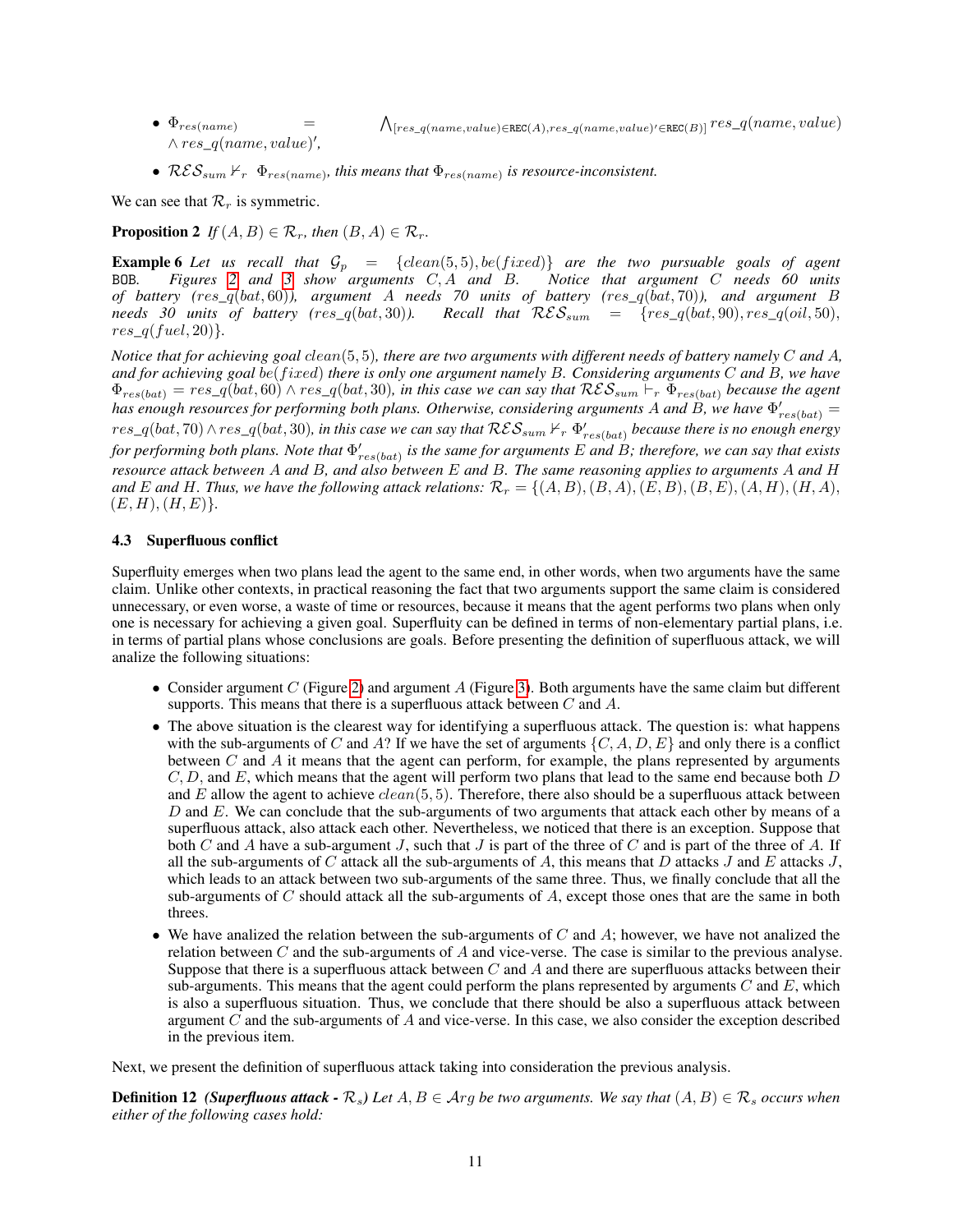- *1. Case 1:*
	- $CLAIM(A) = CLAIM(B)$ ,
	- SUPPORT $(A) \neq$  SUPPORT $(B)$ .

*2. Case 2:*

- CLAIM $(A) \neq$  CLAIM $(B)$ *,*
- $\exists A', B' \in \mathcal{A}$ rg such that  $(A', B') \in \mathcal{R}_s$ ;
- $[H'',\text{CLAIM}(A)] \in \text{SUPPORT}(A')$  and  $[H''',\text{CLAIM}(B)] \in \text{SUPPORT}(B').$

*3. Case 3:*

- CLAIM $(A) \neq$  CLAIM $(B)$ *,*
- $\exists A' \in \mathcal{A}rg$  *such that*  $(A', B) \in \mathcal{R}_s$ *;*
- $\bullet$   $[H'', \text{CLAIM}(A)] \in \text{SUPPORT}(A'),$
- $[H'',\text{CLAIM}(A)] \notin \text{SUPPORT}(B)$ .

When there is a superfluous attack between two arguments, we say that the goals in their conclusions are superfluous conflicting goals. Lastly, relation  $\mathcal{R}_s$  is symmetric.

<span id="page-11-4"></span>**Proposition 3** *If*  $(A, B) \in \mathcal{R}_s$ *, then*  $(B, A) \in \mathcal{R}_s$ *.* 

<span id="page-11-2"></span>Example 7 *Consider arguments* A, B, H *and* E *(Figure [3\)](#page-9-0), arguments* C *and* D *(Figure [2\)](#page-8-0) and argument* F *(Figure* [4\)](#page-11-1)*.* Arguments C and A and arguments B and F have the same claim namely clean(5,5) and be(fixed), *respectively. Hence there is a superfluous attack between* C *and* A *and between* B *and* F*. According to the definition of superfluous attack, this is extended to the sub-arguments of these arguments. Thus, we have that*  $\mathcal{R}_s = \{ (C, A), (A, C), (E, D), (D, E), (C, E), (E, C), (A, D), (D, A), (F, B), (B, F), (F, H), (H, F) \}.$  The attacks that emerge due to Case 1 are:  $(C, A), (A, C), (F, B), (B, F)$ , the attacks that emerge due to Case 2 are:  $(E, D), (D, E)$ , and the attacks that emerge due to Case 3 are:  $(C, E), (E, C), (A, D), (D, A), (F, H), (H, F)$ .

<span id="page-11-1"></span>

Figure 4: Argument  $F$  for Example [7.](#page-11-2) Dotted-border squares represent the leaves of the three.

# <span id="page-11-0"></span>5 Postulates concerning Attack Relations

In this section, we study a set of properties that are relevant for the attack relations defined in Section [4.](#page-7-0) These are based on the postulates presented by Gorogiannis and Hunter [\[45\]](#page-30-5), which describe desirable properties of the different kinds of attacks that may occur between logical arguments<sup>[12](#page-11-3)</sup>. In this work, we have proposed three kinds of attacks – related to the instrumental arguments – and these properties are important to guarantee that our approach can be seen as an instance of the abstract argumentation and; therefore, it will benefit from the techniques of abstract argumentation frameworks, explicitly for be able to employ abstract argumentation semantics.

We begin defining the concept of equivalence because it is essential for the understanding most of the properties. We consider three types of equivalence: (i) the logical one, that takes into account the logical structure of the arguments, (ii) the resource equivalence, that considers only the resources, and (iii) the whole equivalence, that takes into account both the logical structure and the resources of an argument.

<span id="page-11-3"></span> $12$ You can find the definitions of the main kinds of attacks in [\[46\]](#page-30-6).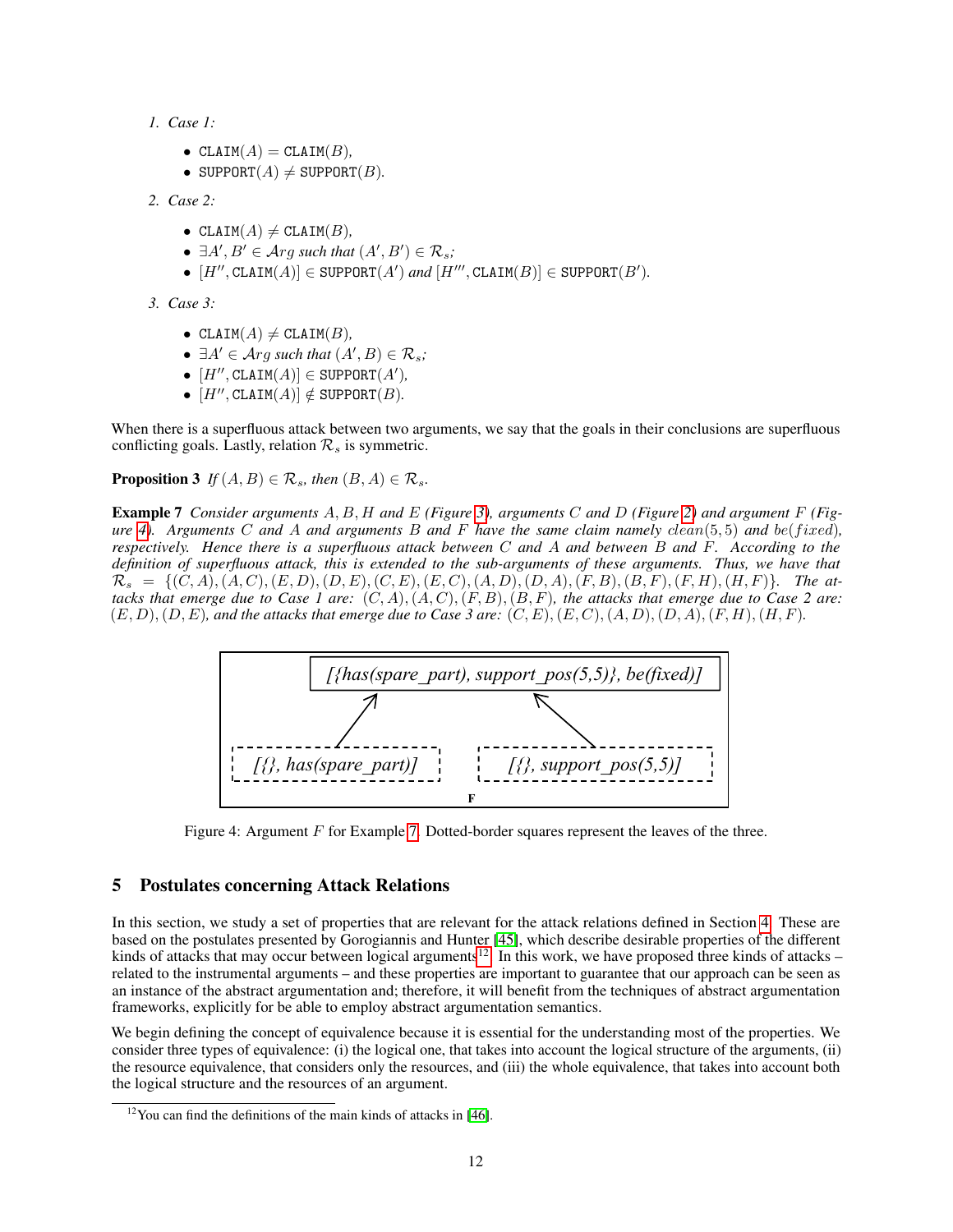**Definition 13** *(Logical equivalence*  $\equiv$ <sub>*l</sub>) Two instrumental arguments* A *and* B *are logically equivalent when (i)*</sub>  $CLAIM(A) = CLAIM(B)$  *and (ii)* SUPPORT(A)  $\vdash$  CLAIM(B) and SUPPORT(B)  $\vdash$  CLAIM(A). We denote the logical *equivalence by*  $A \equiv_{l} B$ .

In this approach, we can compare two arguments from the point of view of their logical structure or from the point of view of resources necessary for performing the plans represented by the arguments. Next definition states when two arguments are equivalent taking into account their resources.

**Definition 14** *(Resource equivalence*  $\equiv_r$ *) Two instrumental arguments* A *and* B are equivalent by resources if  $\text{REC}(A) = \text{REC}(B)$ *. We denote the resource equivalence by*  $A \equiv_r B$ *.* 

The whole equivalence is defined over the logical equivalence and the resource equivalence definitions.

**Definition 15** *(Whole equivalence*  $\equiv_w$ ) *Two instrumental arguments* A and B are wholly equivalent if (i) they are *logically equivalent and (ii) they are equivalent by resources. We denote the whole equivalence by*  $A \equiv_w B$ .

From now on, A, B, C and their primed versions will stand for arguments. Let us recall that  $\mathcal{R}_t$ ,  $\mathcal{R}_r$ , and  $\mathcal{R}_s$  stands for the partial-plans rebuttal, the resource attack, and the superfluous attack, respectively.

The next six propositions take into account the notion of equivalence to identify attacks that originate due to the equivalent arguments. Proposition [4](#page-12-1) holds for the partial-plans rebuttal and the superfluous attack, in which only the logical part of the argument is evaluated; therefore, it does not hold for the resource attack. Otherwise, Proposition [5](#page-12-2) holds for resource attack and Proposition [6](#page-12-3) holds for any of the types of attacks between arguments. Proposition [7](#page-12-4) mandates that if there is a resource attack between an argument  $A$  and another argument  $B$  then there is a resource attack between  $B$  and all arguments that are resource equivalent with  $A$ . In a similar way, Proposition [8](#page-12-5) mandates that if there is a partial-plans rebuttal or superfluous attack between arguments  $A$  and  $B$  then there is a partial-plans rebuttal or superfluous attack, respectively, between  $B$  and all arguments that are logically equivalent with  $A$ . Lastly, Proposition [9](#page-12-6) states that if there is a partial-plan (resource or superfluous) attack between arguments  $A$  and  $B$  then there is a partial-plan (resource or superfluous) attack between  $B$  and all arguments that are wholly equivalent with  $A$ .

<span id="page-12-1"></span>**Proposition 4** If  $A \equiv_l A'$  and  $B \equiv_l B'$  then  $(A, B) \in \mathcal{R}_x = (A', B') \in \mathcal{R}_x$  (for  $x \in \{t, s\}$ ).

<span id="page-12-2"></span>**Proposition 5** If  $A \equiv_r A'$  and  $B \equiv_r B'$  then  $(A, B) \in \mathcal{R}_r = (A', B') \in \mathcal{R}_r$ .

<span id="page-12-3"></span>**Proposition 6** If  $A \equiv_w A'$  and  $B \equiv_w B'$  then  $(A, B) \in \mathcal{R}_x = (A', B') \in \mathcal{R}_x$  (for  $x \in \{t, s, r\}$ ).

<span id="page-12-4"></span>**Proposition 7** If  $(A, B) \in \mathcal{R}_r$  and  $A \equiv_r A'$  then  $(A', B) \in \mathcal{R}_r$ .

<span id="page-12-5"></span>**Proposition 8** *If*  $(A, B) \in \mathcal{R}_x$  *and*  $A \equiv_l A'$  *then*  $(A', B) \in \mathcal{R}_x$  *(for*  $x \in \{t, s\}$ *).* 

<span id="page-12-6"></span>**Proposition 9** If  $(A, B) \in \mathcal{R}_x$  and  $A \equiv_w A'$  then  $(A', B) \in \mathcal{R}_x$ , for  $x \in \{t, r, s\}$ .

The following proposition holds for the partial-plans rebuttal. It means that when two partial plans of different instrumental arguments have an inconsistency in their heads, then both arguments attack each other. Notice that this postulate is only related to partial-plan attack.

<span id="page-12-7"></span> $\mathbf{Proposition 10}$   $\textit{If } (A, B) \in \mathcal{R}_t$ , then  $\exists [H, \psi] \in \texttt{SUPPORT}(A)$  and  $\exists [H', \psi'] \in \texttt{SUPPORT}(B)$  such that  $\texttt{HEAD}([H, \psi]) \cup \texttt{Map}([H, \psi])$  $\widehat{\texttt{HEAD}}([H',\psi']) \vdash \perp.$ 

#### <span id="page-12-0"></span>6 Argumentation Frameworks

In this section, we present an argumentation framework for each kind of incompatibility (i.e., terminal, resource, and superfluity) and a general argumentation framework that involves all the of arguments and attacks of the three kinds of incompatibility.

Definition 16 *(Argumentation framework) Let* Arg *be the set of arguments that can be built from the agent's* KB*.*

- *A* x-AF is a pair  $\mathcal{AF}_x = \langle \mathcal{A}r g_x, \mathcal{R}_x \rangle$  (for  $x \in \{t, r, s\}$ ) where  $\mathcal{A}r g_x \subseteq \mathcal{A}r g$  and  $\mathcal{R}_x$  is the binary relation  $in$   $\mathcal{A}ra_{r}$ .
- *A general g-AF is a pair*  $\mathcal{AF}_q = \langle \mathcal{A}rg, \mathcal{R}_q \rangle$ *, where*  $\mathcal{R}_q = \mathcal{R}_t \cup \mathcal{R}_r \cup \mathcal{R}_s$ *.*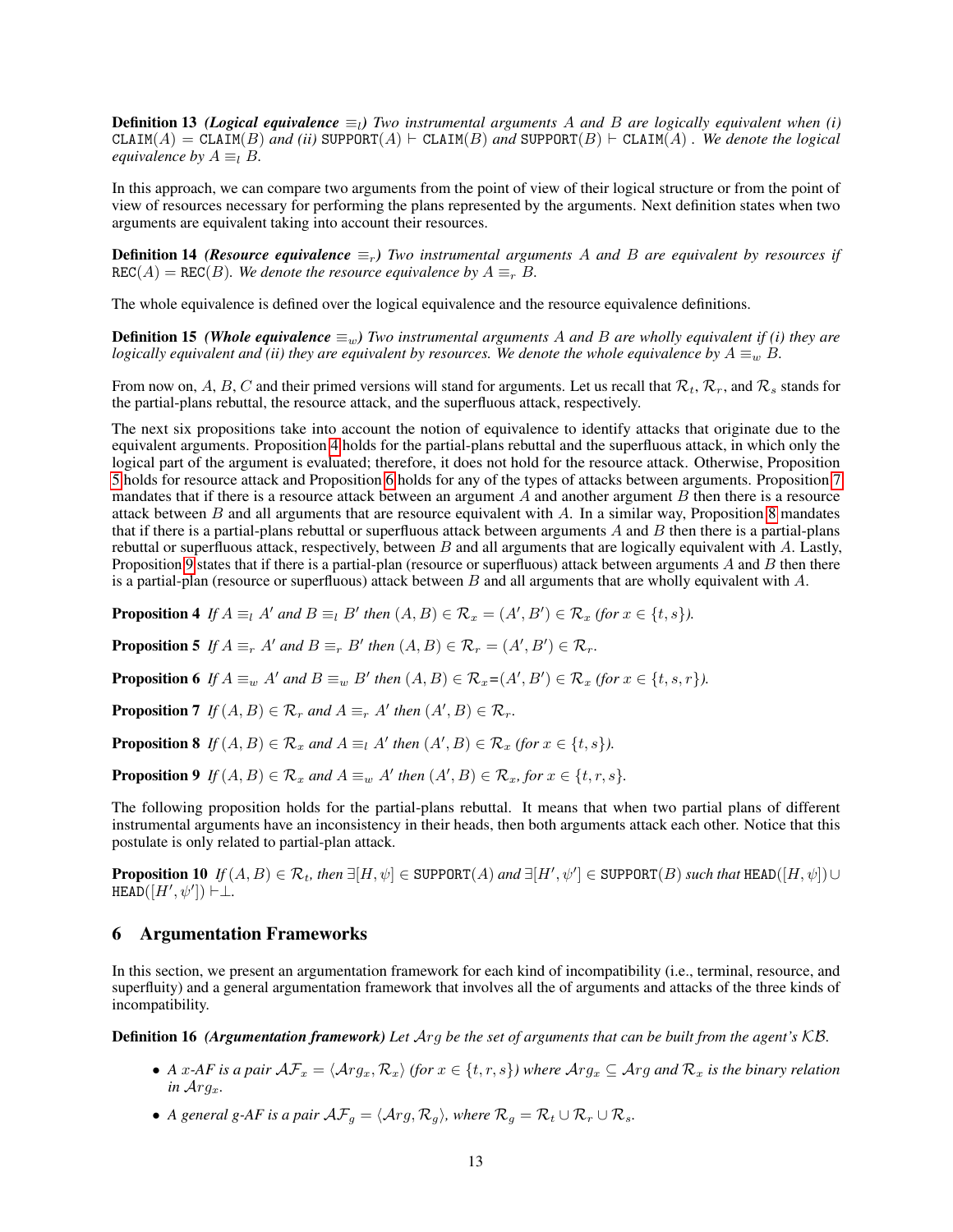Notice that it may occur that there exist the three kinds of attacks between two arguments. In this case, we consider multiple attacks between two arguments as a unique general attack.

<span id="page-13-2"></span>Example 8 *Considering the arguments and attacks of the three kinds of incompatibility, we have the following g-AF:*  $\mathcal{AF}_q = \langle \{A, B, C, D, E, F, H\}, \{ (A, B), (B, A), (E, B), (B, E), (E, H), (H, E), (A, H), (H, A), (C, B), (B, C), \}$  $(D, B), (B, D), (D, H), (H, D), (C, H), (H, C), (C, A), (A, C), (E, D), (D, E), (C, E), (E, C), (A, D), (D, A),$  $(F, B), (B, F), (F, H), (H, F)\}\.$  *Figure* [5](#page-13-1) show the graph representation of this framework, where nodes represent *the arguments and edges the attacks.*



<span id="page-13-1"></span>Figure 5: The general argumentation framework  $A\mathcal{F}_g$  for Example [8.](#page-13-2) The nodes represent the arguments that are part of  $A\mathcal{F}_g$  and the arrows represent the attacks between the arguments. The text next to each node indicates the claim of each argument.

Hitherto, we have considered that all attacks are symmetrical. However, as mentioned in the introduction section and in Section [3,](#page-4-3) goals have a preference value, which indicates how valuable each goal is for the agent. Since plans allow the agent to achieve his goals, we can say that they can inherit the preference value of the corresponding goal. In other words, instrumental arguments inherit the preference value of the goal in their claims. Therefore, depending on this preference value, which is returned by function PREF, some attacks may be considered successful. This means that the symmetry of the relation attack may be broken.

**Definition 17** *(Successful attack)*<sup>[13](#page-13-3)</sup> *Let*  $A, B \in \mathcal{A}$ rg *be two arguments, we say that*  $A$  *successfully attacks*  $B$  *when*  $(A, B) \in \mathcal{R}_q$  and PREF(CLAIM $(A))$ ) > PREF(CLAIM $(B)$ ).

Let us denote with  $A\mathcal{F}'_g$  the general argumentation framework that results after considering the successful attacks.

<span id="page-13-4"></span>Example 9 *(Cont. Example [8\)](#page-13-2) Consider the following preference values for the goals that are the claims of the ar* $g$ *uments:*  $PREF(clean(5, 5)) = 0.75$ ,  $PREF(be(fixed)) = 0.6$ ,  $PREF(mop(5, 5)) = 0.8$ ,  $PREF(pickup(5, 5)) = 0.75$ , and PREF(be(in\_workshop)) = 0.6. The general AF after considering the successful attacks is  $\mathcal{AF}_g'$  = h{A, B, C, D, E, F, H}, {(A, B),(E, B),(E, H),(A, H),(C, B),(D, B),(D, H),(C, H),(C, A),(A, C),(D, E),  $(C, E), (E, C), (D, A), (F, B), (B, F), (F, H), (H, F)$ }). Figure [6](#page-14-0) shows the graphical representation of  $\mathcal{AF}_g$ .

# <span id="page-13-0"></span>7 Selection of Compatible Goals

In this section, we use the general argumentation framework  $\mathcal{AF}'_g$ , which takes into account the successful attacks, in order to select those goals that can be considered compatible. While it is true that we defined an AF for each form

<span id="page-13-3"></span> $13$ In other works, it is called a defeat relation [\[47\]](#page-30-7) [\[48\]](#page-30-8).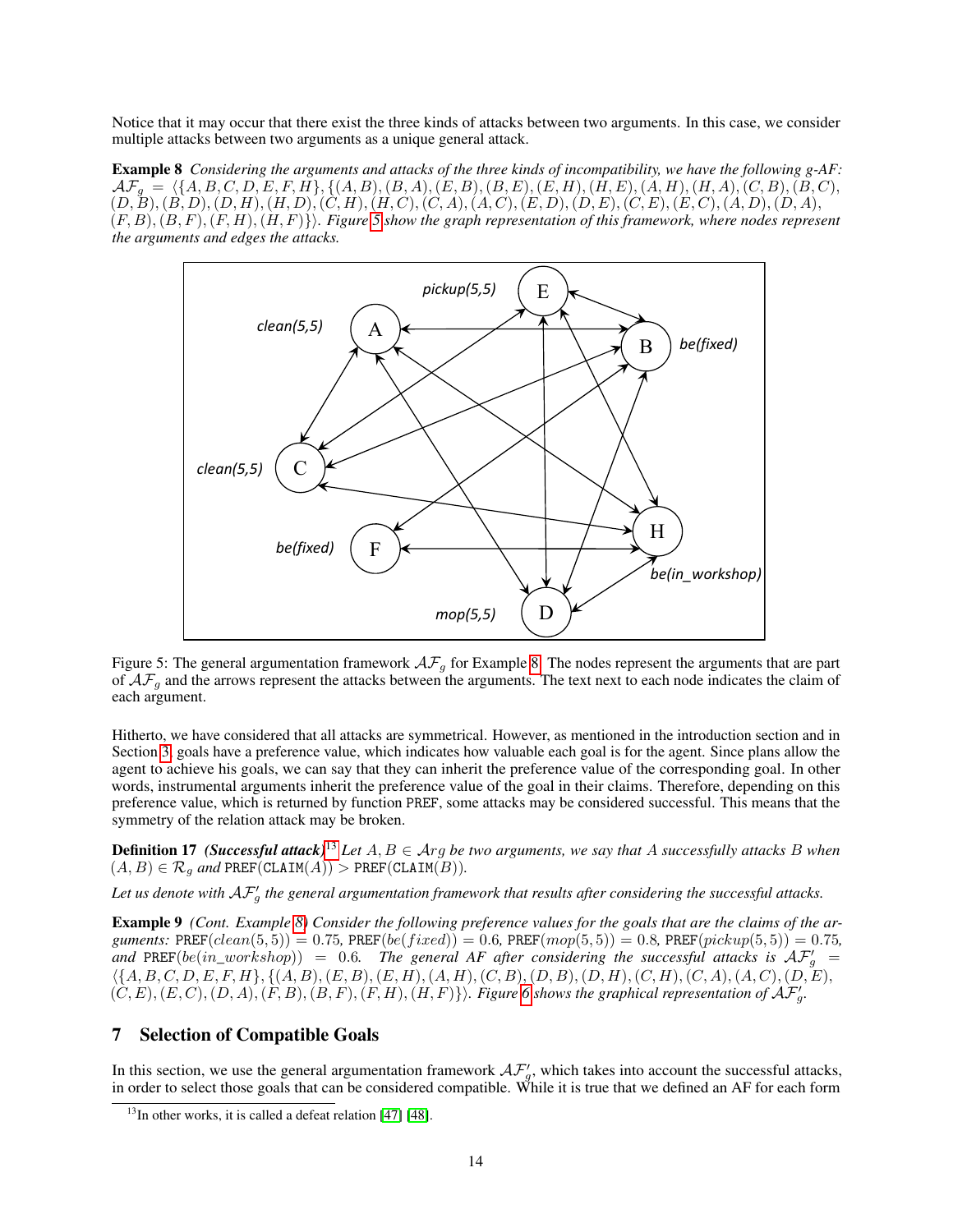

<span id="page-14-0"></span>Figure 6: The general argumentation framework  $\mathcal{AF}'_g$  after considering the preference value. Dashed-line arrows represent the successful attacks. Next to each node there is information about the claim of the argument and the preference value of it.

incompatibility, we will use the general AF because it includes all the kinds of attacks that exist between the arguments and this is important for a proper identification of incompatible goals. However, depending on the application or the interests of the agent, he could use one or two incompatibility AF instead of the general one. The process of selection will be the same for any case.

Argumentation is related to non-monotonic reasoning. This reasoning allows to retract the inferences based on new information. This kind of reasoning is important in the context of goal reasoning because new information about the plans can change the attack relation and therefore the set of compatible goals. Additionaly, for the selection of the compatible goals we use the so called argumentation semantics [\[24\]](#page-29-6), which are ideal to determine non-conflicting elements out of a set of conflicting ones without considering the nature of the conflict. In this work, we have formalized three types of incompatibilities of different nature. Related work has also deal with these incompatibilities, but in a separate way, that is, by means of different approaches (see Related Work in Section [9\)](#page-20-0). Therefore, there is a need of a unique approach that integrates and resolves the different types of incompatibilities, and we can do that by using argumentation semantics.

We propose to apply argumentation semantics in two different ways: (i) we apply a semantics on the instrumental arguments and the attacks that belong to the general AF, and (ii) we apply a semantics on a new argumentation framework that is made up of pursuable goals and the attacks between them. This argumentation framework results by identifying when two goals are incompatible from the general AF.

#### 7.1 Semantics for the selection process

So far we have defined instrumental arguments, which represent plans, and we have introduced the kinds of attacks that determine each form of incompatibility. The next step is to determine the set of goals that can be executed without conflicts, which can also be called acceptable goals. This will be done by applying argumentation semantics. Let us present an empirical analysis that allows us to determine what argumentation semantics concepts should be taken into account.

For this analysis, we will use a simpler AF than the one that has been generated throughout the article. Figure [7\(](#page-15-0)a) shows the general AF generated for goals  $q1$  and  $q2$  and Figure [7\(](#page-15-0)b) shows the general AF after considering the successful attacks. Goal  $q\bar{1}$  is the claim of arguments I, J, and K, and goal  $q\bar{2}$  is the claim of arguments M and N. Note that there is no sub-arguments in this structure.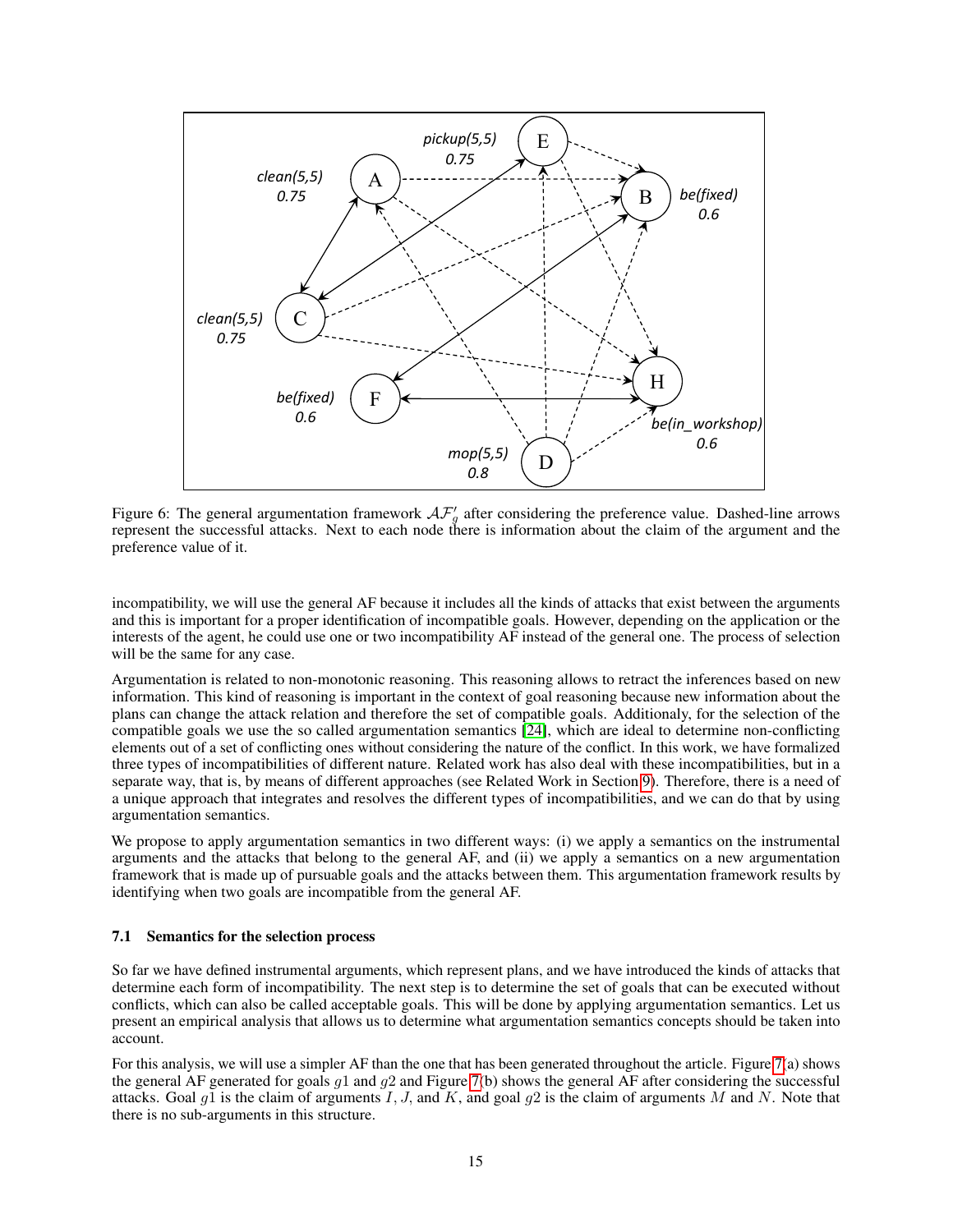

Figure 7: (a) The general argumentation framework before considering the successful attacks. (b) The general argumentation framework after considering the successful attacks. Notice that the attack relation is no longer symmetrical.

- <span id="page-15-0"></span>1. Consider Figure [7\(](#page-15-0)b). Under the preferred semantics (i.e. an admissibility-based semantics) and the stage semantics (i.e. a semantics based on conflict-freeness and the range notion), the returned set is  $\{I, J, K\}$ . This would mean that the selected goal is  $g1$ ; however, this is not proper<sup>[14](#page-15-1)</sup>.
- 2. Consider now Figure [7\(](#page-15-0)a). Under the preferred and the stage semantics, we obtain  $\{I, J, K\}, \{I, K, N\}, \{J, M\}, \{M, N\}.$  The question is: which of these extensions determines the selected goals? If we take  $\{I, J, K\}$  or  $\{M, N\}$ , it would mean that only one of the goals will be selected. On the other hand, if we take  $\{I, K, N\}$  or  $\{J, M\}$ , it would mean that both goals will be selected. Therefore, there should be a function that supports the agent to decide which extension to choose faced with more than one extension.

In summary, we can observe that (i) when the notion of successful attacks is not considered, the semantics may not return the proper extension (for the simpler example it was not returned) and (ii) when the notion of successful attacks is considered, the semantics return at least one proper extension. In this last case, the agent has to choose an extension.

Regarding to the first analyzed situation, note that none of the semantics returns a proper extension for the simpler example. However, if we only apply the conflict-free semantics, there are some proper extensions that contain arguments associated to both goals. Based on this, we can also say that:

- The concept of defence is not necessary. Observe extension  $\{I, N\}$ , which is a proper extension. In this extension, argument N is attacked by argument J and argument I does not defend it. Even so, this extension continuous being proper. It does not mean that there could be cases in which arguments of an extension defend other arguments; however, it is not determinant.
- The number of elements of an extension does not determine the number of compatible goals. For example, extension  $\{I, J, K\}$  has more elements than extension  $\{I, N\}$ , but the last one leads to obtain a set of two compatible goals, and the first one contains arguments for only one goal. Hence, the conflict-free extensions with more amount of elements does not always are the proper ones.

Now, the question is: which extensions can be considered the proper ones? There are two possible criteria for determining it: (i) the maximum number of compatible pursuable goals and (ii) the maximum total preference value taken into account only pursuable goals. Thus, the agent may choose whether he wants to commit to the maximum number of pursuable goals or he wants to commit to those pursuable goals that maximize the preference value.

<span id="page-15-1"></span><sup>&</sup>lt;sup>14</sup>{J, M} or {I, N} are conflict-free sets that can be considered proper extensions since they allow the agent to achieve both goals g1 and g2. Thus, a conflict-free extension  $\mathcal{E}$  is not proper with respect to other conflict-free extensions when there is at least other conflict-free extension that allows the agent to achieve more goals than  $\mathcal{E}$ .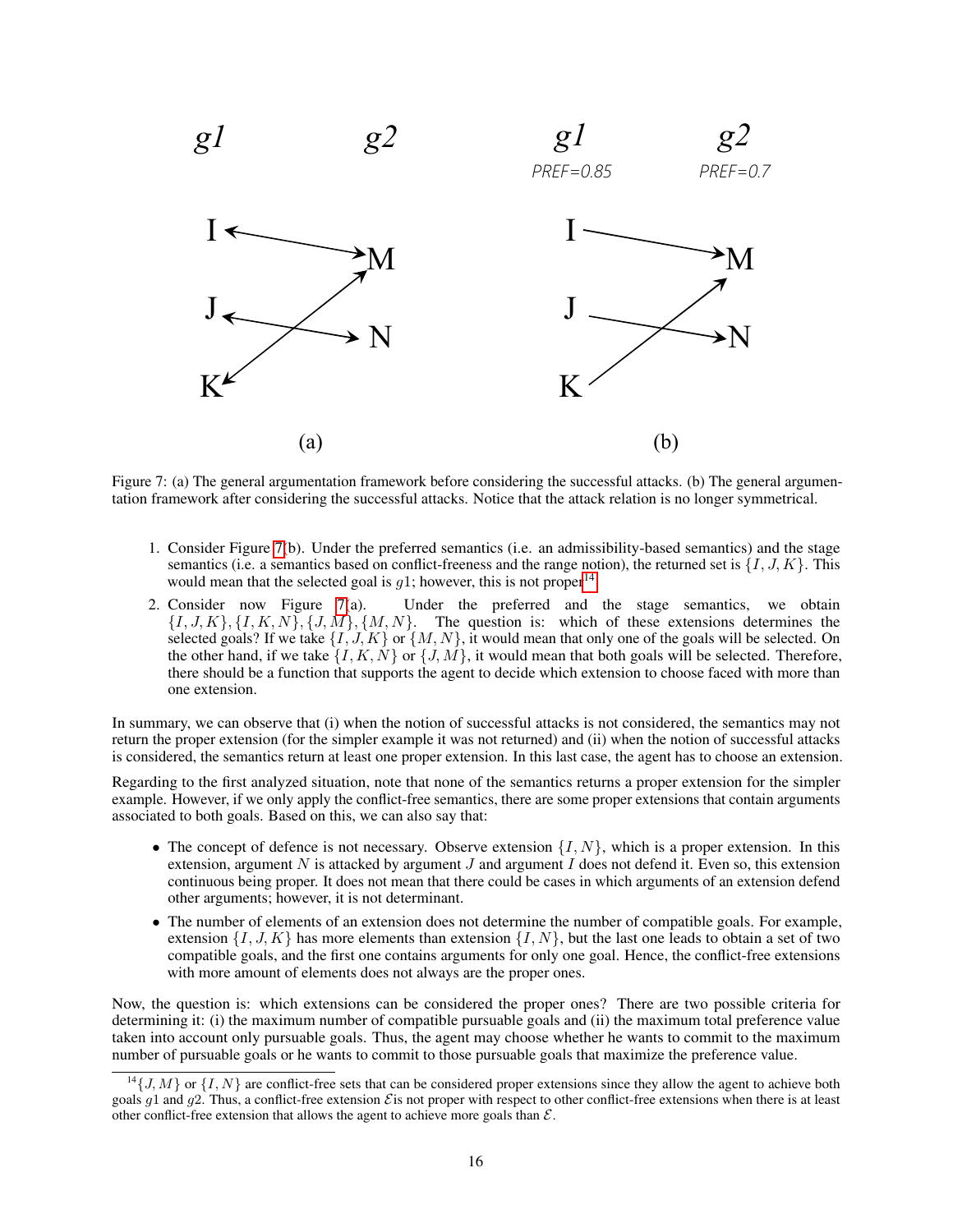Thus, for determining the proper extension(s), we consider the following steps:

- 1. Apply the conflict-free semantics to the g-AF resultant after considering the successful attacks, i.e. to  $A\mathcal{F}'_g$ .
- 2. If the agent wants first to maximize the number of compatible pursuable goals, the extension(s) that fulfils this requisite should be selected. If there is more than one extension, then the agent should select the extension(s) that maximizes the sum of the preference value of the goals.
- 3. If the agent wants first to maximize the total preference value, the extension(s) that fulfils this requisite should be selected. If there is more than one extension, then the agent should select the extension(s) that maximizes the number of compatible pursuable goals.
- 4. Finally, the agent selects those extensions that are maximal with respect to the set inclusion.

**Definition 18** (Semantics functions) Given a general argumentation framework  $A\mathcal{F}'_g = \langle Arg, R_g \rangle$ . Let  $S_{CF}$  be a set *of conflict-free sets calculated from* AF*. The following functions are defined to determine the set of proper extensions:*

- MAX\_GOAL :  $S_{CF} \to 2^{S_{CF}}$ . This function takes as input a set of conflict-free sets and returns those sets with the *greatest number of pursuable goals. Sub-goals are not taken in to account in this function.*
- MAX\_UTIL :  $S_{CF} \to 2^{S_{CF}}$ . This function takes as input a set of conflict-free sets and returns those with the *maximum utility for the agent in terms of preference value. The utility of each extension is calculated by summing up the preference value of all the goals, i.e. pursuable goals and sub-goals.*
- COMP\_GOALS :  $S^p_{\mathcal{CF}} \to 2^{\mathcal{G}_p}$ . This function takes as input a proper extension and returns a set of compatible goals. Elements of  $\mathcal{S}_{\mathcal{CF}}^p$  are proper extensions that are returned by the application of the above functions.

Algorithm [1](#page-16-0) shows the steps for determining the sets of compatible goals. The output of the algorithm is a set of sets because more than one proper extension can be returned by the above functions. The algorithm includes the steps for determining the set of proper extensions.

Algorithm 1 Steps for determining the sets of compatible goals

**Input:** The general argumentation framework  $\mathcal{AF}'_g$ **Output:** Sets of compatible goals  $\mathcal{S}_{comp}$ 1:  $S_{comp} = \{\}\$ 2: */\*————— Steps to determine the proper extensions —————\*/* 3:  $S_{\mathcal{CF}} = \text{CONFLICT} - \text{FREE}(\mathcal{AF}'_g)$  //Function CONFLICT – FREE returns the conflict-free sets of an AF 4: if First maximize the number of compatible goals then 5:  $S'_{\mathcal{CF}} = \text{MAX\_GOAL}(\mathcal{S}_{\mathcal{CF}})$ 6: if  $|\mathcal{S}'_{\mathcal{C}\mathcal{F}}| > 1$  then 7:  $S_{\mathcal{CF}}^{\mathcal{W}} = \text{MAX\_UTIL}(\mathcal{S}_{\mathcal{CF'}})$ 8: end if 9: else if First maximize the total preference value then  $10:$  $C_{\mathcal{L},\mathcal{F}}' = \texttt{MAX\_UTIL}(\mathcal{S}_{\mathcal{CF}})$ 11: if  $|\mathcal{S}'_{\mathcal{C}\mathcal{F}}| > 1$  then 12:  $S_{\mathcal{CF}}^{\mathcal{W}} = \text{MAX\_GOAL}(\mathcal{S}_{\mathcal{CF}})$ 13: end if 14: end if 15:  $S_{C\mathcal{F}}^p$  = MAXIMAL( $S_{C\mathcal{F}}''$ ) //Function MAXIMAL *returns the extensions that are maximal with respect to the set inclusion* 16: */\*——— End of the steps to determine the proper extensions ———\*/* 17: */\*——— Final step to determine the sets of compatibles goals ———\*/* 18:  $n = |\mathcal{S}_{\mathcal{CF}}^p|$ 19: for  $count = 1$  to n do 20:  $\mathcal{G}'_p = \mathtt{COMP\_GOLS}(\mathcal{E}'_{count})$ 21:  $\dot{\mathcal{S}_{comp}} = \mathcal{S}_{comp} \cup \mathcal{G}'_p$ 22: end for 23: return  $\mathcal{S}_{comm}$ 

<span id="page-16-1"></span><span id="page-16-0"></span>**Example 10** *(Cont. Example [9\)](#page-13-4) Recall that*  $A\mathcal{F}'_g = \langle \{A, B, C, D, E, F, H\}, \{(A, B), (E, B), (E, H), (A, H), (C, B),$  $(D, B), (D, H), (C, H), (C, A), (A, C), (D, E), (C, E), (E, C), (D, A), (F, B), (B, F), (F, H), (H, F)\}\$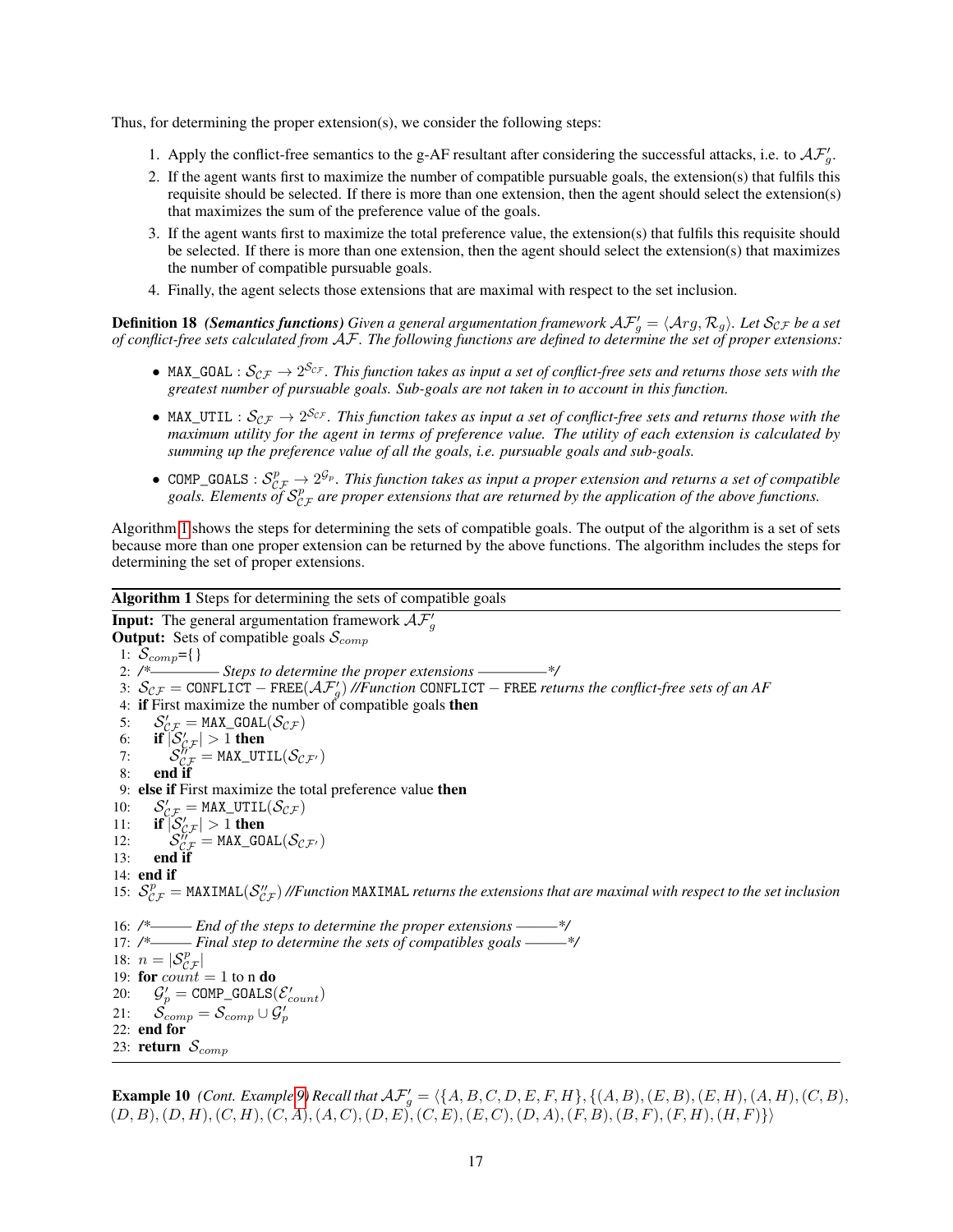$(Figure \quad 6)$  $(Figure \quad 6)$ . Recall also that  $PREF(clean(5, 5))$  = 0.75,  $PREF(befixed)$  = 0.6*,*  $PREF(mop(5, 5)) = 0.8$ , PREF(pickup(5, 5)) = 0.75*, and* PREF(be(in workshop)) = 0.6*.* Table 1 shows all the conflict-free sets  $S_{\mathcal{CF}}$ , the number of compatible pursuable goals of each set and the utility of each set.

| <b>EXTENSION</b> | <b>NUM. GOALS</b> | <b>UTILITY</b> | <b>EXTENSION</b> | <b>NUM. GOALS</b> | <b>UTILITY</b> |
|------------------|-------------------|----------------|------------------|-------------------|----------------|
|                  |                   |                |                  |                   | 1.4            |
|                  |                   | 0.6            |                  |                   | 0.75           |
| E                |                   | 0.75           | F                | ◠                 | 1.35           |
| Е.<br>F          |                   | 1.35           |                  |                   | 1.55           |
|                  |                   | 0.75           | F                | ∍                 | 2.15           |
| F<br>А.          |                   | 1.35           | H                |                   | 0.6            |
| E                |                   | 0.75           | к                |                   | 0.6            |
| F<br>E.<br>А,    |                   | 2.1            | ℸ                |                   | 1.2            |
|                  |                   | $0.8\,$        |                  |                   |                |

Table 1: Conflict-free sets for Example [10.](#page-16-1) Column NUM. GOALS corresponds to the number of compatible pursuable goals the plans (represented by arguments) of each extension allow to achieve. Column UTILITY shows the total preference value summing up all the goals of the extension.

*In this case, the decision of the agent about to first maximize the number of goals or first maximize the utility does not affect the final result. Thus,* MAX\_GOAL  $\circ$  MAX\_UTIL( $\mathcal{S}_{\mathcal{CF}}$ ) = MAX\_UTIL  $\circ$  MAX\_GOAL = {{ $C, D, F$ }}*. This extension projects three compatible goals, of which two are pursuable goals, with an utility of 2.15. Let's see now the set of projected compatible goals:* COMP\_GOALS( $\{C, D, F\}$ ) =  $\{clean(5, 5), bel(fixed), mop(5, 5)\}$ *, where clean*(5, 5) *and*  $be(fixed)$  *are pursuable goals and*  $mop(5, 5)$  *is the sub-goal of clean*(5,5).

Next example shows that the order of application of the semantics functions may affect the final result.

**Example 11** Given a general argumentation framework  $\mathcal{AF}_g'' = \langle \{A, B, C\}, \{(A, B), (A, C)\}\rangle$ . Goal g1 is the claim *of argument* A*, goal* g2 *is the claim of argument* B*, goal* g3 *is the claim of argument* C*. Consider* PREF(g1) = 0.9*,*  $PREF(g2)=0.3$ , and  $PREF(g3)=0.4$ . The set of conflict-free extensions is:  $\mathcal{S}_{\mathcal{CF}}=\{\{\},\{C\},\{B\},\{B,C\},\{A\}\}.$ 

*Case the agent wants to first maximize the number of compatible goals, the result is:*  $MAX_GGAL(S_{CF}) = \{B, C\}$ *. Since there is only one extension, there is no necessity of applying the function* MAX\_UTIL. Finally, COMP\_GOALS( $\{B, C\}$ ) = {g2, g3}*.*

*Case the agent wants to first maximize the utility, the result is:* MAX  $UTIL(S_{\mathcal{CF}}) = \{A\}$ *. Since there is only one extension, there is no necessity of applying the function* MAX*\_*GOAL*. In this case, the final set of compatible goals is:*  $COMP_GOALS({A}) = {g1}.$ 

#### 7.2 Selection at goals level

Another way to obtain the set of compatible goals is by generating a new argumentation framework whose elements are goals. In order to generate this framework, we need to define when two goals attack each other. We make this definition based on the general attack relation  $\mathcal{R}_g$ , which includes the three kinds of attacks that may exist between arguments. Thus, a goal g attacks another goal  $g'$  when all the arguments for g have a general attack relation with all the arguments for g'. This attack relation between goals is captured by the binary relation  $RG \subseteq G' \times G'$  where, given an  $\mathcal{AF}_g' = \langle \mathcal{A}rg, \mathcal{R}_g \rangle$ ,  $\mathcal{G}' = \bigcup_{A \in \mathcal{A}rg} \text{BODY}(\text{SUPPORT}(A)) \cap \mathcal{G}$ , i.e.  $\mathcal{G}'$  includes all the pursuable goals and all their sub-goals. We denote with  $(g, g')$  the attack relation between goals g and g'. In other words, if  $(g, g') \in \mathcal{RG}$  means that goal  $g$  attacks goal  $g'$ .

<span id="page-17-0"></span>**Definition 19** (Attack between goals) Let  $\mathcal{AF}'_g = \langle \mathcal{A}rg, \mathcal{R}_g \rangle$  be a general AF,  $g, g' \in \mathcal{G}'$  be two goals,  $\texttt{ARG}(g), \texttt{ARG}(g') \subseteq \mathcal{A}$ rg be the set of arguments for g and g', respectively. Goal g attacks goal g' when  $\forall A \in \texttt{ARG}(g)$  $\forall A' \in \text{ARG}(g')$  *it holds that*  $(A, A') \in \mathcal{R}_g$  *or*  $(A', A) \in \mathcal{R}_g$ *.* 

This definition states that although there are attack relations between arguments associated to different goals, if there is at least two arguments (one for each goal) that do not have an attack relation, then the goals are considered non-conflicting since there is a way of achieving them. Next proposition formalizes this idea.

<span id="page-17-1"></span>**Proposition 11** Let  $g, g' \in \mathcal{G}'$ , ARG $(g)$  and ARG $(g')$  be the sets of arguments whose claims are g and g', respectively. If  $\exists A \in \texttt{ARG}(g)$  and  $\exists B \in \texttt{ARG}(g')$  such that  $A$  and  $B$  are conflict-free, then  $(g, g'), (g', g) \notin \mathcal{RG}.$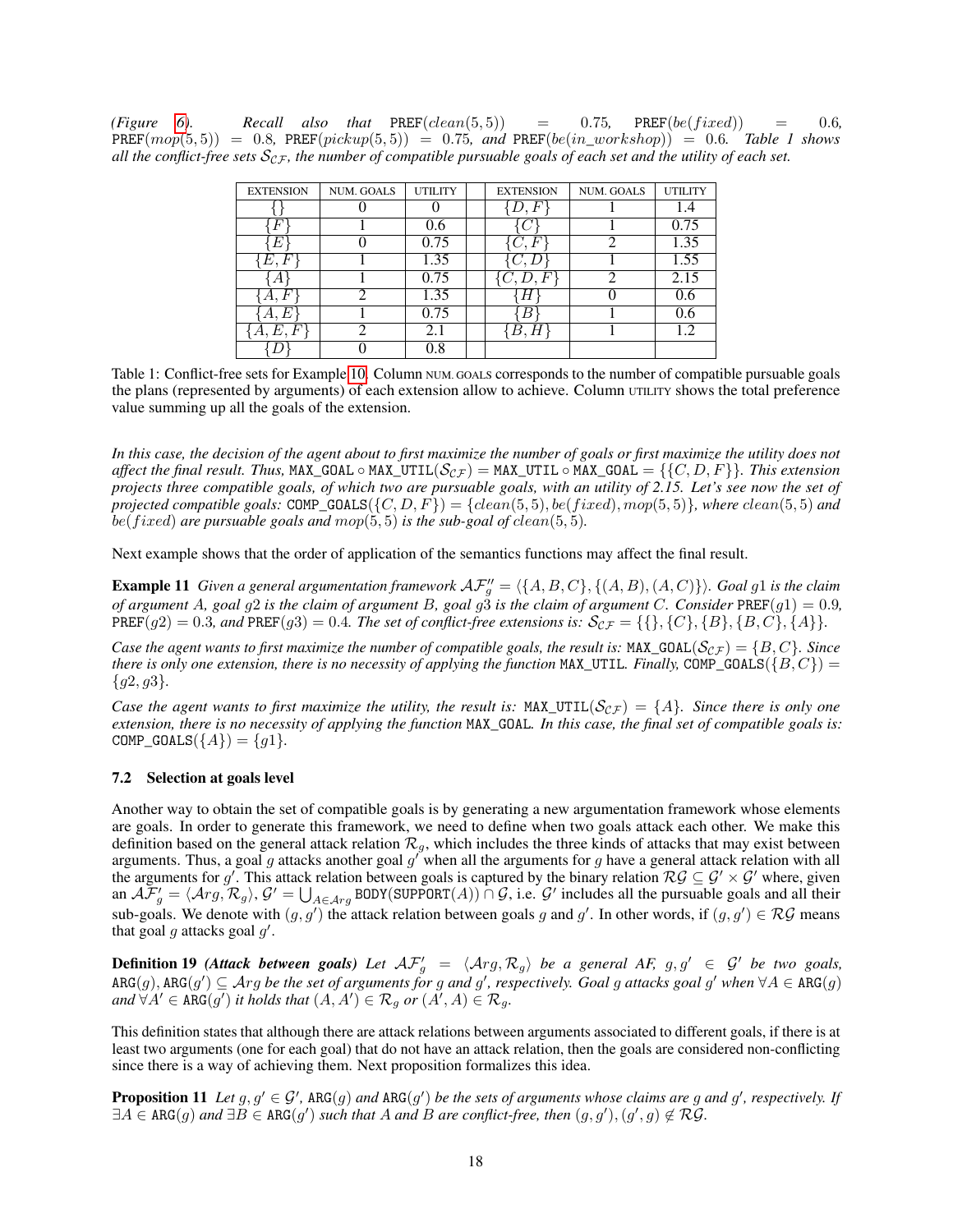It is important to notice that for defining the attack between goals the three kinds of attacks between arguments are taken into account. This means that the attacks between arguments can complement each other to generate an attack between goals. Let us explain it graphically. Consider Figure [8\(](#page-18-0)a), suppose that black arrows represent partial-plan rebuttals between goals  $q1$  and  $q2$ . Taking into account these attacks between arguments, there is not an attack between goals g1 and g2. Consider now Figure [8\(](#page-18-0)b), besides the partial-plans rebuttal represented by black arrows, suppose that green arrows represent resource attacks. Notice that in Figure [8\(](#page-18-0)b), there is an attack between all the arguments for q1 and all the arguments for  $g2$ . In conclusion, we can say that an attack relation between two goals is possible even when the attacks between their arguments are of different types. This means that the attack relation between goals generalizes the attack between arguments.

<span id="page-18-0"></span>

Figure 8: (a) There is not an attack between goals q1 and q2, black arrows represent partial-plan rebuttals. (b) Dashedline arrows represent resource attacks. Notice that partial-plans rebuttal complements resource attacks. Therefore, there is an attack between goals  $q1$  and  $q2$ .

Now, we define the argumentation framework whose elements are goals. The attack relation between such goals is ruled by Definition [19.](#page-17-0)

Definition 20 *(Goals argumentation framework) An argumentation-like framework for dealing with incompatibility* between goals is a triple  $\mathcal{GAF} = \langle \mathcal{G}', \mathcal{RG}, \text{PREF} \rangle$ , where:

- G<sup>p</sup> *is a set of the pursuable goals,*
- $\bullet \ \mathcal{RG} \subseteq \mathcal{G}' \times \mathcal{G}'.$
- PREF *is the function that returns the value of a given goal for the agent.*

The steps for obtaining the proper extensions can also be applied on this framework. However, the application of function MAX GOAL is different since it will return the extension(s) with the most amount of elements. Finally, function COMP\_GOALS is not necessary in this approach.

<span id="page-18-1"></span>**Example 12** Consider the final general AF of Example [9.](#page-13-4)  $\mathcal{AF}'_g = \langle \{A, B, C, D, E, F, H\}, \{(A, B), (E, B),$  $(E, H), (A, H), (C, B), (D, B), (D, H), (C, H), (C, A), (A, C), (D, E), (C, E), (E, C), (D, A), (F, B), (B, F),$  $(F, H), (H, F)\}\rangle$ *. From*  $\mathcal{AF}$  *the agent generates the following AF:*  $\mathcal{GAF}$  *=*  ${C}$ (clean(5, 5), pickup(5, 5), mop(5, 5), be(in*\_workshop*), be(fixed)}, {(mop(5, 5), pickup(5, 5)), (clean(5, 5), be(in*\_*workshop)),(mop(5, 5), be(in*\_*workshop)),(pickup(5, 5), be(in*\_*workshop))}, {PREF(clean(5, 5)),  $PREF(mop(5, 5)), PREF(pickup(5, 5)), PREF(be(in_workshop)), PREF(be(fixed)))\n\Big\}$  *(Figure [9\)](#page-19-1).*  $(clean(5, 5), be(in\_workshop)) \in \mathcal{RG}$  due to  $(A, H), (C, H) \in \mathcal{R}_g$ ,  $(mop(5, 5), pickup(5, 5)) \in \mathcal{RG}$  due to (D, E) ∈ Rg*,* (pickup(5, 5), be(in*\_*workshop)) ∈ RG *due to* (E, H) ∈ Rg*, and* (mop(5, 5), be(in*\_*workshop)) ∈  $\mathcal{RG}$  due to  $(D, H) \in \mathcal{R}_g$ .

*The number of conflict-free extensions is:*  $|\mathcal{S}_{\mathcal{CF}}| = 14$ *. By applying* MAX\_GOAL, we obtain: MAX\_GOAL( $\mathcal{S}_{\mathcal{CF}}$ ) =  ${Gean(5, 5), mop(5, 5), be(fixed)}$ ,  ${clean(5, 5), pickup(5, 5), be(fixed)}$ . The total preference value of the *first extension is 2.15 and of the second one is 2.1. Thus, after applying* MAX*\_*UTIL*, the selected extension is:*  ${dean}(5, 5)$ ,  $mop(5, 5)$ ,  $be(fixed)$ *. This means that goals*  $clean(5, 5)$ *,*  $mop(5, 5)$ *, and*  $be(fixed)$  *are compatible and con be executed without conflicts.*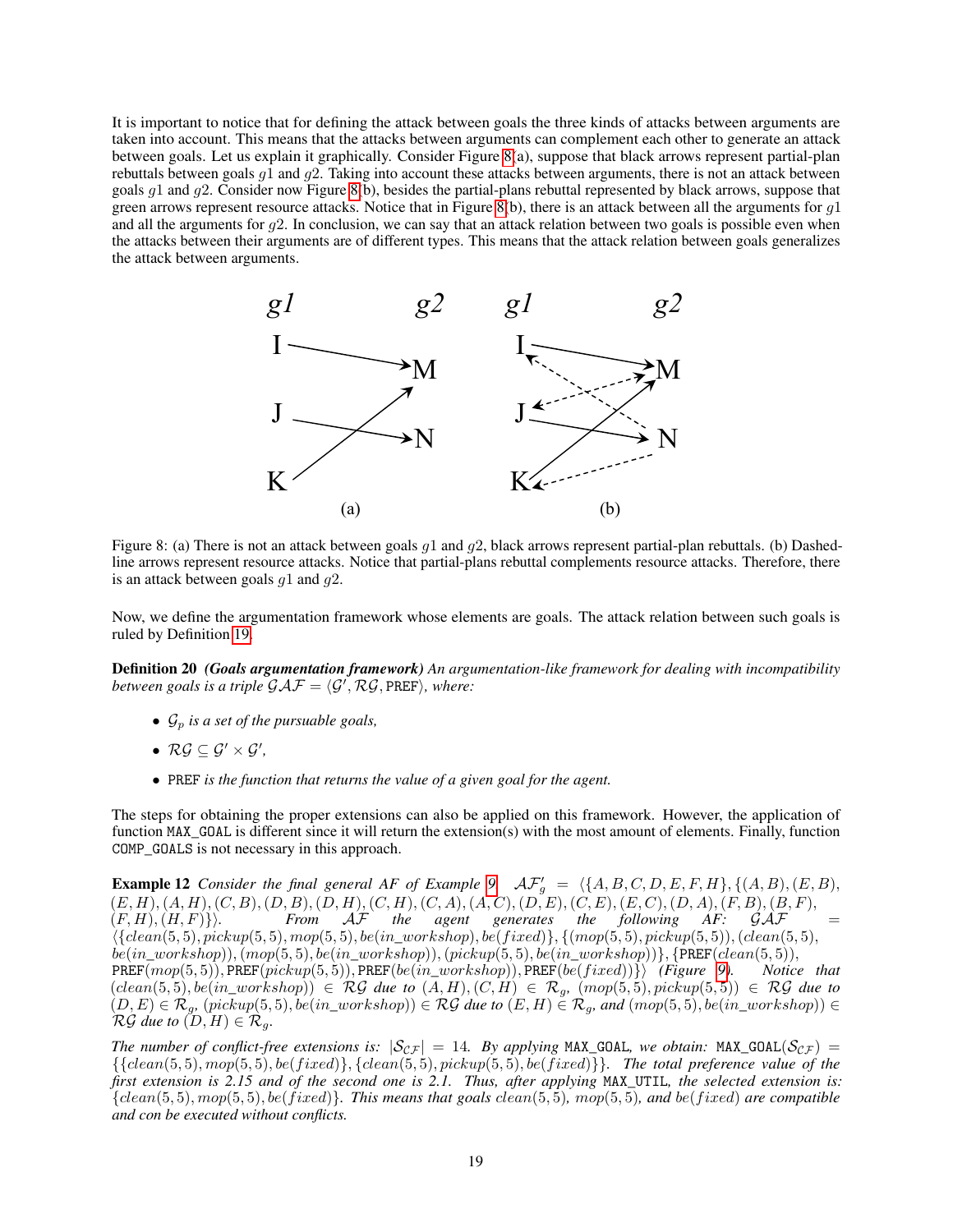

<span id="page-19-1"></span>Figure 9: Graph of the goals argumentation framework of Example [12.](#page-18-1)

#### 7.3 Discussion

Notice that according to the decision of the agent, he could use first MAX\_GOAL and then MAX\_UTIL or vice-versa. What must be clear is that the first function to be applied takes as input all the conflict-free sets that are calculated from the general AF and the second function takes as input the sets returned by the first function. Also notice that function MAX\_GOAL only takes into account pursuable goals, unlike function MAX\_UTIL that takes into account all the goals of an extension. In order to explain the reason we decided to restrict function MAX\_GOAL to pursuable goals, let us present the following situation: suppose that  $\mathcal{G}_p = \{g1, g2\}$  is the set of pursuable goals and  $\mathcal{E}_1 = \{A, B, C, D\}, \mathcal{E}_2 = \{E, F\}$ are the extensions returned by the conflict-free semantics. We have that  $\text{ARG}(g1) = \{A, E\}$ ,  $\text{ARG}(g2) = \{F\}$ , and goals B, C, and D are sub-goals of A. If we take into account all the goals in an extension, then we can say that  $\mathcal{E}_1$  allows the agent to achieve more amount of goals; however, only one of them is a pursuable goal. On the other hand, if we take into account only pursuable goals, then we can say that  $\mathcal{E}_2$  allows the agent to achieve two pursuable goals, i.e. more pursuable goals than  $\mathcal{E}_1$ . We think that it is more important to maximize the amount of pursuable goals than the amount of goals including sub-goals.

#### <span id="page-19-0"></span>8 Evaluation of the Approach

In this section, we aim to study the properties of the proposed argumentation-based approach. We evaluate this approach and prove that it satisfies the rationality postulates proposed in [\[29\]](#page-29-11).

Firstly, let us define the following notation:

$$
BEL(\mathcal{E}) = \bigcup_{A \in \mathcal{E}} (\bigcup_{pp \in \text{SUPPORT}(A)} (\text{BODY}(pp) \cap \mathcal{B}))
$$
  
ACT( $\mathcal{E}$ ) =  $\bigcup_{A \in \mathcal{E}} (\bigcup_{pp \in \text{SUPPORT}(A)} (\text{BODY}(pp) \cap \mathcal{A}))$   
GOA( $\mathcal{E}$ ) =  $\bigcup_{A \in \mathcal{E}} (\bigcup_{pp \in \text{SUPPORT}(A)} (\text{BODY}(pp) \cap \mathcal{G}))$   
REC( $\mathcal{E}$ ) =  $\bigcup_{A \in \mathcal{E}} (\bigcup_{pp \in \text{SUPPORT}(A)} (\text{BODY}(pp) \cap \mathcal{RES}_{qua}))$ 

It is important to understand the following definition before presenting the results because both consistency and closure are specified based on justified conclusions. A goal that is the conclusion of an argument in any extension can be regarded as a justified conclusion, even if it is not in all extensions. From a more restrictive point of view, a goal can be regarded as a justified conclusion when it is the conclusion of an argument that belongs to all the extensions.

**Definition 21** (*Justified conclusions*) Let  $\mathcal{AF}_g' = \langle Arg, R_g \rangle$  be a general AF and after considering the successful *attacks*  $\{\mathcal{E}_1, ..., \mathcal{E}_n\}$  ( $n \geq 1$ ) be its set of extensions under the conflict-free semantics.

- CONCS $(\mathcal{E}_i) = {\text{CLAIM}(A) | A \in \mathcal{E}_i} \setminus (1 \leq i \leq n)$ .
- $\bullet$  Output  $= \bigcap_{i=1,...,n} \texttt{CONCS}(\mathcal{E}_i).$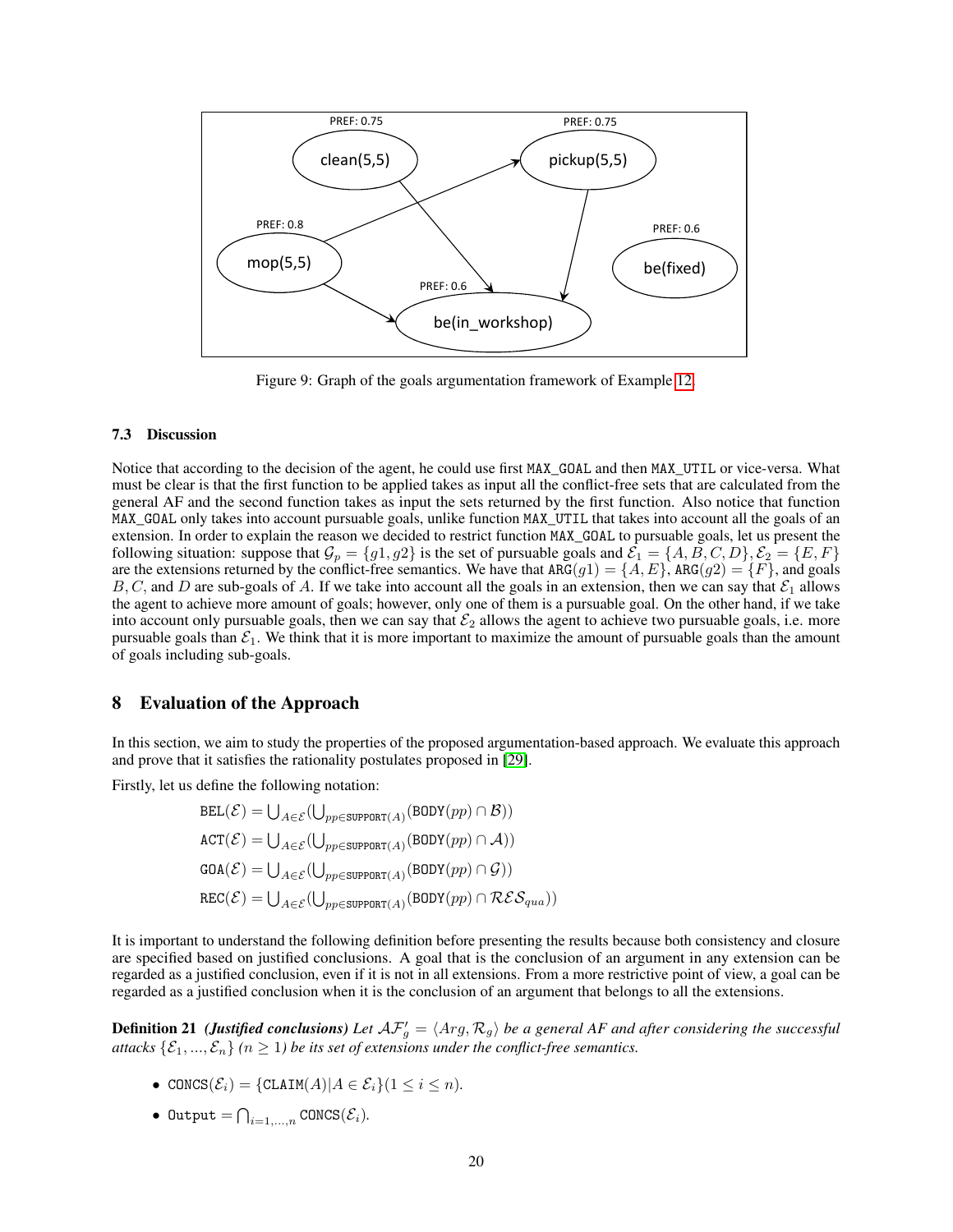CONCS( $\mathcal{E}_i$ ) denotes the justified conclusions for a given extension  $\mathcal{E}_i$  and Output denotes the conclusions that are *supported by at least one argument in each extension.*

An important property required in [\[29\]](#page-29-11) is direct consistency. An argumentation system satisfies direct consistency if its set of justified conclusions and the different sets of conclusions corresponding to each extension are consistent. This property is important in our approach because it guarantees that the agent will only pursue non-conflicting goals.

<span id="page-20-1"></span>**Theorem 1** (Direct consistency) Let  $\mathcal{AF}_g' = \langle Arg, R_g \rangle$  be a general AF after considering the successful attacks and  $\mathcal{E}_1, ..., \mathcal{E}_n$  its conflict-free extensions.  $\forall \mathcal{E}_i, i = 1, ..., n$ , it holds that:

- *1. The set of beliefs*  $BEL(\mathcal{E}_i)$  *is a consistent set of literals.*
- 2. The set of actions  $\text{ACT}(\mathcal{E}_i)$  *is a consistent set of literals.*
- 3. The set of goals  $GOA(\mathcal{E}_i)$  *is a consistent set of literals.*
- 4. The set of resources  $\text{REC}(\mathcal{E})$  *is a resource-consistent subset of*  $\mathcal{RES}_{qua}$ *.*
- 5. The set of goals  $GDA(\mathcal{E}_i)$  has no superfluous conflicting goals.

Next property is closure, the idea of closure is that the set of justified conclusions of every extension should be closed under the set of plan rules  $PR$ . That is, if g is a conclusion of an extension and there exists a plan rule  $g \to g'$ , then  $g'$ should also be a conclusion of the same extension. Next definition states the closure of the set of plan rules of the agent.

**Definition 22** *(Closure of PR) Let*  $\mathcal{F} \subseteq \mathcal{B} \cup \mathcal{A} \cup \mathcal{G} \cup \mathcal{RES}_{qua}$ *. The closure of*  $\mathcal{F}$  *under the set* PR *of plan rules, denoted by*  $Cl_{PR}(\mathcal{F})$ *, is the smallest set such that:* 

- $\mathcal{F} \subset \mathcal{C}l_{\mathcal{PR}}(\mathcal{F})$
- If  $b_1, ..., b_n, g_1, ..., g_m, a_1, ..., a_l, res_q(name, value)_1, ..., res_q(name, value)_k \rightarrow g \in \mathcal{F}$  and  $b_1,...,b_n,g_1,...,g_m,a_1,...,a_l,res\_q(name,value)_1,...,res\_q(name,value)_k$   $\in$   $\mathcal{C}l_{\mathcal{PR}}(\mathcal{F})$  then  $g \in \mathcal{C}l_{\mathcal{PR}}(\mathcal{F}).$
- *If*  $\mathcal{F} = \mathcal{C}l_{\mathcal{PR}}(\mathcal{F})$ *, then*  $\mathcal F$  *is said to be closed under the set*  $\mathcal{PR}$ *.*

In our approach closure is important because it guarantees that all the goals that can be inferred from  $PR$  be evaluated in terms of their possible conflicts, which in turn guarantees that the agent only will pursue non-conflicting goals.

<span id="page-20-2"></span>**Theorem 2** *(Closure)* Let  $PR$  *be a set of plan rules,*  $AF'_{g}$  *be an argumentation framework built from*  $PR$ *.* Output *is* its set of justified conclusions, and  $\mathcal{E}_1,...,\mathcal{E}_n$  its extensions under the conflict-free semantics.  $\mathcal{AF}_g'$  satisfies closure iff:

- *1.* CONCS( $\mathcal{E}_i$ ) =  $\mathcal{C}l_{PR}(\text{CONCS}(\mathcal{E}_i))$  *for each*  $1 \leq i \leq n$ .
- 2. Output =  $\mathcal{C}l_{PR}$  (Output).

The last property our proposal should satisfy is indirect consistency. This property means that (i) the closure under the set of strict rules of the set of justified conclusions is consistent, and (ii) for each extension, the closure under the set of strict rules of its conclusions is consistent.

<span id="page-20-3"></span>**Theorem 3** (Indirect consistency) Let PR be a set of plan rules,  $A\mathcal{F}'_g = \langle Arg, R_g \rangle$  be a general AF after consider $i$ ng the successful attacks. <code>OUTPUT</code> is its set of justified conclusions, and  $\mathcal{E}_1,...,\mathcal{E}_n$  its conflict-free extensions under the *conflict-free semantics.*  $\mathcal{AF}_{g}' = \langle \mathcal{A}rg, \mathcal{R}_{g} \rangle$  *satisfies indirect consistency iff:* 

- *1.*  $Cl_{\mathcal{PR}}(\text{CONCS}(\mathcal{E}_i))$  *is consistent for each*  $1 \leq i \leq n$ *.*
- *2.*  $Cl_{PR}$  (OUTPUT) is consistent.

# <span id="page-20-0"></span>9 Related Work

We can divide the related works into two groups, the first one contains works whose approaches are not based on argumentation and the second one contains works that use argumentation to resolve the problem of goals selection. We begin presenting the first group of works.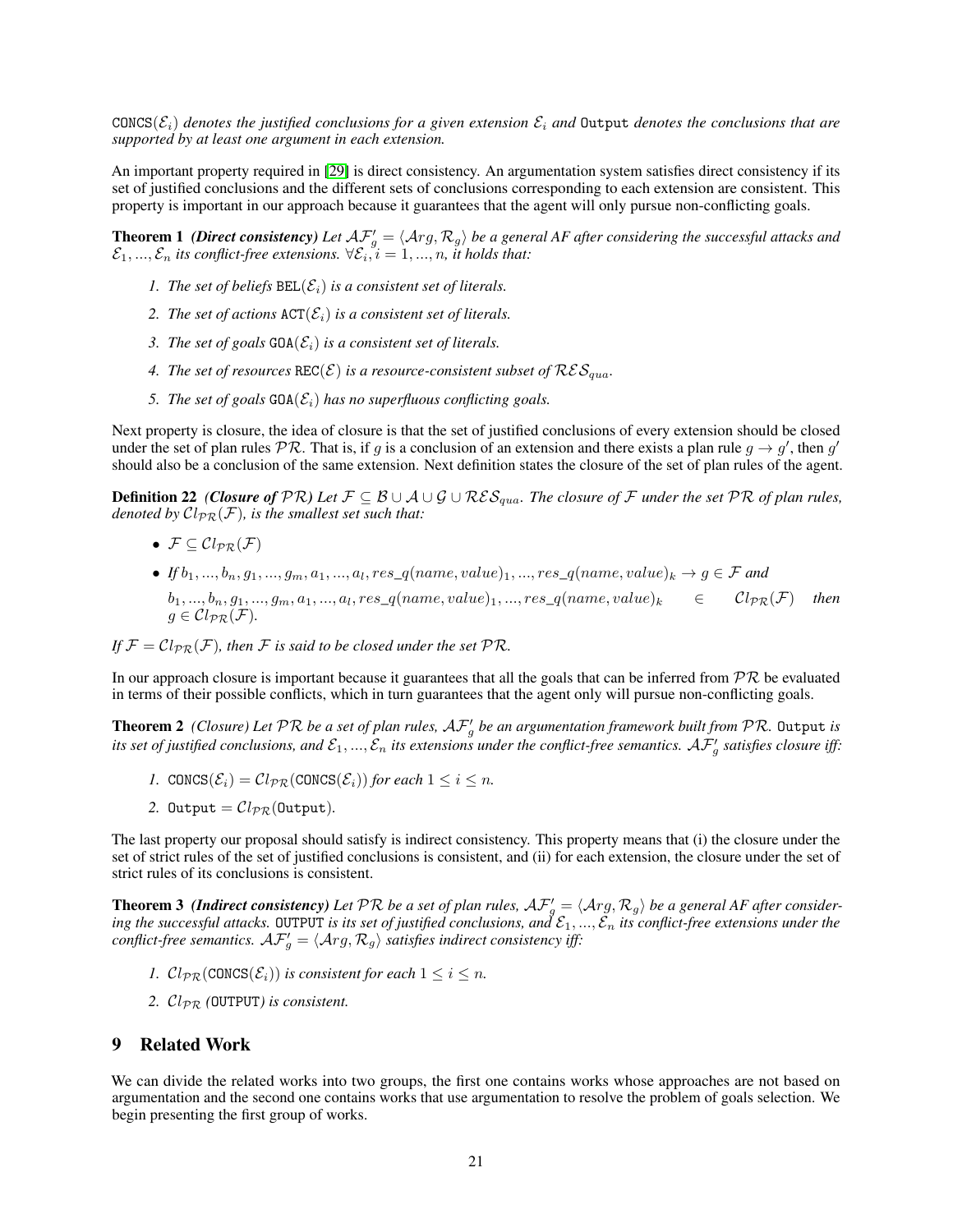One of the authors who has worked more on goals conflict – especially on conflict detection – is Thangarajah. In [\[11\]](#page-28-8), he and his partners propose a general framework for conflict detection and resolution. For the conflict detection, they use a representation of the partial state of the world when each pursued goal is achieved, and by means of a mechanism they determine whether there are possible worlds where these the partial states co-exist. The conflict resolution is based on a preference ordering of the goals, which depends on both a priority-based commitment and an alternative-based commitment. In [\[13\]](#page-28-10), they focus specifically on resource conflict. They characterize different types of resources and define resource requirements summaries. They also present mechanisms that allow agents to be aware of the possible and necessary resource requirements. This information is then used to detect and avoid conflicts. Ultimately, in [\[12\]](#page-28-9), they propose a mechanism that allows agents to detect and avoid a particular kind of conflict between goals, in which the achievement of a given goal undo conditions required for pursuing another goal. They use information about the requirements and resulting effects of goals and their associated plans to calculate and generate interaction summaries that let the agent schedule the execution of goals.

Other approaches worked on the selection strategy. Tinnemeier et al. [\[10\]](#page-28-7) propose a mechanism to process incompatible goals by refraining the agent from adopting plans for goals that hinder the achievement of goals the agent is currently pursuing. They also define three types of goal selection strategies depending on the priority of the goals. Pokahr et al. [\[15\]](#page-28-12) propose a goal deliberation strategy called Easy Deliberation, which allows agent programmers to specify the relationships between goals and enables an agent to deliberate about its goals by activating and deactivating certain goals. Their strategy enforces that only conflict-free goals are pursued and considers the order of the goals depending on their preference values. Wang et al. [\[16\]](#page-28-13) proposes a runtime goal conflict resolution model for agent systems, which consists of a goal state transition structure and a goal deliberation mechanism based on a extended event calculus.

Khan and Lespérance [\[14\]](#page-28-11) present a framework where an agent can have multiple goals at different priority levels, possibly inconsistent with each other. The information about the goals priority is used to decide which of them should no longer be actively pursued in case they become mutually inconsistent. In their approach lower priority goals are not dropped permanently when they are inconsistent with other goals but they become inactive ones. In this way, when the world changes, the agent recomputes her adopted goals and some inactive goals may become active again. They argue that this ensures that an agent maximizes her utility

Finaly, Zatelli et al. [\[17\]](#page-28-14) propose an approach to handle conflicting goals. They consider the conflicts in the plan level. In other words, they compare the plans that are used to achieve a given goal with the plans that are used to achieve another goal. They propose a technique that breaks down the plans in several sub-plans and specify the conflict between specific sub-plans. Regarding the detection of conflicts, it is performed based on explicitly information about conflicting plans, which is introduced by the developer.

Next, we present the works that use argumentation techniques to resolve the problem of goals incompatibility.

In [\[25\]](#page-29-7), Amgoud presents a framework for handling contradictory desires. This framework is based on actions, which are defined as arguments. Thus, an action is made of a desire and a plan to achieve such desire. She defines four causes that could originate the conflicts among actions: (i) inconsistent desires, (ii) inconsistent plans, (iii) inconsistent consequences (it is referred to the consequences of performing an action), and (iv) inconsistency between a consequence and a plan. She uses trees for delineating the actions and identifying the attacks. Finally, she redefines the notion of defence and uses preferred extensions to return the different sets of desires that may be achieved together.

Hulstijn and van der Torre [\[27\]](#page-29-9) propose an approach that is mainly based on the framework of Amgoud [\[25\]](#page-29-7) with some extensions. Like her, they use trees to represent the plans and work with the idea of conflicting actions in order to define the attack between plans and unlike her, they do not change the notion of defence but the notion of attack and exclude the possibility that their extensions contain two or more trees for the same desire.

The work of Atkinson and Bench-Capon [\[49\]](#page-30-9) deserves a special mention. The authors address the problem of practical reasoning based on presumptive argumentation using argument schemes and critical questions. Some of these critical questions have to do with to the action selection stage, specifically two of these questions are directly related to conflicts that may arise between actions. Such conflicts have similar characteristics than the terminal incompatibility and the superfluity formalized in this work.

Lastly, Amgoud et al. [\[26\]](#page-29-8) propose an argumentation system for practical reasoning. The proposed system is based on constrained argumentation systems [\[50\]](#page-30-10). These systems extend the proposal of Dung [\[24\]](#page-29-6) by adding constraints to the arguments, which need to be satisfied by the extensions returned by the system. One part of their work focuses on dealing with incompatibilities among plans, thus the possible conflicts arise when: (i) two plans cannot be executed at the same time, (ii) the execution of two plans will lead to contradictory states of the world, and (iii) the execution of a plan will prevent the execution of the second plan in the future. In order to deal with the conflicts they use e C-preferred semantics and C-stable semantics [\[50\]](#page-30-10).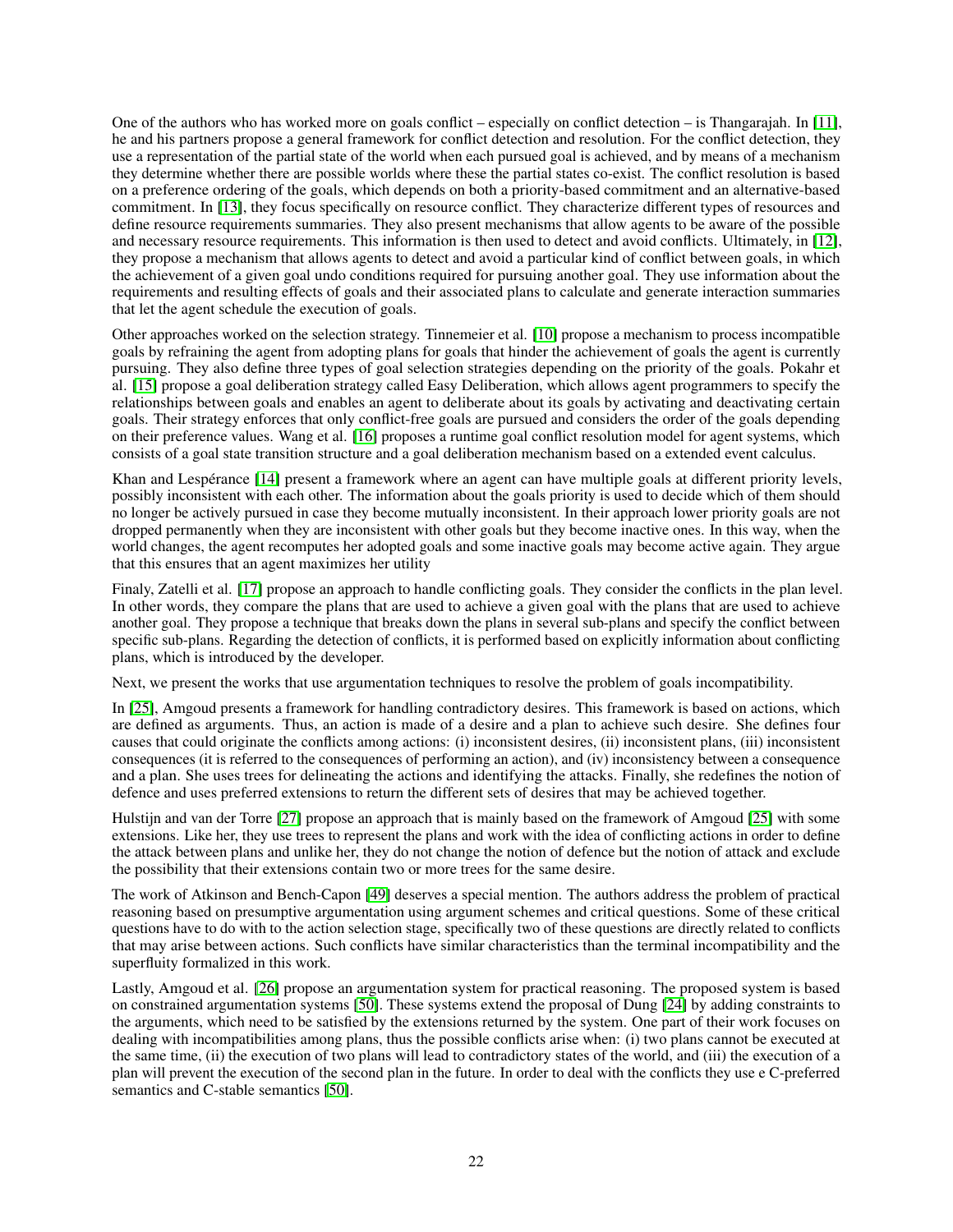In this work, we focus basically on identifying conflicts between goals and on selecting the set of goals the agent will pursue. We consider three forms of incompatibilities based on the theory introduced in [\[7\]](#page-28-3). Table [9](#page-20-0) shows a summary of all the related works along with their main characteristics; thus, column *Topic* indicates the problem (or problems) that is (are) studied in the article, column *Incompatibility* specifies the kind of conflict that is addressed. Notice that in most of the cases, this conflict is similar to the terminal incompatibility. The last column, *Pref.*, indicates whether or not the preference (or priority, or importance) is taken into account for the selection of goals.

| <b>Related work</b>             | <b>Topic</b> | Incompatibility        | Pref.   |
|---------------------------------|--------------|------------------------|---------|
| Thangarajah et al. [11]         | detection    | similar to terminal    | yes     |
|                                 | selection    |                        |         |
| Thangarajah et al. [13]         | detection    | resources              | not     |
|                                 | avoiding     |                        | applies |
| Thangarajah et al. [12]         | detection    | other                  | not     |
|                                 | avoiding     |                        | applies |
| Tinnemeier et al. [10]          | avoiding     | similar to terminal    | yes     |
| Pokahr et al. [15]              | selection    | not specified          | yes     |
| Wang et al. $[16]$              | selection    | not specified          | not     |
| Khan and Lespérance [14]        | selection    | not specified          | yes     |
| Zatelli et al. [17]             | selection    | similar to terminal    | not     |
| Amgoud [25]                     | detection    | similar to terminal    | not     |
|                                 | selection    |                        |         |
| Hulstijn and van der Torre [27] | detection    | similar to terminal    | not     |
|                                 | selection    | superfluity            |         |
| Amgoud et al. [26]              | detection    | similar to terminal    | not     |
|                                 | selection    |                        |         |
| Atkinson and Bench-Capon [49]   | detection    | similar to terminal    | not     |
|                                 |              | similar to superfluity |         |
| Rahwan and Amgoud [28]          | detection    | similar to terminal    | not     |
|                                 | selection    | resources              |         |

Table 2: Summary of the main related works along with the characteristics that will allow us to compare them with the approach proposed in this article. Argumentation-based works are separated from the others by using a double line.

While it is true that most of the works focus on detecting and/or dealing with the problem of goals selection, we can notice that some other works focus on avoiding this problem, which is another way of addressing this problem. Avoiding a conflict is possible in some situation, for example, when the agent has a plan that is already being executed. In this case, the plans of new activated goals can be compared with the plan that is being executed. However, there could be other situations in which the agent needs to choose what goals he will pursue from a set of pursuble goals. We think that both avoiding and selecting may be complementary in order to deal with the incompatibility problem. Therefore, this is a good future direction of research.

Regarding the kinds of incompatibility the related works take into account. We notice that most of them consider a kind of conflict very similar to the terminal incompatibility, only two works deal with the resource conflicts, and two include a conflict similar to superfluity. With respect to the measure that allows defining an ordering of the goals, some works use the preference, some others the priority and others the importance value. We can notice that the works based on argumentation, unlike this work, do not use any of these measures. This has, in fact, an impact on the extensions returned by the semantics and it is a clear difference of our work.

Next we make more detailed analisys of the similarities and differences between our work and the work of Rahwan and Amgoud [\[28\]](#page-29-10) since it is the closest related work to our approach.

Although we use the same tree structure of the instrumental arguments, we use additional elements in the body of the plan rules. Thus, besides resources and goals, we also consider actions and beliefs. As stated in Table 2, they define a set of conflicts that are similar to the notion of terminal incompatibility. For our part, we formalized a different form of incompatibility named superfluity, which has a different nature than any other type of conflict defined for arguments; however, in the domain of planning we consider that this is valid, as we explained in the corresponding section, and also defined a conflict based on the availability of resources of the agent. Thus, the difference lies in the way we use the knowledge about resources. In their case, they use it for determining a plan-plan conflict<sup>[15](#page-22-0)</sup>, which is directly related to

<span id="page-22-0"></span><sup>&</sup>lt;sup>15</sup>Given two partial plans [H, h] and [H', h'], a plan-plan conflict arises when  $H \cup H' \vdash \perp$ .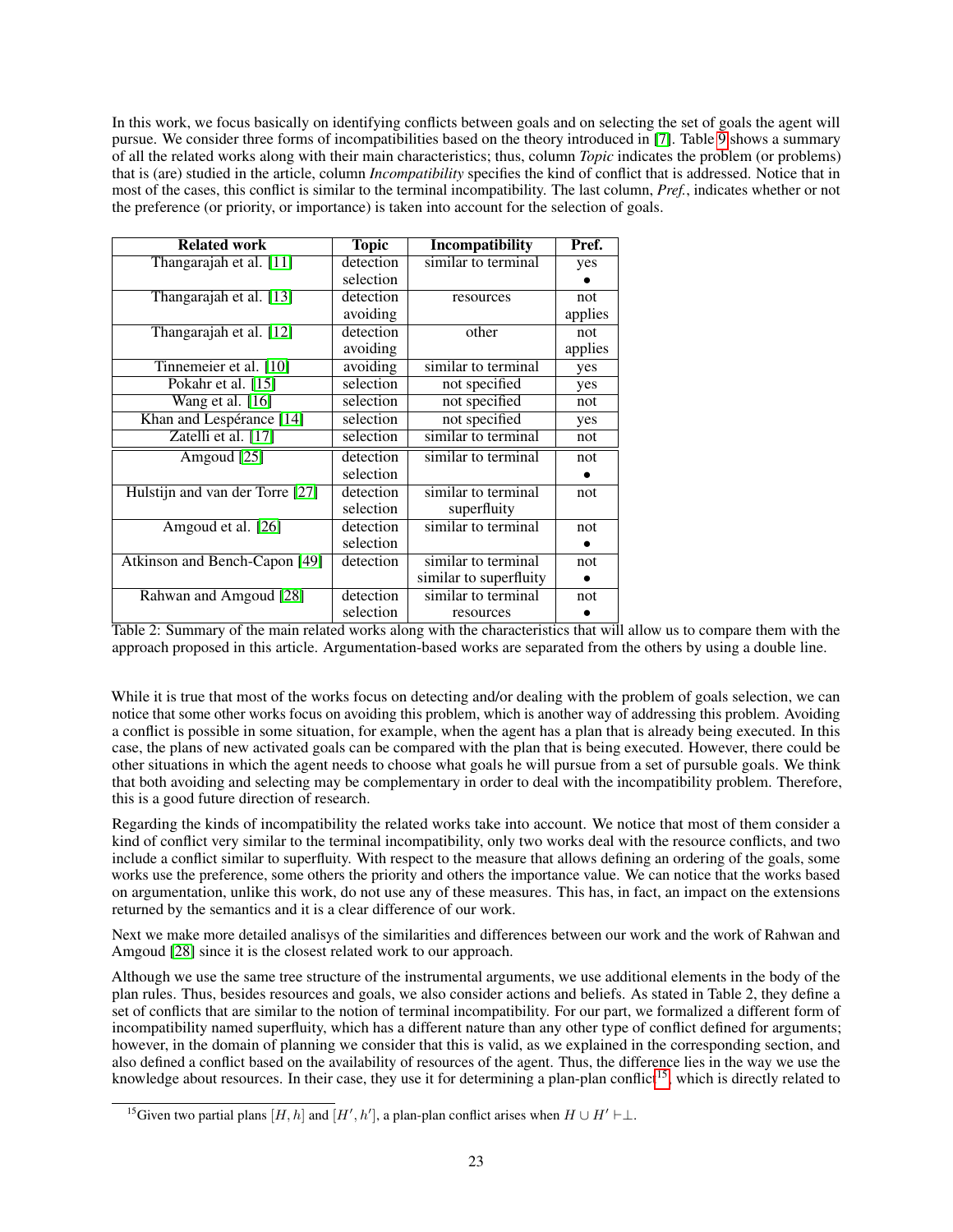logical inconsistency. In our case, the resource conflict has no relation with classical logical inconsistency, but with the amount of resources necessary for performing a plan and the availability of resources.

Regarding the strength calculation, we does not directly deal with measuring the strength of instrumental arguments; however, we use the preference value of the goals as a kind of strength value in order to define the defeat relation between arguments.

So far, some similarities and differences between our work and the work in [\[28\]](#page-29-10) has been mentioned. However, the main difference is related to the argumentative part of the work. Their proposal for obtaining the set of compatible goals is done at plans level and is based on the notion of conflict-freeness, maximality and utility. In our proposal, we also work at plans level and at goals level. At plans level, we also base on conflict-freeness, maximality and utility; however, our notion of maximality is different. While they take as acceptable a set of conflict-free extensions that is maximal for set inclusion, we take conflict-free extensions that maximize the number of achievable goals. We aim to either maximize the number of achievable goals or to maximize the utility of the agent in terms of achieving the most preferred goals, and the fact that a set of arguments is maximal for set inclusion does not necessarily imply that it will allow the agent to achieve as many goals as possible.

# <span id="page-23-0"></span>10 Conclusions and Future Work

This work presents the formalization and identification of three forms of incompatibility between procedural goals. We have noticed that the problem of selecting a set of compatible goals from a larger set of incompatible ones can be compared to the problem of calculating an extension in abstract argumentation. Therefore, we have adapted concepts of abstract argumentation to our problem. In this adaptation, it was also considered the notion of defeat or successful attack since each goal has a different preference for the agent.

With respect to the research questions of the introduction, we can now state the following:

- 1. We have expressed a plan in terms of a instrumental argument, which is made up of a set of beliefs, actions, resources, and sub-goals in its premise, which have to be true, performed, available, and achieved, respectively, in order to the goal that is the claim of the argument. We defined different kinds of attacks according to the form of incompatibility we wanted to identify. Therefore, the answer to our first research question is positive.
- 2. Both instrumental arguments and attacks are put together in argumentation frameworks. We defined one argumentation framework for each form of incompatibility and a general argumentation framework that involves all the all the kinds of attacks. Based on the general AF, we can identify when there is an attack between two goals.
- 3. We also generated a new argumentation framework whose elements are the pursuable goals along with their respective sub-goals. The attack relation is derived from the identification of attacks between arguments. Besides, the preference of each goal is taken into account to break the symmetry of the relation, if possible.

Next we list some possible future research directions:

- As mentioned in Section [9,](#page-20-0) another way of dealing with incompatibility between goals is by avoiding it before a goal becomes pursuable. It would be interesting to study if the proposed approach can be used in this situation and how to integrate both forms of dealing with the problem.
- We have defined attacks between instrumental arguments. We could extend our approach by including other kinds of attacks like the standard undercut and rebuttal.
- The preference value can be seen as a strength measure that determines what attack is successful; however, there are other criteria that may be considered. Hence, the identification of these criteria and the study of how to integrate them in order to determine the strength of an instrumental argument is another natural line of research.
- $\bullet$  The general AF can be seen as an expansion<sup>[16](#page-23-1)</sup> of the terminal, resource and superfluity AFs. A further analysis is required to determine what kind of expansion it is and the properties it satisfies.
- According to van Riemsdijk et al. [\[53\]](#page-30-11), the fact of including a temporal component in the representation of goals could be a way of reducing inconsistency. More precisely, it would reduce what might appear to be an inconsistency without considering the temporal information. For instance, consider goal  $be(fixed)$  and goal  $clean(5, 5)$ , suppose that the agent has a order for pursuing goals that states that  $be(fixed)$  has to be achieved

<span id="page-23-1"></span><sup>&</sup>lt;sup>16</sup>More details about expansion theory can be found in [\[51\]](#page-30-12) and [\[52\]](#page-30-13).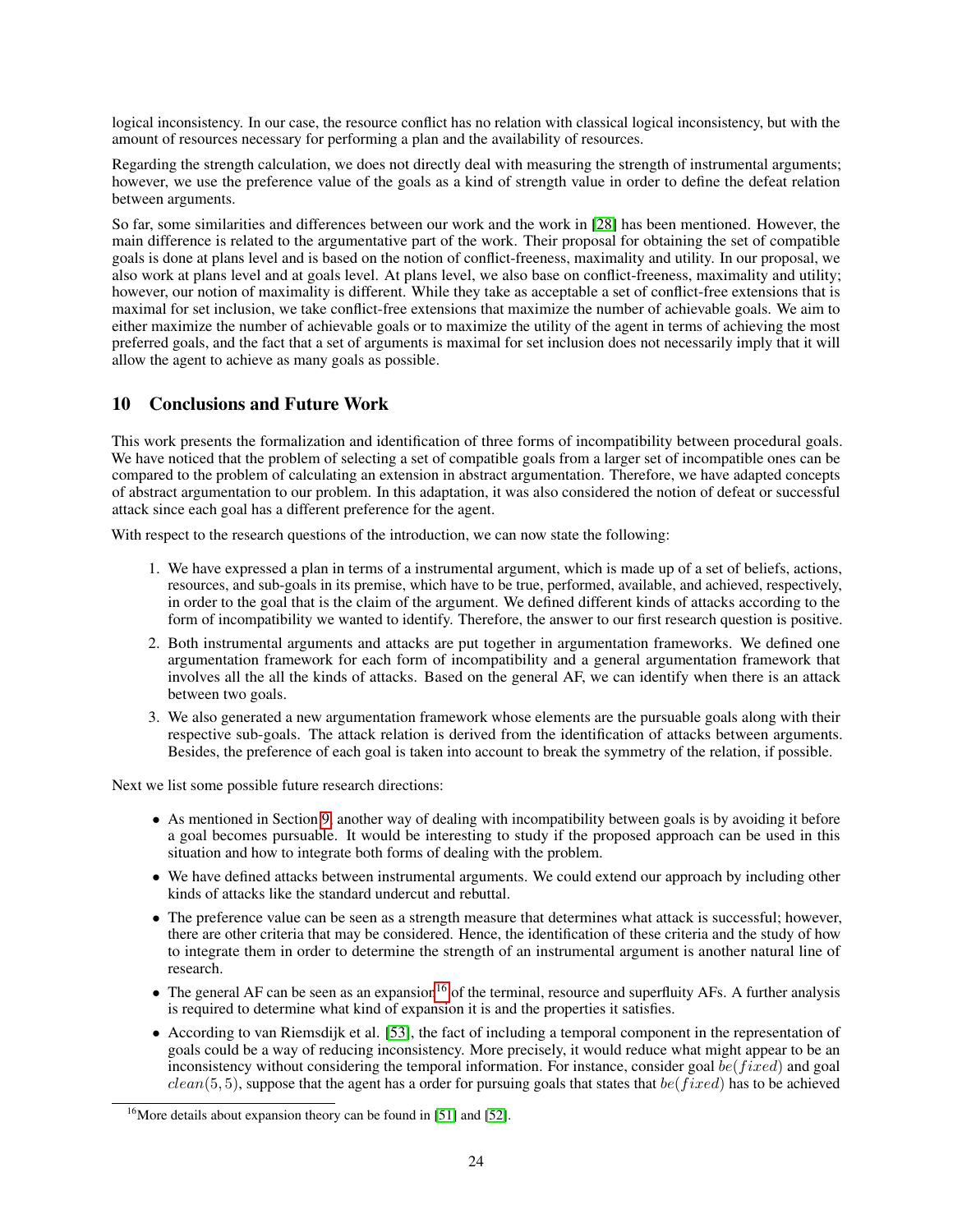before  $clean(5, 5)$ , no matter the type of failure of the robot. In this case, these two goals cannot be seen as incompatible since the agent does not have to choose between them. Another example is when two goals have to be achieved at different times. For instance, the agent has the goal of going to the maintenance service on Saturday and has the goal of cleaning the room today. Although he is pursuing both goals, these are not incompatible since they have to be achieved at different times. We can notice that temporal information may in fact impact on the deliberation stage; therefore, it would be interesting to study how to include and use this type of information in our proposal.

• For the identification of attacks between arguments we analize the whole tree of the argument; however, only some parts of it may be analized if we consider that some sub-goals were already achieved. In such case, we can denote these already achieved goals as beliefs. This will indeed be interesting, for example, in contexts where replanning is necessary.

## Acknowledgement

The first author is founded by CAPES (Coordenação de Aperfeiçoamento de Pessoal de Nível Superior).

# A Proofs of Propositions and Theorems

**Proposition [1](#page-8-2)** If  $(A, B) \in \mathcal{R}_t$ , then  $(B, A) \in \mathcal{R}_t$ .

**Proof 1** By reduction ab absurbo. Assume that  $(B, A)$   $\notin \mathcal{R}_t$ ; hence, there *is no partial plan* [H, ψ] ∈ SUPPORT(B) *and there is no partial plan*  $[H',\psi'] \in \text{SUPPORT}(\hat{A})$  such that  $\psi = \neg \psi$ . Based on this, we can say that  $\psi' = \neg \psi$  does not hold either. *However, if* ψ <sup>0</sup> = ¬ψ *does not hold, it means that argument* A *does not attack argument* B *either, and hence*  $(A, B) \notin \mathcal{R}_t$ , which contradicts the premise of the proposition.

**Proposition [2](#page-10-0)** If  $(A, B) \in \mathcal{R}_r$ , then  $(B, A) \in \mathcal{R}_r$ .

**Proof 2** By reduction ab absurbo. Suppose that  $(B, A) \notin \mathcal{R}_r$ ; hence, there is no resource res such that both *argument* B *and argument* A *need it. Based on this, we can say that argument* A *does not attack* B *either; therefore,*  $(A, B) \notin \mathcal{R}_r$ , which contradicts the premise of the proposition.

**Proposition [3](#page-11-4)** If  $(A, B) \in \mathcal{R}_s$ , then  $(B, A) \in \mathcal{R}_s$ .

Proof 3 *We make a proof for each case:*

- *Case 1:* By reduction ab absurbo. Assume that  $(B, A) \notin \mathcal{R}_s$ , then CLAIM $(A) \neq$  CLAIM $(B)$ *. This means that*  $(A, B) \notin \mathcal{R}_s$ , which contradicts the premise of the proposition.
- *Case 2: By reduction ab absurbo.* Assume that  $(B, A) \notin \mathcal{R}_s$ . Suppose that CLAIM(A)  $\neq$  CLAIM(B),  $\exists A', B' \in \mathcal{A}$ rg such that  $[H'', \text{CLAIM}(A)] \in \text{SUPPORT}(A')$  and  $[H''', \text{CLAIM}(B)] \in \text{SUPPORT}(B')$ . Also  $suppose that$   $(B', A') \notin \mathcal{R}_s$ . Due to first case, we can say that  $(A', B') \notin \mathcal{R}_s$ , which means that  $(A, B) \notin \mathcal{R}_s$ . *This contradicts the premise of the proposition.*
- Case 3: By reduction ab absurbo. Assume that  $(B, A) \notin \mathcal{R}_s$ . Suppose that CLAIM(A)  $\neq$  CLAIM(B),  $\exists A' \in \mathcal{A}$ rg such that  $[H'', \text{CLAIM}(A)] \in \text{SUPPORT}(A')$ . Also suppose that  $(B, A') \notin \mathcal{R}_s$ . Due to first case, we can say that  $(A',B)\notin \mathcal{R}_s$ , which means that  $(A,B)\notin \mathcal{R}_s$ . This contradicts the premise of the proposition. П

**Proposition [4](#page-12-1)** If  $A \equiv_l A'$  and  $B \equiv_l B'$  then  $(A, B) \in \mathcal{R}_x = (A', B') \in \mathcal{R}_x$  (for  $x \in \{t, s\}$ ).

**Proof 4** For partial-plans rebuttal  $(\mathcal{R}_t)$ . Consider that  $(A, B) \in \mathcal{R}_t$ , this means that there ex*ists a partial plan*  $[H, \psi] \in$  SUPPORT $(A)$  *and exists a partial plan*  $[H', \psi']$  $\texttt{SUPPORT}(B)$  $\mathsf{such}\ \mathsf{fhat}\ \mathsf{HED}([H,\psi])\ \ =\ \ \ \neg \mathsf{HEAD}([H',\psi'])\ .\qquad \mathsf{Due}\ \ to\ \ \mathsf{the}\ \ \mathsf{definition}\ \ \mathsf{of}\ \ \mathsf{logical}\ \ \mathsf{equivalence},\ \ \mathsf{we}\ \ \mathsf{can}$  $say$  that given that  $\text{SUPPORT}(A) = \text{SUPPORT}(A')$  then  $[H, \psi] \in \text{SUPPORT}(A')$  and given that  $\text{supPORT}(B) = \text{supPORT}(B')$  then  $[H', \psi'] \in \text{supPORT}(B')$ . Therefore, we can say that  $(A', B') \in \mathcal{R}_t$ .

*For the superfluous attack*  $(R_s)$ *. Let us present a proof for each case:*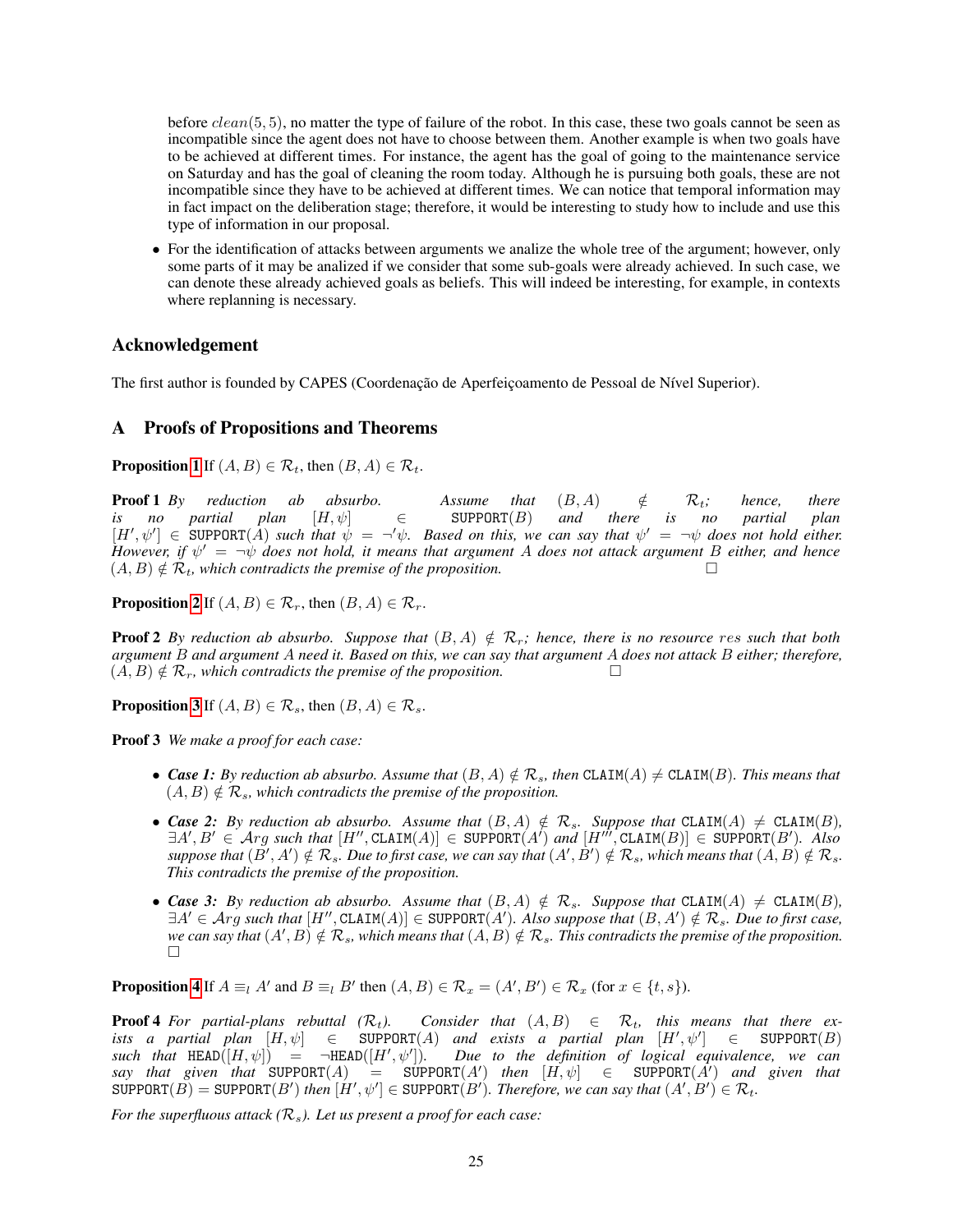- *Case 1: Since*  $A \equiv_l A'$  *and*  $B \equiv_l B'$ , *when we state that* CLAIM( $A'$ ) = CLAIM( $B'$ ) *is tantamount to saying*  $that$  CLAIM( $A$ ) = CLAIM( $B$ ) and when we state that SUPPORT( $A'$ )  $\neq$  SUPPORT( $B'$ ) is tantamount to saying *that*  $\text{SUPPORT}(A) \neq \text{SUPPORT}(B)$ *. Therefore, we can say that*  $(A, B) \in \mathcal{R}_s = (A', B') \in \mathcal{R}_s$ *.*
- Case 2: Since  $A \equiv_l A'$  and  $B \equiv_l B'$  when we state that  $CLAIM(A') \neq CLAIM(B')$  is tantamount *to saying that*  $CLAIM(A) \neq CLAIM(B)$ *. When we state that*  $[H'', CLAIM(A')] \in SUBPORT(A'')$ is tantamount to saying that  $[H'',\text{CLAIM}(A)] \in \text{SUPPORT}(A'')$  and when we state that  $[H''',$  $CLAIM(B')] \in$ <br>  $\in$  SUPPORT(B'')  $\in$  SUPPORT( $B''$ ) is tantamount to saying that  $B''$ ) where  $A''$ ,  $B''$   $\in$  Arg are two argument  $[H''',\mathtt{CLAIM}(B)]$ ∈ SUPPORT $(B'')$  where  $A'', B''$  ∈  $Arg$  are two arguments such that  $(A'', B'') \in \mathcal{R}_s$  due to the first case of superfluity. Therefore, we can say that  $(A, B) \in \mathcal{R}_s = (A', B') \in \mathcal{R}_s$ .
- *Case 3: Since*  $A \equiv_l A'$  *and*  $B \equiv_l B'$  *when we state that* CLAIM( $A'$ )  $\neq$  CLAIM( $B'$ ) *is tantamount to saying*  $that \text{CLAIM}(A) \neq \text{CLAIM}(B)$ . When we state that  $[H'', \text{CLAIM}(A')] \in \text{SUPPORT}(A'')$  is tantamount to saying  $that$   $[H'',$  CLAIM $(A)] \in$  SUPPORT $(A'')$  *where*  $A'' \in \mathcal{A}$ rg *is an argument such that*  $(A'', B) \in \mathcal{R}_s$  *due to the first case of superfluity. Therefore, we can say that*  $(A, B) \in \mathcal{R}_s = (A', B') \in \mathcal{R}_s$ .

*Due to Proposition [1](#page-8-2) and Proposition [3,](#page-11-4) these proofs also hold for*  $(B, A) \in \mathcal{R}_x = (B', A') \in \mathcal{R}_x$ .

**Proposition [5](#page-12-2)** If  $A \equiv_r A'$  and  $B \equiv_r B'$  then  $(A, B) \in \mathcal{R}_r = (A', B') \in \mathcal{R}_r$ .

Proof 5 *Let* REC(A) *be the resources necessary for performing the plan represented by argument* A *and* REC(B) *be the resources necessary for performing the plan represented by argument* B. Given that  $A \equiv_r A'$  and  $B \equiv_r B'$ , it means *that*  $\text{REC}(A) = \text{REC}(B)$ *.* 

*Since*  $(A, B) \in \mathcal{R}_r$ , it means that  $\exists res\_q(name, value) \in BODY([H, \phi])$  –where  $[H, \phi] \in BUPORT(A)$ –  $and \exists res\_q(name, value)' \in BODY([H', \phi'])$  *–where*  $[H', \phi'] \in SUPPORT(B)$ *– such that*  $RES_{sum}$   $\forall_r$ (res*\_*q(name, value) ∧ res*\_*q(name, value) 0 )*. Considering that both resources* res*\_*q(name, value) *and*  $res\_q(name, value)'$  are also part of the supports of arguments A' and B', we can say that  $(A, B) \in \mathcal{R}_r =$  $(A', B') \in \mathcal{R}_r$ .

*Due to Proposition [2,](#page-10-0) this proof also hold for*  $(B, A) \in \mathcal{R}_r = (B', A') \in \mathcal{R}_r$ .

**Proposition [6](#page-12-3)** If  $A \equiv_w A'$  and  $B \equiv_w B'$  then  $(A, B) \in \mathcal{R}_x = (A', B') \in \mathcal{R}_x$  (for  $x \in \{t, s, r\}$ ).

Proof 6 *This follows directly from the proofs of propositions [4](#page-12-1) and [5.](#page-12-2)*

**Proposition [7](#page-12-4)** If  $(A, B) \in \mathcal{R}_r$  and  $A \equiv_r A'$  then  $(A', B) \in \mathcal{R}_r$ .

**Proof 7** Since  $(A, B) \in \mathcal{R}_r$ , it means that  $\exists res_q(name, value) \in BDDY([H, \phi])$  *–where*  $[H, \phi] \in$  $\texttt{SUPPORT}(A)$ – and  $\exists res\_q(name, value)' \in \texttt{BODY}([H', \phi'])$  –where  $[H', \phi'] \in \texttt{SUPPORT}(B)$ – such that  $\mathcal{RES}_{sum}$   $\forall r$  (res\_q(name, value)  $\land$  res\_(name, value)<sup>'</sup>). Consider that  $\exists (res\_q(name, value)_1 \in$  $\mathtt{BODY}([H,\phi]')$  – where  $[H,\phi]'$   $\in$   $\mathtt{SUPPORT}(A'')$ )*. Due to resource equivalence definition, we can* say that  $res_q(name, value)_1$  =  $res_q(name, value)$ *.* Therefore,  $(A', B) \in \mathcal{R}_r$ .  $\Box$ 

**Proposition [8](#page-12-5)** If  $(A, B) \in \mathcal{R}_x$  and  $A \equiv_l A'$  then  $(A', B) \in \mathcal{R}_x$  (for  $x \in \{t, s\}$ ).

**Proof 8** For the partial-plans rebuttal  $(R_t)$ . By reduction ab absurbo. Consider that there is no partial-plans rebuttal  $r$ elation between A' and B; hence, we can say that SUPPORT(A')  $\cup$  SUPPORT(B)  $\nvdash \bot$ . Since  $A' \equiv A$ , it means that  $\text{SUPPORT}(A') = \text{SUPPORT}(A)$ *. Based on this, we can say that*  $\text{SUPPORT}(A) \cup \text{SUPPORT}(B) \nvdash \bot$ *, which means that there is no partial-plans rebuttal relation between* A *and* B*. This contradicts the premise that there is an attack relation between arguments* A *and* B*.*

*For the superfluous attack* ( $\mathcal{R}_s$ ). Let us present a proof for each case. Firstly, let  $A''$ ,  $B'' \in \mathcal{A}$ rg be two arguments such *that*  $(A'', B'') \in \mathcal{R}_s$  *due to the first case of superfluity.* 

- *Case 1: Since*  $(A, B) \in \mathcal{R}_s$  *and*  $A \equiv_l A'$ , we can say that CLAIM $(A') = \text{CLAIM}(B)$  *and* SUPPORT $(A') \neq$ SUPPORT(*B*). Therefore, we can say that  $(A', B) \in \mathcal{R}_s$ .
- *Case 2: Since*  $(A, B) \in \mathcal{R}_s$  *and*  $A \equiv_l A'$  *we can say that* CLAIM $(A') \neq$  CLAIM $(B)$ *. Consider that*  $\exists A'', B'' \in$  $Arg$  such that  $(A'', B'') \in \mathcal{R}_s$  due to the first case of superfluity. Also consider that  $[H'', CLAIM(A')] \in$  $\text{SUPPORT}(A'')$  and  $[H'', \text{CLAIN}(B)] \in \text{SUPPORT}(B'')$ . Therefore, we can say that  $(A', B) \in \mathcal{R}_s$ .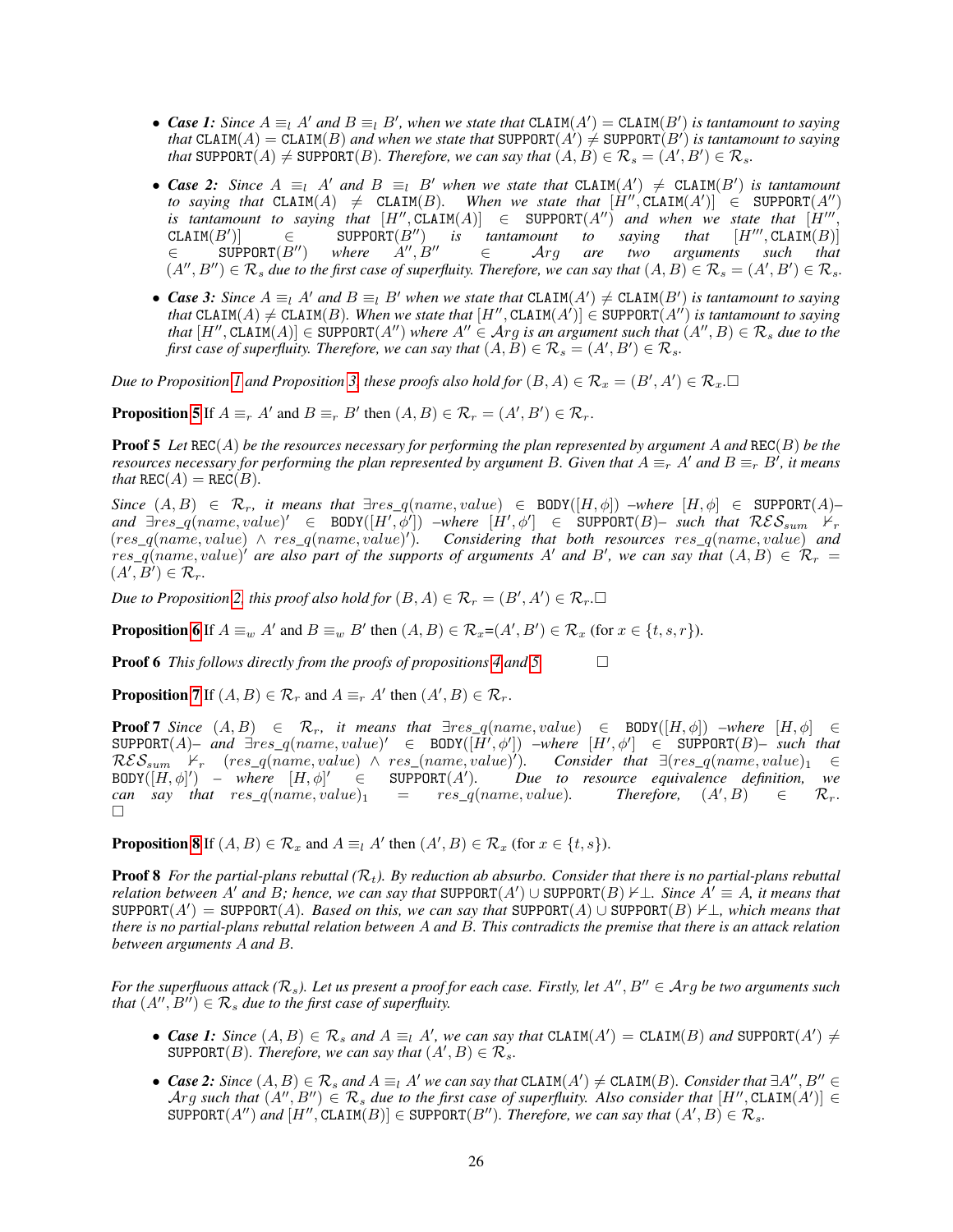• *Case 3: Since*  $(A, B) \in \mathcal{R}_s$  *and*  $A \equiv_l A'$  *we can say that* CLAIM $(A') \neq$  CLAIM $(B)$ *. Consider that*  $\exists A'' \in$  $Arg$  such that  $(A'',B)\in \mathcal{R}_s$  due to the first case of superfluity. Also consider that that  $[H'',\mathtt{CLAIM}(A')]\in \mathcal{R}_s$  $\mathsf{SUPPORT}(A'')$  and  $[H''', \mathsf{CLAIM}(A')] \notin \mathsf{SUPPORT}(B)$ . Therefore, we can say that  $(A', B) \in \mathcal{R}_s$ .

**Proposition [9](#page-12-6)** If  $(A, B) \in \mathcal{R}_x$  and  $A \equiv_w A'$  then  $(A', B) \in \mathcal{R}_x$ , for  $x \in \{t, r, s\}$ .

Proof 9 *This follows directly from the proofs of propositions [7](#page-12-4) and [8.](#page-12-5)*

**Proposition [10](#page-12-7)** If  $(A, B) \in \mathcal{R}_t$ , then  $\exists [H, \psi] \in \text{SUPPORT}(A)$  and  $\exists [H', \psi'] \in \text{SUPPORT}(B)$  such that  $\text{HEAD}([H, \psi]) \cup$  $\mathtt{HEAD}([H',\psi']) \vdash \dot\bot.$ 

Proof 10 *This follows directly from the fact that in the attack defined for terminal incompatibility, i.e., partial-plans*  $I$ rebuttal,  $\text{HEAD}([H, \psi]) = \text{THEAD}([H', \psi'])$ . Therefore, the union of both produces a contradiction.

**Proposition [11](#page-17-1)** Let  $g, g' \in \mathcal{G}'$ , ARG $(g)$  and ARG $(g')$  be the sets of arguments whose claims are g and g', respectively. If  $\exists A \in \text{ARG}(g)$  and  $\exists B \in \text{ARG}(g')$  such that A and B are conflict-free, then  $(g, g'), (g', g) \notin \mathcal{R}\mathcal{G}$ .

**Proof 11** Suppose that all the arguments of  $\texttt{ARG}(g)$  and  $\texttt{ARG}(g')$  have a conflict relation except arguments A and B, *because they are conflict-free. This means that the conflict-free semantics returns an extension whose elements are arguments* A and B:  $\mathcal{S}_{\mathcal{C}_{\mathcal{F}}} = \{ \{A, B\} \}$ . We then apply function COMP\_GOALS in order to obtain the set of compatible goals:  $\texttt{COMP\_GOLLS}(\{A, B\}) = \{g, g'\}.$  Since g and g' are compatible, it means that there is no attack relation between them.

**Theorem [1](#page-20-1) (Direct consistency)** Let  $\mathcal{AF}_g' = \langle \mathcal{A}rg, \mathcal{R}_g \rangle$  be a general AF and  $\mathcal{E}_1, ..., \mathcal{E}_n$  its conflict-free extensions.  $\forall \mathcal{E}_i, i = 1, ..., n$ , it holds that:

- 1. The set of beliefs  $BEL(\mathcal{E}_i)$  is a consistent set of literals.
- 2. The set of actions  $\text{ACT}(\mathcal{E}_i)$  is a consistent set of literals.
- 3. The set of goals  $GOA(\mathcal{E}_i)$  is a consistent set of literals.
- 4. The set of resources REC( $\mathcal{E}$ ) is a resource-consistent subset of  $\mathcal{RES}_{qua}$ .
- 5. The set of goals  $GDA(\mathcal{E}_i)$  has no superfluous conflicting goals.

**Proof 12** Let  $\mathcal{E}_i$  be an extension of  $\mathcal{AF}'_g$ .

*1. Let us show that*  $BEL(\mathcal{E}_i)$  *is a consistent set of literals.* 

*Suppose that*  $BEL(\mathcal{E}_i)$  *is inconsistent. This means that*  $\exists b, \neg b \in BEL(\mathcal{E}_i)$ *. Consider that*  $\exists A, B \in \mathcal{E}_i$  *such that it happens that*  $[\{\}, b] \in \text{SUPPORT}(A)$  *and*  $[\{\}, \neg b] \in \text{SUPPORT}(B)$ *. This means that there is a partial-plans* rebuttal between A and B due to  $b$  and  $\neg b$ . Since it contradicts the fact that  $\mathcal{E}_i$  is conflict-free, we can say that  $BEL(\mathcal{E}_i)$  *is consistent.* 

2. Let us show that  $\text{ACT}(\mathcal{E}_i)$  *is a consistent set of literals.* 

*Suppose that*  $\text{ACT}(\mathcal{E}_i)$  *is inconsistent. This means that*  $\exists a, \neg a \in \text{BEL}(\mathcal{E}_i)$ *. Consider that*  $\exists A, B \in \mathcal{E}_i$  such that *it happens that*  $[\{\},a] \in \text{SUPPORT}(A)$  *and*  $[\{\},\neg a] \in \text{SUPPORT}(B)$ *. This means that there is a partial-plans rebuttal between A and B due to a and*  $\neg a$ . Since it contradicts the fact that  $\mathcal{E}_i$  is conflict-free, we can say that  $ACT(\mathcal{E}_i)$  *is consistent.* 

*3. Let us show that*  $GOA(\mathcal{E}_i)$  *is a consistent set of literals.* 

*Suppose that*  $GCA(\mathcal{E}_i)$  *is inconsistent. This means that*  $\exists g, \neg g \in SUB(\mathcal{E}_i)$ *. Consider that*  $\exists A, B \in \mathcal{E}_i$  *such that it happens that*  $[\{\}, g] \in \text{SUPPORT}(A)$  *and*  $[\{\}, \neg g] \in \text{SUPPORT}(B)$ *. This means that there is a partial-plans rebuttal between A and B due to g and*  $\neg g$ . Since it contradicts the fact that  $\mathcal{E}_i$  is conflict-free, we can say that  $GOA(\mathcal{E}_i)$  *is consistent.* 

4. Let us show that  $\text{REC}(\mathcal{E}_i)$  is a resource-consistent subset of  $\mathcal{RES}_{qua}$ .

*Suppose* that  $\text{REC}(\mathcal{E}_i)$  *is resource-inconsistent.* This means that  $\exists$  res\_q(name, value)<sub>A</sub>, res\_q(name, value)<sub>B</sub>  $\in$  REC( $\mathcal{E}_i$ ) such that  $\mathcal{RES}_{sum}$   $\forall_r$  $res_q(name, value)_A, res_q(name, value)_B$   $\in$  $(res_q(name, value)_A \wedge res_q(name, value)_B)$ . This in turn means that  $\exists A, B \in \mathcal{E}_i$  such that there is a resource attack between A and B. This contradicts the fact that  $\mathcal{E}_i$  is conflict-free and therefore, we *can say that*  $\text{REC}(\mathcal{E}_i)$  *is a resource-consistent.*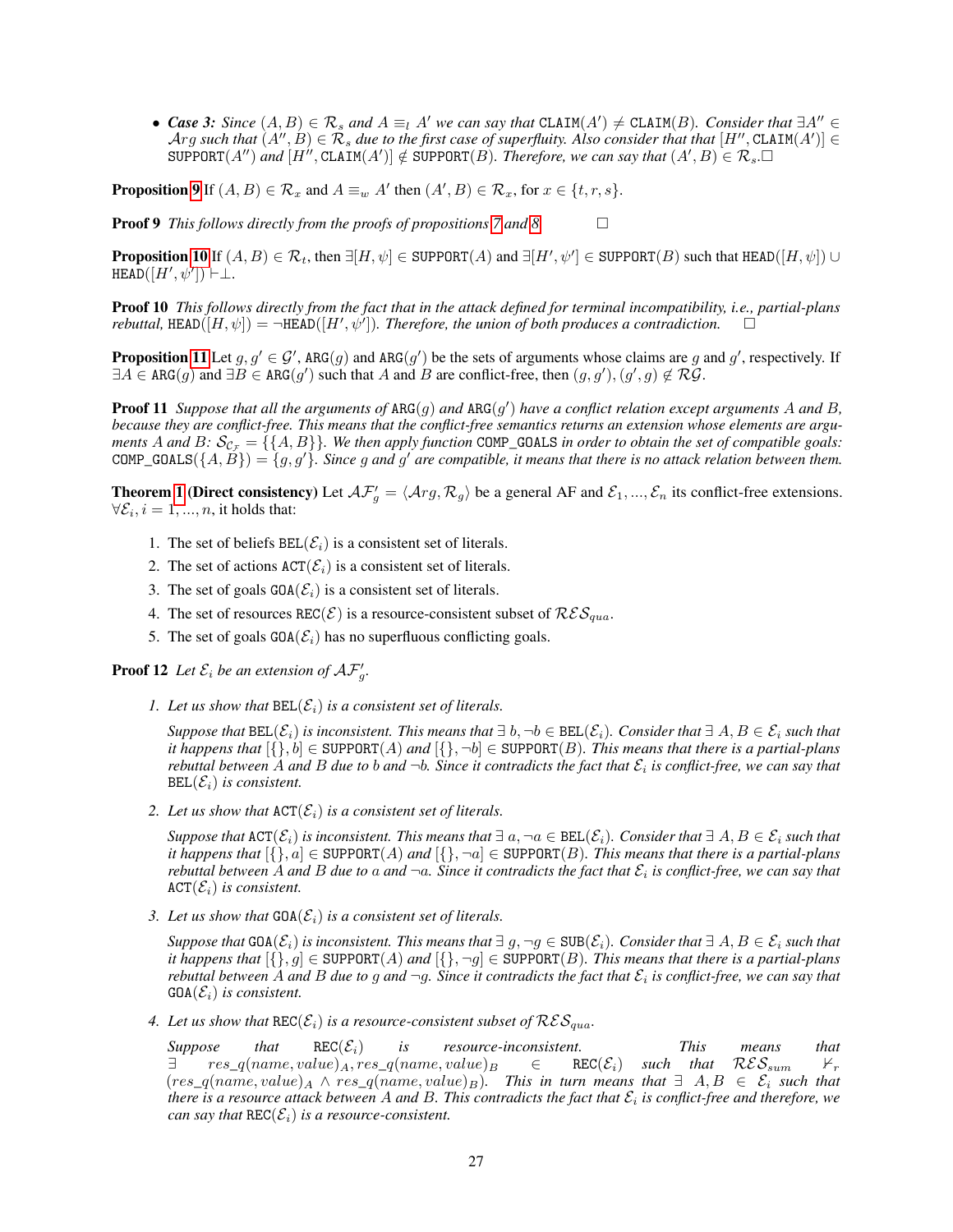5. Let us show that  $GOA(\mathcal{E}_i)$  has no superfluous conflicting goals.

 $Suppose that \ \exists g, g' \in \text{GOA}(\mathcal{E}_i)$  such that g and g' are superfluous goals. Let us analize each case of the *superfluous attack:*

- **Case 1:** Since g and g' are superfluous goals, it means that  $\exists A, B \in \mathcal{E}_i$  such that CLAIM(A) =  $CLAIN(B) = g = g'$  and  $SUPPORT(A) \neq SUPPORT(B)$ *. Hence, there is a superfluous attack between* A and  $B$ . This contradicts the fact that  $\mathcal{E}_i$  is conflict free.
- *Case 2: Given that*  $g, g' \in \text{GOA}(\mathcal{E}_i)$ *, it means that*  $\exists C, D \in \mathcal{E}_i$  *such that* CLAIM $(C) = g$  *and* CLAIM $(D) = g$  $g'$ . Consider now that  $\exists g'' \in \text{GOA}(\mathcal{E}_i)$  and  $\exists A \in \mathcal{E}_i$  such that CLAIM(A) =  $g''$ . Also consider that  $\exists B \in \mathcal{A}$ rg such that  $B \notin \mathcal{E}_i$  because  $CLAIM(B) = CLAIN(A)$  and  $SUPPORT(A) \neq SUPPORT(B)$ *, which means that there is a superfluous attack between* A *and* B*. Since* g *and* g <sup>0</sup> *are superfluous goals, it means that*  $g \neq g'$ ,  $g \in \text{BODY}(\text{SUPPORT}(A))$  *and*  $g' \in \text{BODY}(\text{SUPPORT}(B))$ *. Thus, we can say that there is a* superfluous attacks between  $C$  and  $D$ , which contradicts the fact that  $\mathcal{E}_i$  is conflict free.
- *Case 3: Given that*  $g, g' \in \text{GOA}(\mathcal{E}_i)$ *, it means that*  $\exists C, B \in \mathcal{E}_i$  *such that* CLAIM $(C) = g$  *and* CLAIM $(B) = g$  $g'$ . Consider now that  $\exists A \in \mathcal{A}$ rg such that  $A \notin \mathcal{E}_i$  because CLAIM(A) = CLAIM(B) and SUPPORT(A) ≠  $S$ UPPORT $(B)$ , which means that there is a superfluous attack between A and B. Since g and g' are  $superfluous$  goals, it means that  $g \neq g'$ ,  $g \in \overline{BODY}(SUPPORT(A))$  and  $g \notin BODY(SUPPORT(B))$ . Thus, we can say that there is a superfluous attacks between  $C$  and  $B$ , which contradicts the fact that  $\mathcal{E}_i$  is *conflict free.*

*Finally, since all the extensions obtained from* AF *are consistent, then* OUTPUT *is also consistent.*

**Theorem [2](#page-20-2) (Closure)** Let  $PR$  be a set of plan rules,  $AT'_g$  be an argumentation framework built from  $PR$ . Output is its set of justified conclusions, and  $\mathcal{E}_1, ..., \mathcal{E}_n$  its extensions under the conflict-free semantics.  $\mathcal{AF}_g'$  satisfies closure iff:

- 1. CONCS $(\mathcal{E}_i) = \mathcal{C}l_{\mathcal{PR}}(\text{CONCS}(\mathcal{E}_i))$  for each  $1 \leq i \leq n$ .
- 2. Output =  $Cl_{PR}$ (Output).

**Proof 13** *Let us call*  $ArgCl$  *the arguments that can be built from*  $BEL(\mathcal{E}) \cup ACT(\mathcal{E}) \cup GOA(\mathcal{E}) \cup REC(\mathcal{E})$ *.* 

 $Given that \text{ CONCS}(\mathcal{E}_i) = \mathcal{C}l_{\mathcal{PR}}(\text{CONCS}(\mathcal{E}_i))$ , we will proof that  $\forall \mathcal{E}_i, i = 1, ..., n$ , it holds that  $\mathcal{E}_i = \mathcal{A}rgCl$ ; thus, we will first proof that  $\mathcal{E}_i \subseteq \mathcal{A}$ rgCl and then that  $\mathcal{A}rgCl \subseteq \mathcal{E}_i$ .

- *1.*  $\mathcal{E}_i \subset \mathcal{A} \cap \mathcal{C}$ *l: This is trivial.*
- $2.$   $ArgCl \subseteq \mathcal{E}_i$ : Suppose that  $ArgCl \nsubseteq \mathcal{E}_i$ ; hence,  $\exists A \in ArgCl$  such that  $A \not\in \mathcal{E}_i$ . Since  $A \not\in \mathcal{E}_i$ , it means that  $\exists B \in \mathcal{E}_i$  such that  $(B, A) \in \mathcal{R}_g$  or  $(A, B) \in \mathcal{R}_g$ . There are three situation in which this happens, one for *each form of incompatibility:*
	- *(a)* When the attack is a partial-plans rebuttal  $((B, A) \in \mathcal{R}_t$  or  $(A, B) \in \mathcal{R}_t$ ): This means that  $\exists [H, \psi] \in$  $\texttt{SUPPORT}(B)$  and  $\exists [\hat{H}', \psi'] \in \texttt{SUPPORT}(A)$  such that  $\psi = \neg \psi'$ , considering that  $\psi, \psi' \in \mathcal{B}$  or  $\psi, \psi' \in \mathcal{G}$ *or*  $\psi, \psi \in \mathcal{A}$ *. Since both* A *and* B are built from  $BEL(\mathcal{E}_i)$ ,  $ACT(\mathcal{E}_i)$ *, and*  $GOA(\mathcal{E}_i)$  *this would mean that*  $BEL(\mathcal{E}_i)$ ,  $ACT(\mathcal{E}_i)$ *, or*  $GOA(\mathcal{E}_i)$  *are inconsistent, which contradicts the first, second, and third items of Theorem [1.](#page-20-1)*
	- *(b)* When it is a resource attack  $((B, A) \in \mathcal{R}_r$  or  $(A, B) \in \mathcal{R}_r$ ): Let  $res\_q(name, value)_{A}, res\_q(name, value)_{B} \in \mathcal{RES}_{qua}.$  Consider that  $\exists [H, \psi] \in \text{SUPPORT}(B)$  $and \ \exists [H', \psi'] \in \text{ SUPPORT}(\overline{A})$ *. Also consider that*  $\exists res\_q(name, value)_B \in \text{ BODY}([H, \psi])$  and  $\exists res\_q(name, value)_{A} \in \text{SUPPORT}([H', \psi'])$  such that  $\overline{RES}_{sum}$   $\forall_{r}$  (res\_q(name, value)<sub>B</sub>  $\wedge$  $res_{q}(name, value)$ <sup>1</sup>). Therefore, there is a resource attack between A and B. Since the resources for *building* A and B are part of  $\text{REC}(\mathcal{E}_i)$ , this would mean that  $\text{REC}(\mathcal{E}_i)$  is resource-inconsistent, which *contradicts the forth item of Theorem [1.](#page-20-1)*
	- *(c)* When it is a superfluous attack  $((B, A) \in \mathcal{R}_s$  or  $(A, B) \in \mathcal{R}_s$ ): Let  $g = \text{CLAIM}(A)$  and  $g' = \text{CLAIM}(B)$ . *Since there is a superfluous attack between* A *and* B*, it means that* g *and* g <sup>0</sup> *are superfluous goals. Given that both arguments are built from*  $BEL(\mathcal{E}_i)$ ,  $ACT(\mathcal{E}_i)$ ,  $Rec(\mathcal{E}_i)$ *, and*  $GOA(\mathcal{E}_i)$ *, we can say that their conclusions are also part of*  $GOA(\mathcal{E}_i)$ *, i.e.*  $g, g' \in GOA(\mathcal{E}_i)$ *. This contradicts the last item of Theorem [1,](#page-20-1) which proofs that there is no superfluous conflicting goals in*  $GDA(\mathcal{E}_i)$ .

**Theorem [3](#page-20-3) (Indirect consistency)** Let  $\cal PR$  be a set of plan rules,  $\cal AF_g'=\langle\cal Arg,R_g\rangle$  be a general AF. OUTPUT is its set of justified conclusions, and  $\mathcal{E}_1, ..., \mathcal{E}_n$  its conflict-free extensions under the conflict-free semantics.  $\mathcal{AF}_g' = \langle \mathcal{A}rg, \mathcal{R}_g \rangle$ satisfies indirect consistency iff: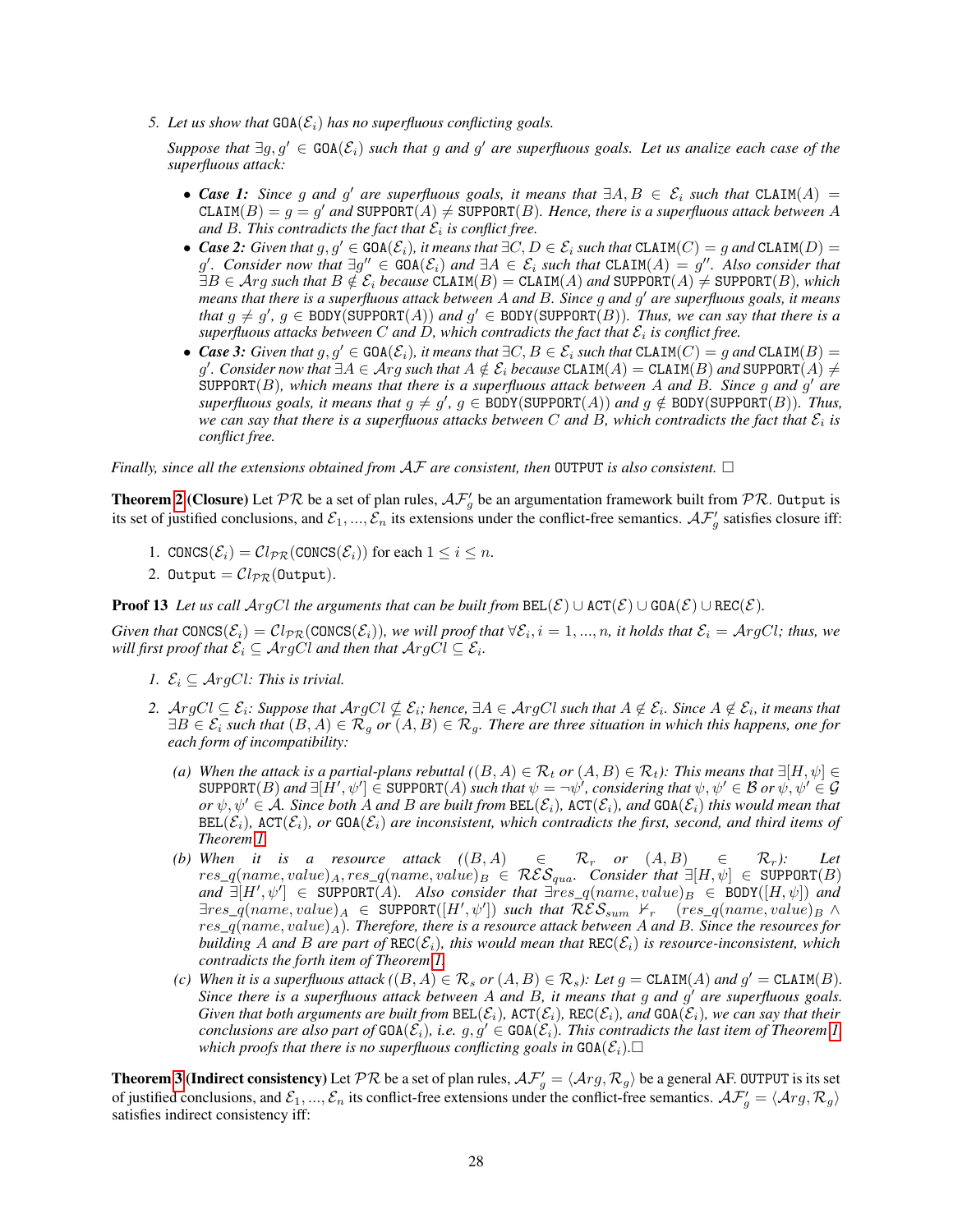- 1.  $Cl_{PR}(CONCS(\mathcal{E}_i))$  is consistent for each  $1 \leq i \leq n$ .
- 2.  $Cl_{PR}$  (OUTPUT) is consistent.

Proof 14 *Based on Proposition 7 defined in [\[29\]](#page-29-11)*<sup>[17](#page-28-17)</sup>, we can say that our proposal satisfies indirect inconsistency since *it satisfies closure and direct consistency.*

# References

- <span id="page-28-0"></span>[1] Michael J Wooldridge. *Reasoning about rational agents*. MIT press, 2000.
- <span id="page-28-4"></span>[2] Mariela Morveli Espinoza, Ayslan T Possebom, Josep Puyol-Gruart, and Cesar A Tacla. Dealing with incompatibilities among goals. In *Proceedings of the 16th Conference on Autonomous Agents and MultiAgent Systems*, pages 1649–1651. International Foundation for Autonomous Agents and Multiagent Systems, 2017.
- <span id="page-28-1"></span>[3] Michael Winikoff, Lin Padgham, James Harland, and John Thangarajah. Declarative and procedural goals in intelligent agent systems. In *Proceedings of the International Conference on Principles of Knowledge Representation and Reasoning*, pages 470–481, 2002.
- <span id="page-28-5"></span>[4] Lars Braubach, Alexander Pokahr, Daniel Moldt, and Winfried Lamersdorf. Goal representation for BDI agent systems. In *Proceedings of the 2nd International Workshop on Programming Multiagent Systems Languages and Tools*, volume 3346, pages 44–65. Springer, 2004.
- <span id="page-28-6"></span>[5] Jomi F Hubner, Rafael H Bordini, and Michael Wooldridge. Programming declarative goals using plan patterns. In *Proceedings of the 4th International Workshop on Declarative Agent Languages and Technologies*, volume 4327, pages 123–140. Springer, 2006.
- <span id="page-28-2"></span>[6] M Birna van Riemsdijk, Mehdi Dastani, and John-Jules Ch Meyer. Goals in conflict: semantic foundations of goals in agent programming. *Journal on Autonomous Agents and Multi-Agent Systems*, 18(3):471, 2009.
- <span id="page-28-3"></span>[7] Cristiano Castelfranchi and Fabio Paglieri. The role of beliefs in goal dynamics: Prolegomena to a constructive theory of intentions. *Synthese*, 155(2):237–263, 2007.
- <span id="page-28-15"></span>[8] Michael Bratman. Intention, plans, and practical reason. 1987.
- <span id="page-28-16"></span>[9] Anand S Rao, Michael P Georgeff, et al. BDI agents: From theory to practice. In *Proceedings of the 1st International Conference on Multi-Agent Systems*, volume 95, pages 312–319, 1995.
- <span id="page-28-7"></span>[10] Nick AM Tinnemeier, Mehdi Dastani, and John-Jules Ch Meyer. Goal selection strategies for rational agents. In *Proceedings of the International Workshop on Languages, Methodologies and Development Tools for Multi-Agent Systems*, pages 54–70. Springer, 2007.
- <span id="page-28-8"></span>[11] John Thangarajah, Lin Padgham, and James Harland. Representation and reasoning for goals in BDI agents. *Australian Computer Science Communications*, 24(1):259–265, 2002.
- <span id="page-28-9"></span>[12] John Thangarajah, Lin Padgham, and Michael Winikoff. Detecting and avoiding interference between goals in intelligent agents. In *Proceedings of the 23rd International Joint Conference on Artificial Intelligence*. Morgan Kaufmann Publishers, 2003.
- <span id="page-28-10"></span>[13] John Thangarajah, Michael Winikoff, Lin Padgham, and Klaus Fischer. Avoiding resource conflicts in intelligent agents. In *Proceedings of the 15th European Conference on Artificial Intelligence*, pages 18–22, 2002.
- <span id="page-28-11"></span>[14] Shakil M Khan and Yves Lespérance. A logical framework for prioritized goal change. In *Proceedings of the 9th International Conference on Autonomous Agents and Multiagent Systems: volume 1-Volume 1*, pages 283–290. International Foundation for Autonomous Agents and Multiagent Systems, 2010.
- <span id="page-28-12"></span>[15] Alexander Pokahr, Lars Braubach, and Winfried Lamersdorf. A goal deliberation strategy for BDI agent systems. In *Proceedings of the 3rd German conference on Multi-Agent System TEchnologieS*, volume 5, pages 82–93. Springer, 2005.
- <span id="page-28-13"></span>[16] Xiaogang Wang, Jian Cao, and Jie Wang. A runtime goal conflict resolution model for agent systems. In *Proceedings of the The 2012 International Joint Conferences on Web Intelligence and Intelligent Agent Technology-Volume 02*, pages 340–347. IEEE Computer Society, 2012.
- <span id="page-28-14"></span>[17] Maicon Rafael Zatelli, Jomi Fred Hübner, Alessandro Ricci, and Rafael H Bordini. Conflicting goals in agentoriented programming. In *Proceedings of the 6th International Workshop on Programming Based on Actors, Agents, and Decentralized Control*, pages 21–30. ACM, 2016.

<span id="page-28-17"></span><sup>&</sup>lt;sup>17</sup>Extracted from [\[29\]](#page-29-11): "**Proposition 7.** Let  $\langle A, Def \rangle$  be an argumentation system. If  $\langle A, Def \rangle$  satisfies closure and direct consistency, then it also satisfies indirect consistency.".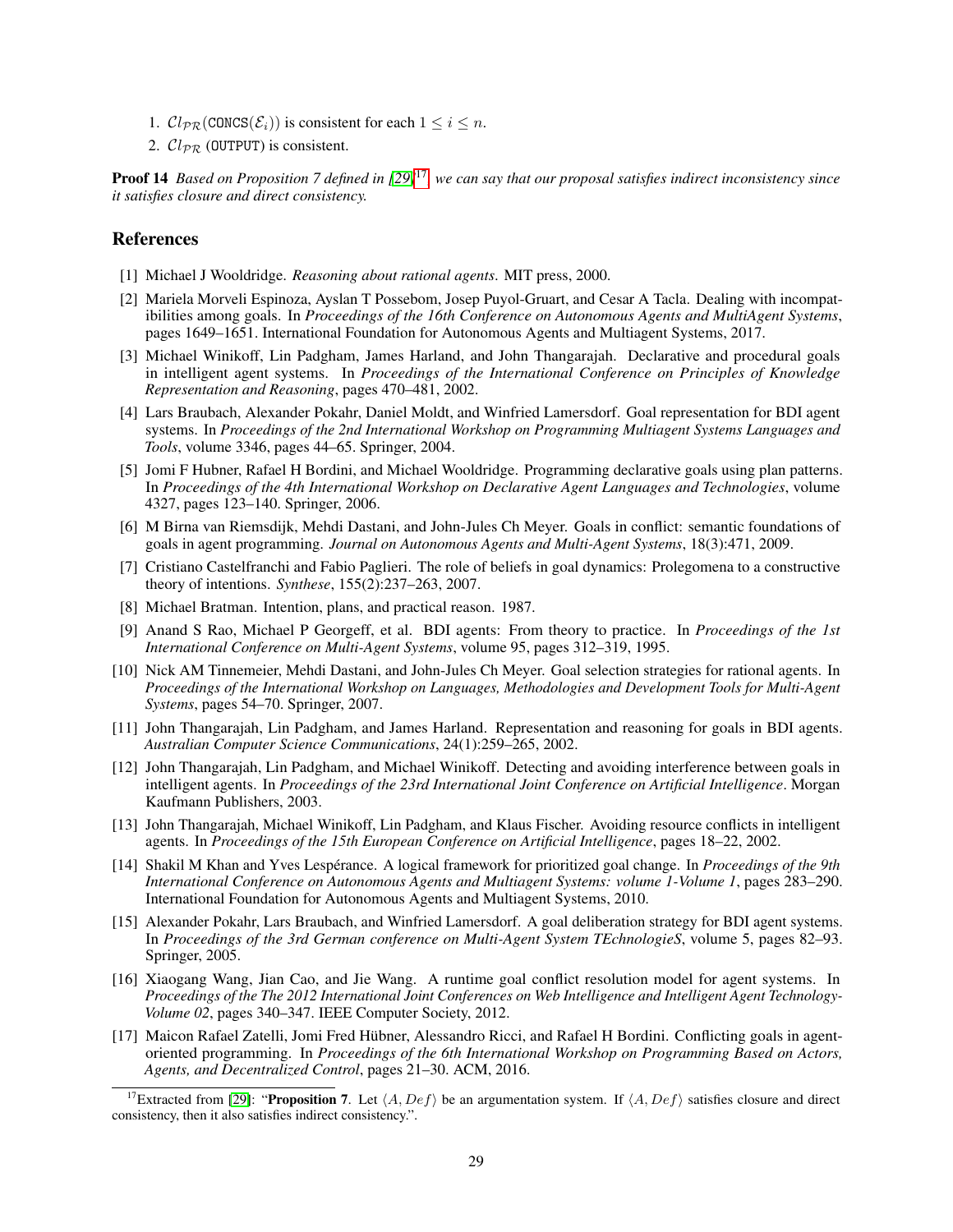- <span id="page-29-0"></span>[18] Rafael H Bordini, Jomi Fred Hübner, and Michael Wooldridge. *Programming multi-agent systems in AgentSpeak using Jason*, volume 8. John Wiley & Sons, 2007.
- <span id="page-29-1"></span>[19] Mehdi Dastani. 2APL: a practical agent programming language. *Journal on Autonomous agents and multi-agent systems*, 16(3):214–248, 2008.
- <span id="page-29-2"></span>[20] Dirk Wieczorek and Sahin Albayrak. Open scalable agent architecture for telecommunication applications. *Intelligent Agents for Telecommunication Applications*, 1437:233–249, 1998.
- <span id="page-29-3"></span>[21] Natasha Alechina, Mehdi Dastani, and Brian Logan. Programming norm-aware agents. In *Proceedings of the 11th International Conference on Autonomous Agents and Multiagent Systems*, pages 1057–1064. International Foundation for Autonomous Agents and Multiagent Systems, 2012.
- <span id="page-29-4"></span>[22] Konstantin Vikhorev, Natasha Alechina, Rafael Bordini, and Brian Logan. An operational semantics for agentspeak(rt) (preliminary report). In *Proceedings of the 9th International Workshop on Declarative Agent Languages and Technologies, Workshop Notes*, Taipei, Taiwan, May 2011.
- <span id="page-29-5"></span>[23] Alessandro Ricci and Andrea Santi. Programming abstractions for integrating autonomous and reactive behaviors: an agent-oriented approach. In *Proceedings of the 2nd edition on Programming systems, languages and applications based on actors, agents, and decentralized control abstractions*, pages 83–94. ACM, 2012.
- <span id="page-29-6"></span>[24] Phan Minh Dung. On the acceptability of arguments and its fundamental role in nonmonotonic reasoning, logic programming and n-person games. *Artificial intelligence*, 77(2):321–357, 1995.
- <span id="page-29-7"></span>[25] L. Amgoud, . Devred, and M-C. Lagasquie-Schiex. Generating possible intentions with constrained argumentation systems. *International Journal of Approximate Reasoning*, 52(9):1363–1391, 2011.
- <span id="page-29-8"></span>[26] Leila Amgoud, Caroline Devred, and Marie-Christine Lagasquie-Schiex. A constrained argumentation system for practical reasoning. In *Proceedings of the International Workshop on Argumentation in Multi-Agent Systems*, pages 37–56. Springer, 2008.
- <span id="page-29-9"></span>[27] Joris Hulstijn and Leendert WN van der Torre. Combining goal generation and planning in an argumentation framework. In *Proceedings of the International Workshop on Non-Monotonic Reasoning*, pages 212–218, 2004.
- <span id="page-29-10"></span>[28] Iyad Rahwan and Leila Amgoud. An argumentation based approach for practical reasoning. In *Proceedings of the 5th International Joint Conference on Autonomous Agents and Multiagent Systems*, pages 347–354. ACM, 2006.
- <span id="page-29-11"></span>[29] Martin Caminada and Leila Amgoud. On the evaluation of argumentation formalisms. *Artificial Intelligence*, 171(5-6):286–310, 2007.
- <span id="page-29-12"></span>[30] Angela Davids. Urban search and rescue robots: from tragedy to technology. *IEEE Intelligent systems*, 17(2):81– 83, 2002.
- <span id="page-29-13"></span>[31] Luis Emmi, Mariano Gonzalez-de Soto, Gonzalo Pajares, and Pablo Gonzalez-de Santos. New trends in robotics for agriculture: integration and assessment of a real fleet of robots. *The Scientific World Journal*, 2014:21 pages, 2014.
- <span id="page-29-14"></span>[32] Gurkan Tuna, V Cagri Gungor, and Kayhan Gulez. An autonomous wireless sensor network deployment system using mobile robots for human existence detection in case of disasters. *Ad Hoc Networks*, 13:54–68, 2014.
- <span id="page-29-15"></span>[33] Arend Ligtenberg, Monica Wachowicz, Arnold K Bregt, Adrie Beulens, and Dirk L Kettenis. A design and application of a multi-agent system for simulation of multi-actor spatial planning. *Journal of Environmental Management*, 72(1):43–55, 2004.
- <span id="page-29-16"></span>[34] Saeed Behzadi and Ali A Alesheikh. Introducing a novel model of belief–desire–intention agent for urban land use planning. *Engineering Applications of Artificial Intelligence*, 26(9):2028–2044, 2013.
- <span id="page-29-17"></span>[35] Baris Canbaz, Bernard Yannou, and Pierre-Alain Yvars. Preventing design conflicts in distributed design systems composed of heterogeneous agents. *Engineering Applications of Artificial Intelligence*, 28:142–154, 2014.
- <span id="page-29-18"></span>[36] Camelia Chira, Ovidiu Chira, and Thomas Roche. Multi-agent support for distributed engineering design. In *Proceedings of the International Conference on Industrial, Engineering and Other Applications of Applied Intelligent Systems*, pages 155–164. Springer, 2005.
- <span id="page-29-19"></span>[37] LQ Fan, A Senthil Kumar, Bhat Nikhil Jagdish, and Shung-Hwee Bok. Development of a distributed collaborative design framework within peer-to-peer environment. *Computer-Aided Design*, 40(9):891–904, 2008.
- <span id="page-29-20"></span>[38] Bart Verheij. Two approaches to dialectical argumentation: admissible sets and argumentation stages. *Proceedings of the Biannual International Conference on Formal and Applied Practical Reasoning Workshop*, 96:357–368, 1996.
- <span id="page-29-21"></span>[39] Bart Verheij. Deflog: on the logical interpretation of prima facie justified assumptions. *Journal of Logic and Computation*, 13(3):319–346, 2003.